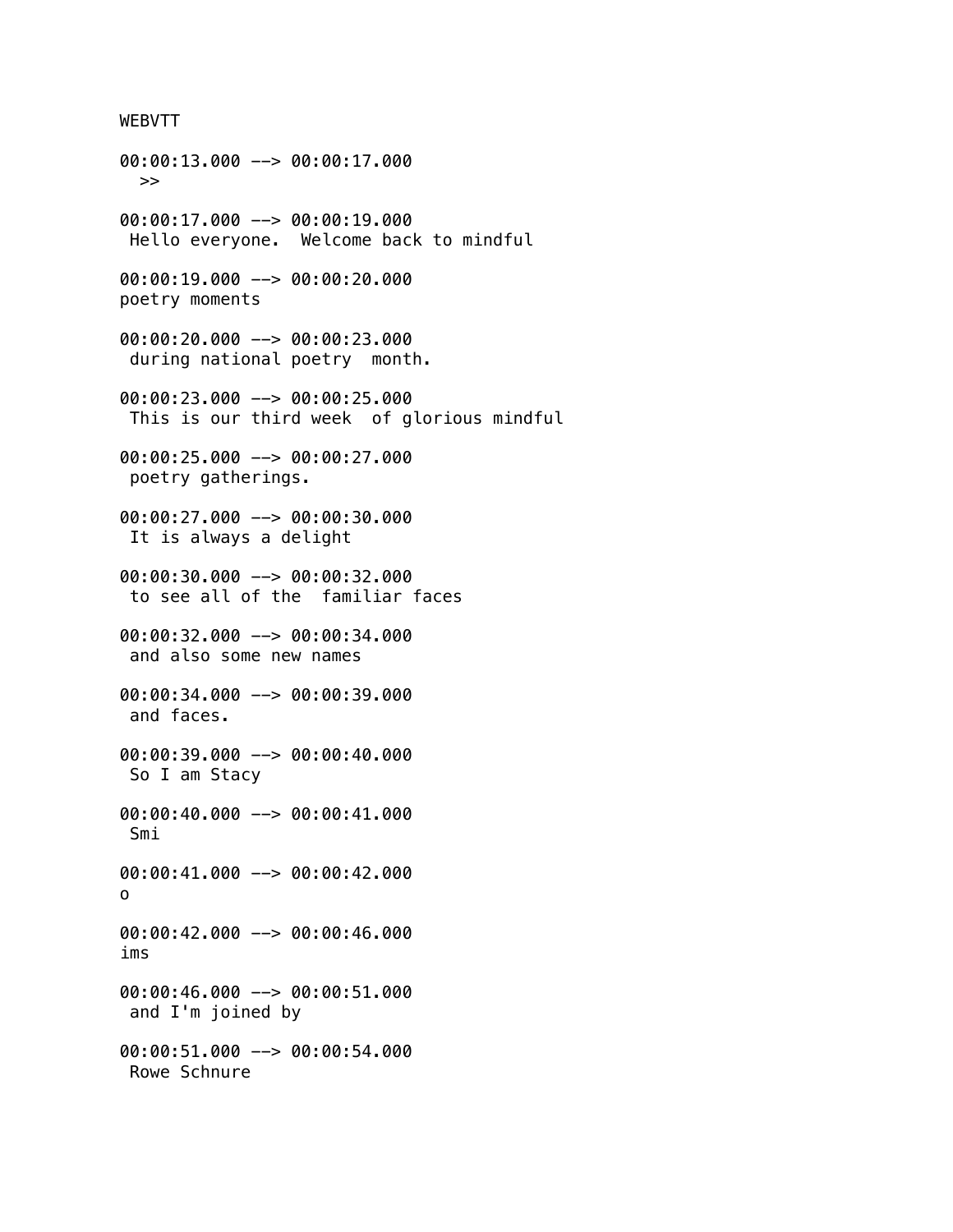00:00:54.000 --> 00:00:56.000 who is the associate director of the 00:00:56.000 --> 00:01:01.000 Well 00:01:01.000 --> 00:01:03.000 and we been holding these bases for 00:01:03.000 --> 00:01:05.000 listening learning expanding sharing with 00:01:05.000 --> 00:01:08.000 one another with the help of our amazing 00:01:08.000 --> 00:01:11.000 partners the onBeing 00:01:11.000 --> 00:01:13.000 project, so Eddie Gonzales is here from 00:01:13.000 --> 00:01:16.000 the on being project. We have the founder and 00:01:16.000 --> 00:01:19.000 merit is here from the hive, and perhaps some 00:01:19.000 --> 00:01:22.000 other folks from the hive. I haven't scrolled 00:01:22.000 --> 00:01:25.000 through. So welcome to all of our 00:01:25.000 --> 00:01:27.000 hive partners. We partner with wordplay 00:01:27.000 --> 00:01:30.000 and the mercantile library and we are very 00:01:30.000 --> 00:01:33.000 excited to be here. We are also supported by 00:01:33.000 --> 00:01:36.000 closed caption services. So if you want in 00:01:36.000 --> 00:01:38.000 real-time auto transcript you just 00:01:38.000 --> 00:01:41.000 click on the live transcript below and Mary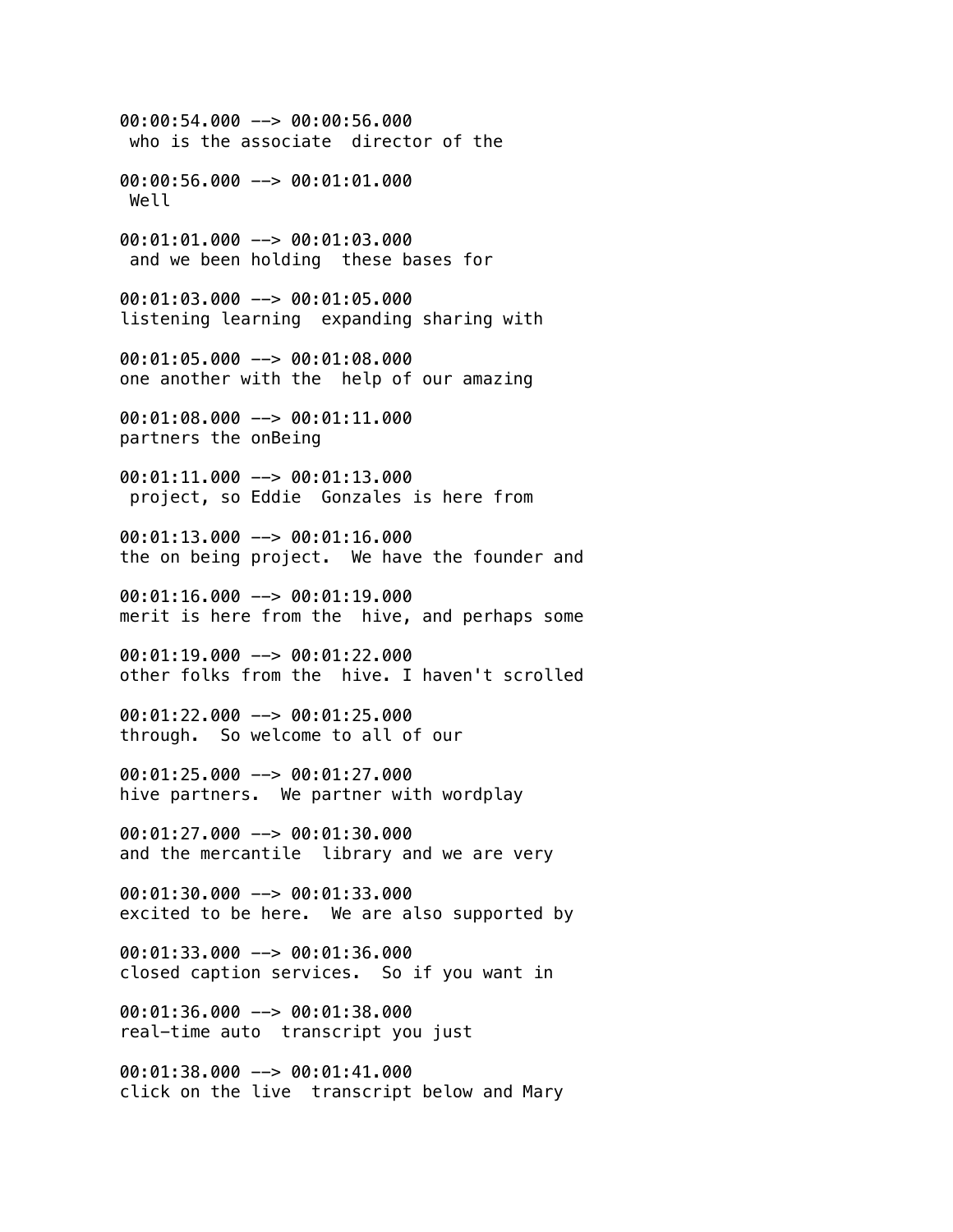00:01:41.000 --> 00:01:45.000 will be documenting what is spoken. 00:01:45.000 --> 00:01:48.000 For those of you who 00:01:48.000 --> 00:01:50.000 are new to the program 00:01:50.000 --> 00:01:51.000 , 00:01:51.000 --> 00:01:57.000 it is a simple framework. 00:01:57.000 --> 00:02:00.000 Astoundingly potent for such a simple framework. 00:02:00.000 --> 00:02:03.000 Maybe all we need is to simplify frameworks. 00:02:03.000 --> 00:02:06.000 We are going to have a meditation. We are going 00:02:06.000 --> 00:02:09.000 to have a poet talking about his pollen 00:02:09.000 --> 00:02:17.000 m.em 00:02:17.000 --> 00:02:19.000 and then we have time to share. 00:02:19.000 --> 00:02:23.000 We have other layers to the sharing 00:02:23.000 --> 00:02:28.000 but I'm going to get to that at the end. So I am 00:02:28.000 --> 00:02:31.000 super excited today to introduce or reintroduce 00:02:31.000 --> 00:02:32.000 starting with Ra 00:02:32.000 --> 00:02:33.000 na Dot 00:02:33.000 --> 00:02:34.000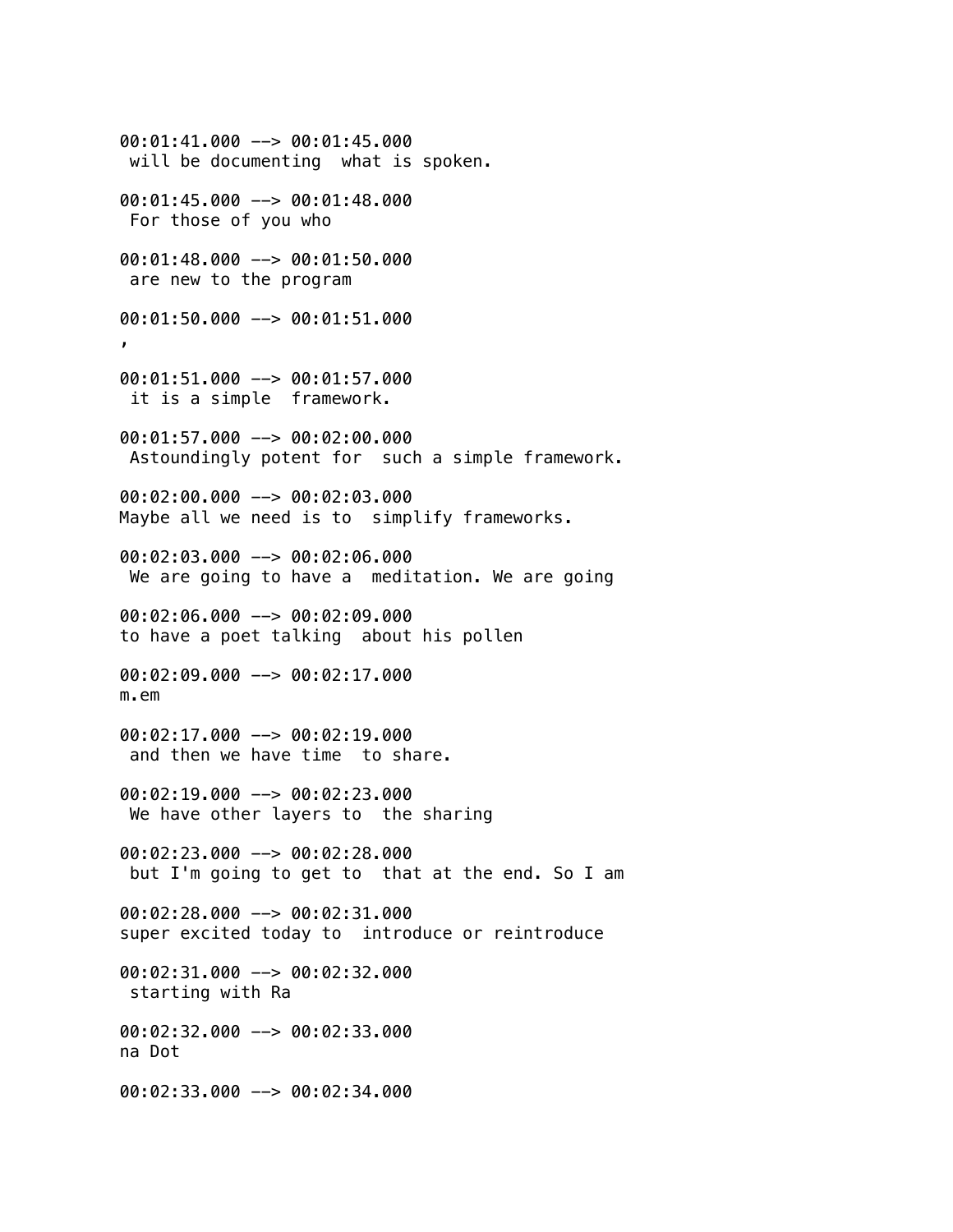00:02:34.000 --> 00:02:37.000 , 00:02:37.000 --> 00:02:40.000 a healer who has had multiple powerful 00:02:40.000 --> 00:02:42.000 government roles and other roles 00:02:42.000 --> 00:02:48.000 in her resume 00:02:48.000 --> 00:02:51.000 and is now doing the most sacred healing work 00:02:51.000 --> 00:02:54.000 of all, which is taking time for self-healing. 00:02:54.000 --> 00:02:57.000 Rana is on the board of the Well and Rana 00:02:57.000 --> 00:03:01.000 will be opening up the meditation space for us. 00:03:01.000 --> 00:03:04.000 Then we are going to have the treat to listen 00:03:04.000 --> 00:03:10.000 to and learn from Brad Aaron Modlin 00:03:10.000 --> 00:03:13.000 whose official title is the chair of creative 00:03:13.000 --> 00:03:15.000 writing at the University of Nebraska 00:03:15.000 --> 00:03:17.000 at CUNY. Brad is a poet 00:03:17.000 --> 00:03:21.000 and writer of multiple dimensions and this week 00:03:21.000 --> 00:03:24.000 we are listening to a pollenem a 00:03:24.000 --> 00:03:27.000 everyone at this party has two names and the

son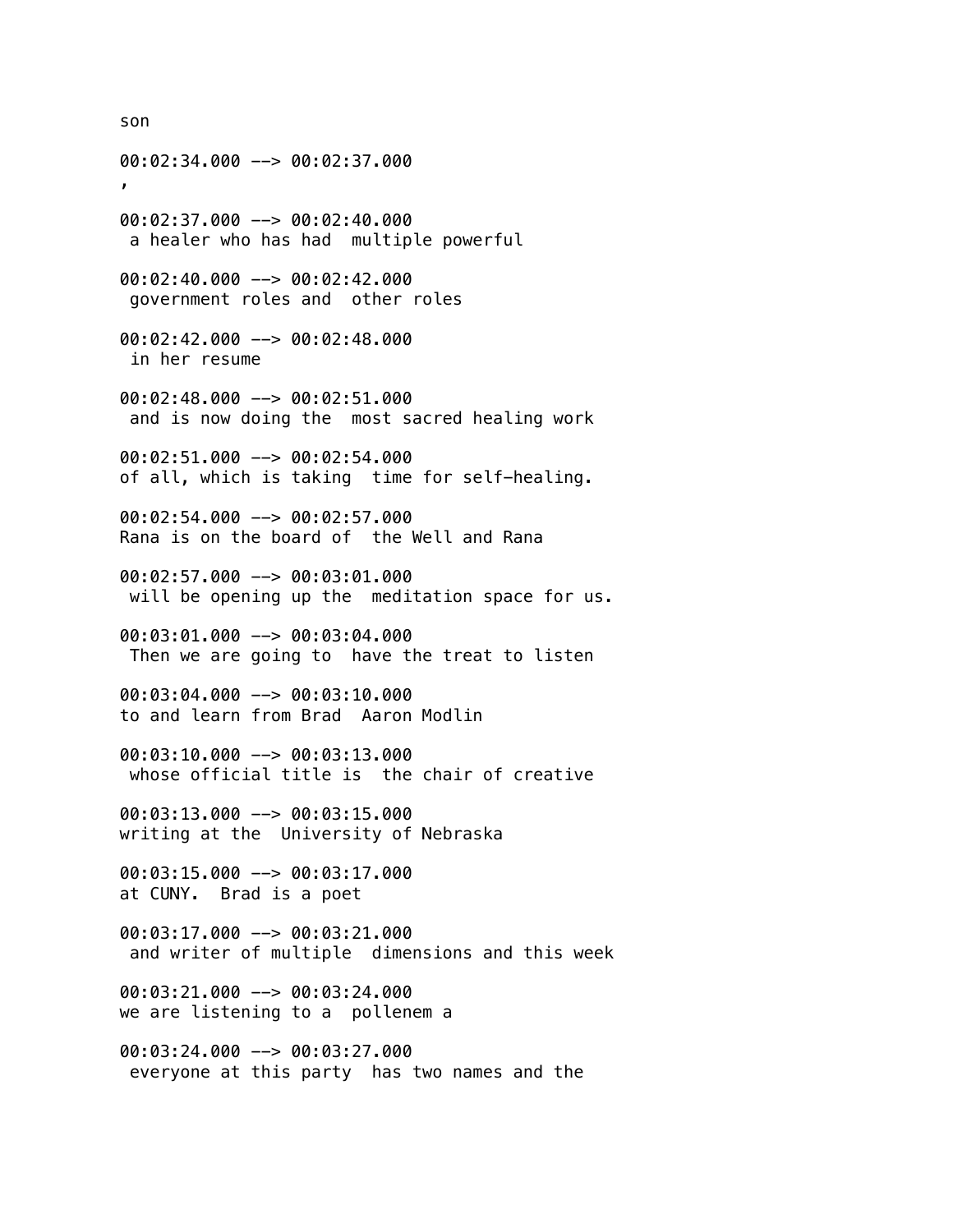00:03:27.000 --> 00:03:31.000 poem 00:03:31.000 --> 00:03:34.000 name is on the last day of the semester the 00:03:34.000 --> 00:03:37.000 library is so crowded with raucous historical 00:03:37.000 --> 00:03:40.000 and literary figures it's hard to tell people 00:03:40.000 --> 00:03:42.000 apart. So we are very excited 00:03:42.000 --> 00:03:46.000 to be here and I'm going to turn it over to the 00:03:46.000 --> 00:03:48.000 glorious Rana Dotson. Rana: 00:03:48.000 --> 00:03:51.000 thank you, Stacy. 00:03:51.000 --> 00:03:54.000 So good to be here everybody. So good to 00:03:54.000 --> 00:03:56.000 see everybody's faces. I am 00:03:56.000 --> 00:03:57.000 Rana, 00:03:57.000 --> 00:03:58.000 daughter of 00:03:58.000 --> 00:03:59.000 d 00:03:59.000 --> 00:04:00.000 w 00:04:00.000 --> 00:04:01.000 anda 00:04:01.000 --> 00:04:02.000 , 00:04:02.000 --> 00:04:03.000 daughter of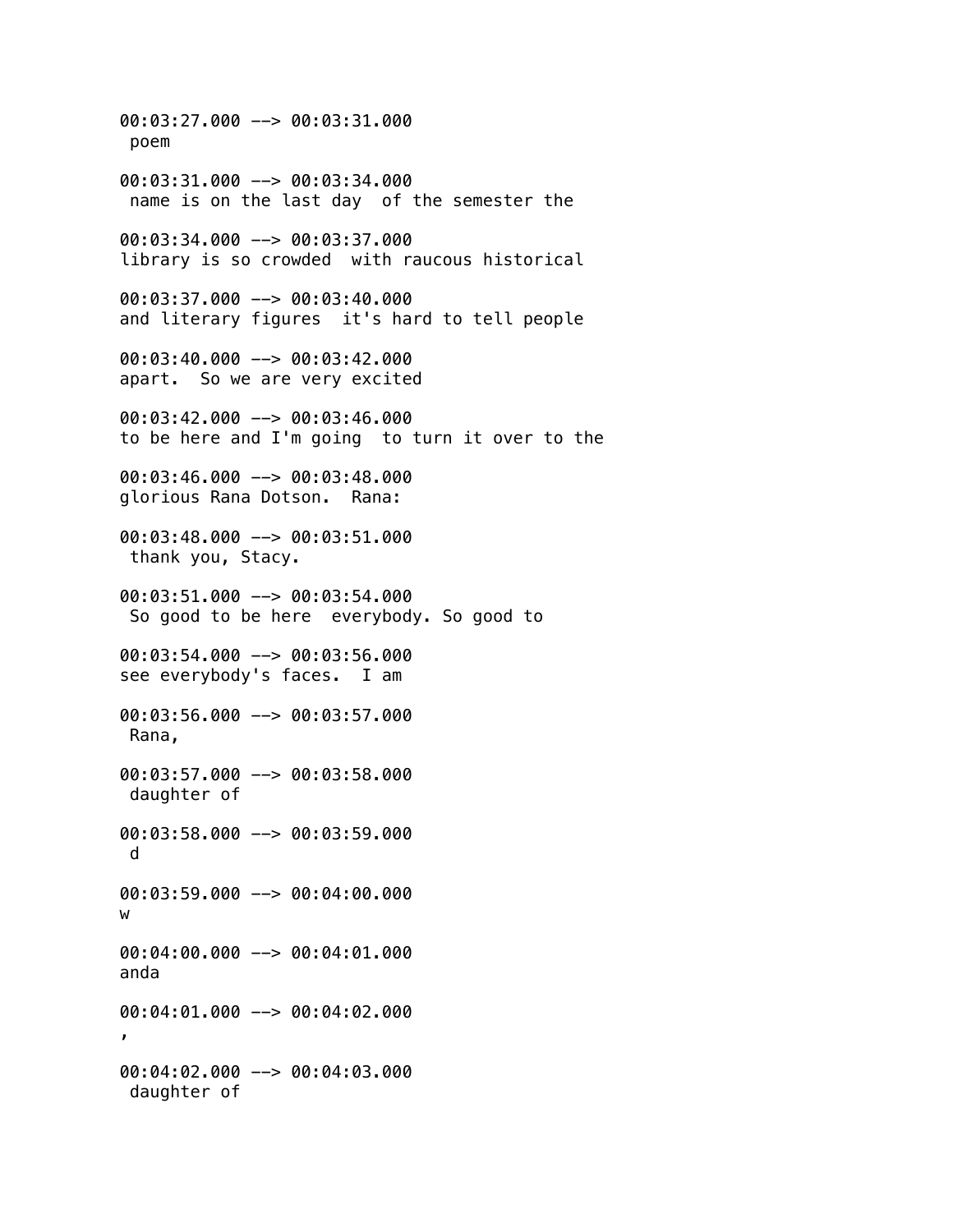00:04:03.000 --> 00:04:04.000 A 00:04:04.000 --> 00:04:05.000 rdola, 00:04:05.000 --> 00:04:06.000 daughter of 00:04:06.000 --> 00:04:07.000  $\lceil$ 00:04:07.000 --> 00:04:08.000 Nee 00:04:08.000 --> 00:04:09.000 n] 00:04:09.000 --> 00:04:14.000 daughter of Mary. 00:04:14.000 --> 00:04:16.000 And I am sitting 00:04:16.000 --> 00:04:21.000 in a cookie Maryland 00:04:21.000 --> 00:04:24.000 Apple Creek Maryland which is the original 00:04:24.000 --> 00:04:26.000 home of the [indigenous name 00:04:26.000 --> 00:04:27.000 ] 00:04:27.000 --> 00:04:30.000 people and the Piscataway people and 00:04:30.000 --> 00:04:32.000 later was worked by 00:04:32.000 --> 00:04:34.000 ancestors that could have been 00:04:34.000 --> 00:04:37.000 my ancestors. 00:04:37.000 --> 00:04:42.000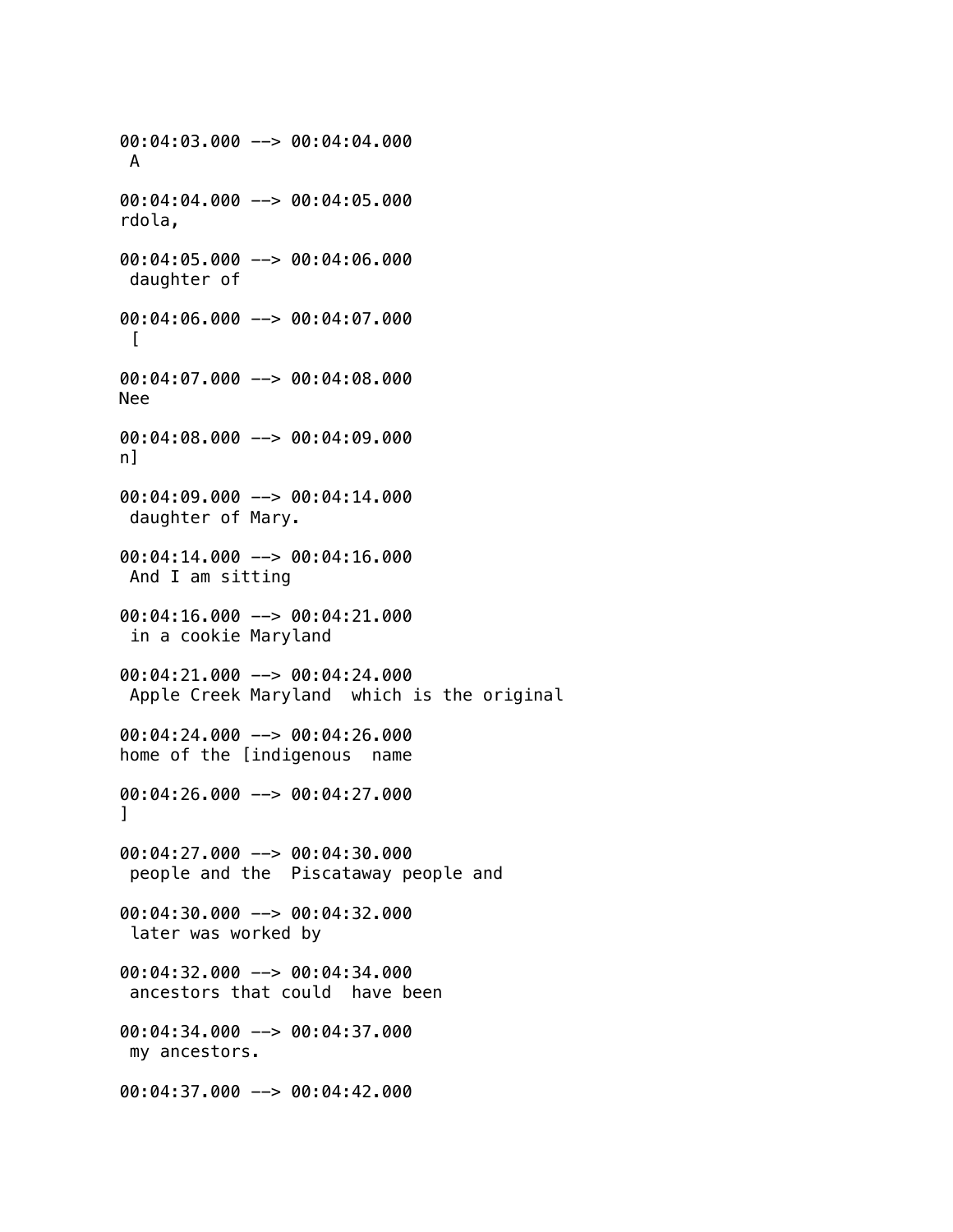So I welcome 00:04:42.000 --> 00:04:44.000 you into this space and today I want 00:04:44.000 --> 00:04:47.000 us to have the opportunity 00:04:47.000 --> 00:04:50.000 to just prepare 00:04:50.000 --> 00:04:54.000 for some time of creativity, sometime 00:04:54.000 --> 00:04:56.000 of connection with ourselves, 00:04:56.000 --> 00:04:59.000 connection with one another 00:04:59.000 --> 00:05:01.000 in connection with our teachers. 00:05:01.000 --> 00:05:06.000 Both past and present. 00:05:06.000 --> 00:05:08.000 So if you would join me 00:05:08.000 --> 00:05:09.000 , 00:05:09.000 --> 00:05:11.000 just get yourself comfortable in years 00:05:11.000 --> 00:05:14.000 your seat. 00:05:14.000 --> 00:05:17.000 If you would like to lie down that's fine. 00:05:17.000 --> 00:05:21.000 If you want to have your camera on or off . 00:05:21.000 --> 00:05:23.000 Whatever is most comfortable for you. 00:05:23.000 --> 00:05:26.000

You can have your eyes open or closed.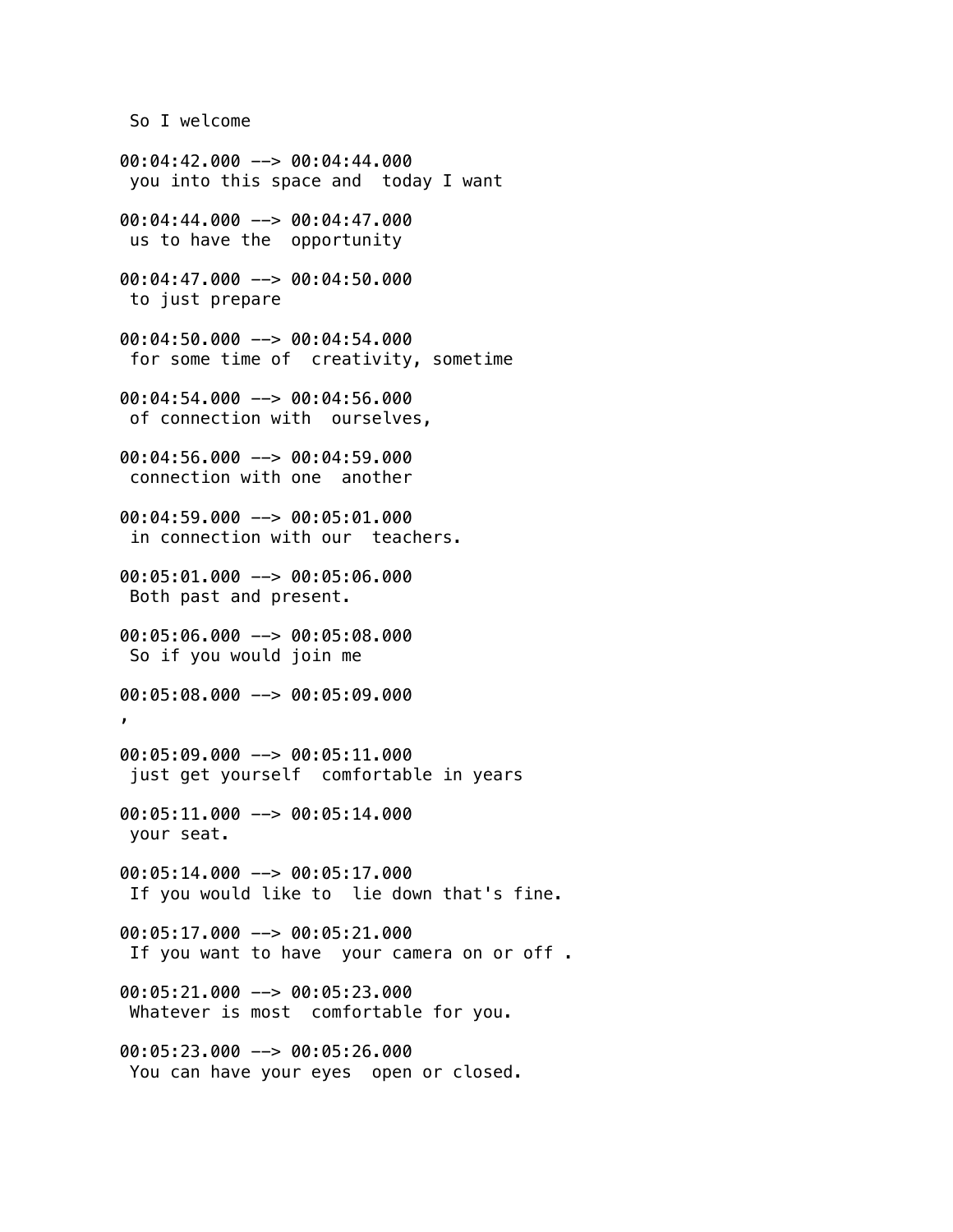00:05:26.000 --> 00:05:29.000 And we just are 00:05:29.000 --> 00:05:33.000 going to put our feet right and left on the 00:05:33.000 --> 00:05:34.000 floor. 00:05:34.000 --> 00:05:37.000 If you are barefoot 00:05:37.000 --> 00:05:39.000 and you can feel the ground 00:05:39.000 --> 00:05:43.000 that's good. 00:05:43.000 --> 00:05:46.000 If you have on shoes and you can take them 00:05:46.000 --> 00:05:48.000 off, that's good. 00:05:48.000 --> 00:05:51.000 Let's just feel the bottoms of our feet 00:05:51.000 --> 00:05:52.000 together. And notice 00:05:52.000 --> 00:05:55.000 whether the ground 00:05:55.000 --> 00:05:59.000 touching your foot feels cool or warm. 00:05:59.000 --> 00:06:02.000 Just notice how your feet feel 00:06:02.000 --> 00:06:08.000 and allow the ground to support you. 00:06:08.000 --> 00:06:10.000 And remind yourself that you are supported 00:06:10.000 --> 00:06:12.000 by this 00:06:12.000 --> 00:06:15.000 ground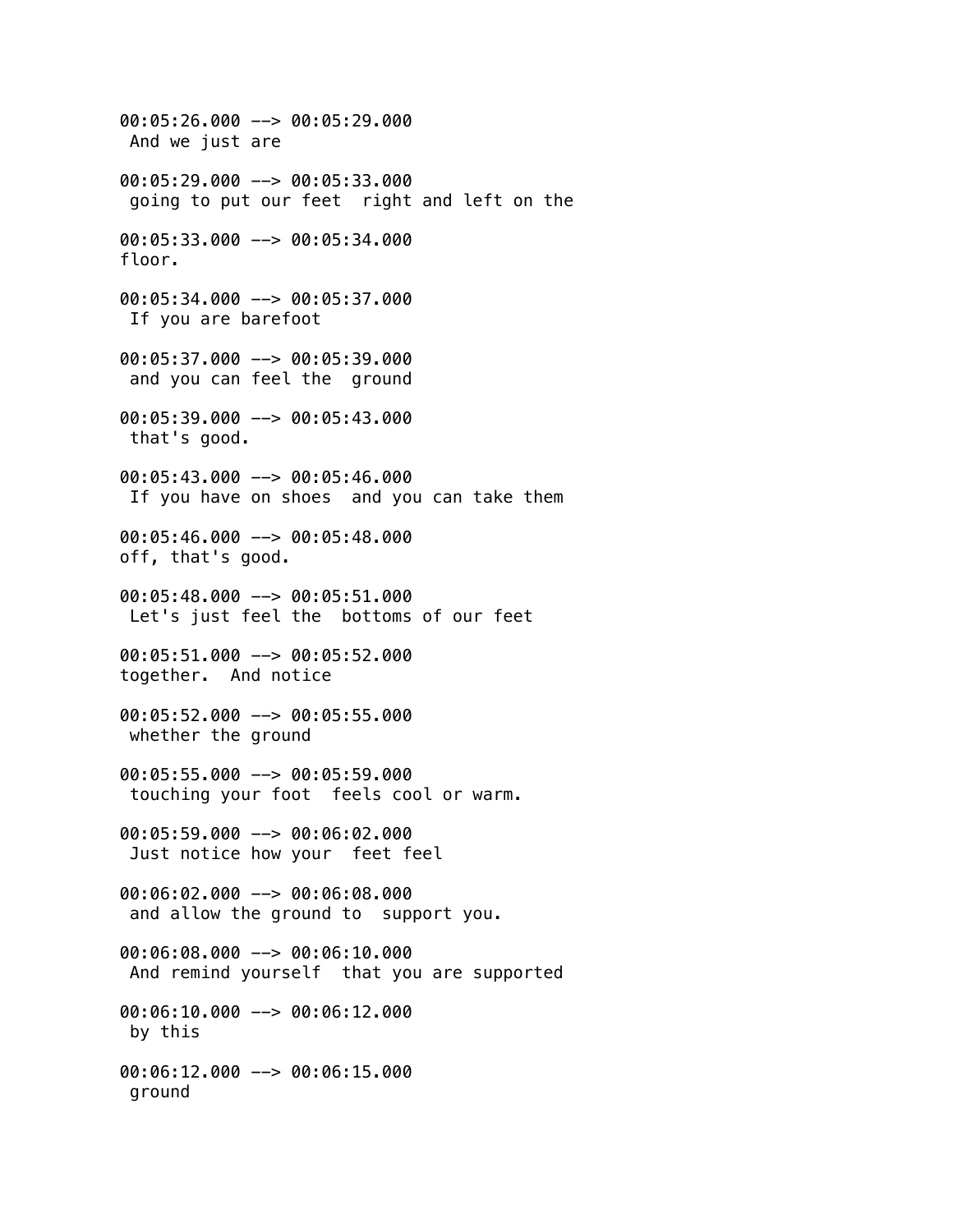00:06:15.000 --> 00:06:19.000 and that you are grounded by so many. 00:06:19.000 --> 00:06:22.000 I just want you to notice 00:06:22.000 --> 00:06:24.000 your legs. 00:06:24.000 --> 00:06:26.000 And 00:06:26.000 --> 00:06:28.000 the outer periphery of your body. 00:06:28.000 --> 00:06:31.000 That is your container. 00:06:31.000 --> 00:06:37.000 Your skin. 00:06:37.000 --> 00:06:41.000 Just begin 00:06:41.000 --> 00:06:44.000 to pay attention to the outer extremities of 00:06:44.000 --> 00:06:47.000 your fingers. 00:06:47.000 --> 00:06:49.000 Notice 00:06:49.000 --> 00:06:53.000 your shoulders. 00:06:53.000 --> 00:06:56.000 If they feel tense 00:06:56.000 --> 00:07:01.000 you can just take a deep breath in. 00:07:01.000 --> 00:07:04.000 On the exhale, just let them drop down. 00:07:04.000 --> 00:07:08.000 Down towards the ground. 00:07:08.000 --> 00:07:09.000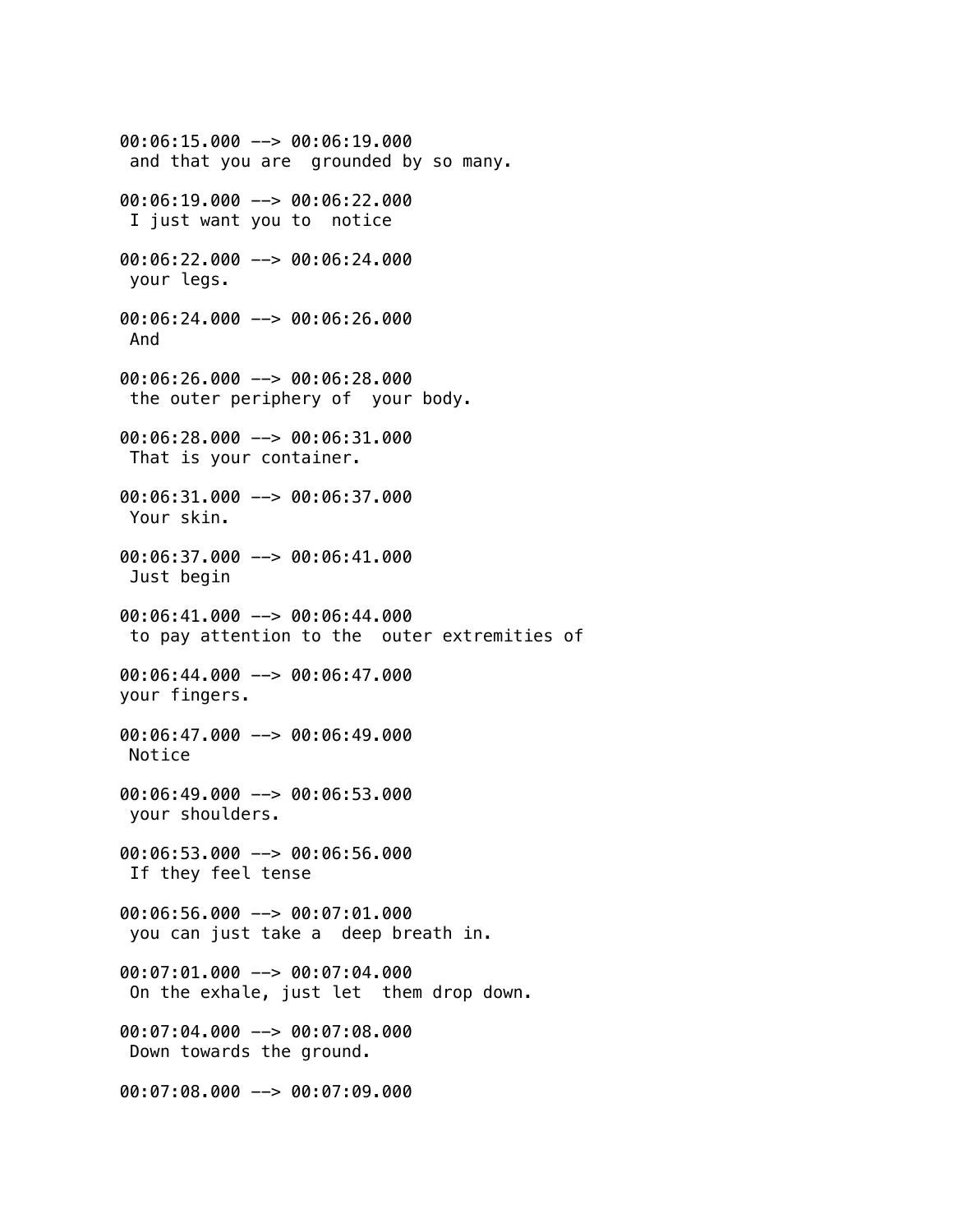00:07:09.000 --> 00:07:10.000 nhale 00:07:10.000 --> 00:07:13.000 . 00:07:13.000 --> 00:07:19.000 Exhale. 00:07:19.000 --> 00:07:23.000 Now net 00:07:23.000 --> 00:07:26.000 let's notice the feeling of our skin on 00:07:26.000 --> 00:07:27.000 our faces. 00:07:27.000 --> 00:07:31.000 Maybe there is a breeze. 00:07:31.000 --> 00:07:35.000 Maybe not. 00:07:35.000 --> 00:07:41.000 Just allow your face to rest. 00:07:41.000 --> 00:07:47.000 Feel the crown of your heads. 00:07:47.000 --> 00:07:55.000 Now notice that your whole body is with you. 00:07:55.000 --> 00:07:58.000 Now if you would place your hand on your heart. 00:07:58.000 --> 00:08:00.000 With me. 00:08:00.000 --> 00:08:01.000 We are going to inhale 00:08:01.000 --> 00:08:05.000 together. 00:08:05.000 --> 00:08:10.000 On the exhale

I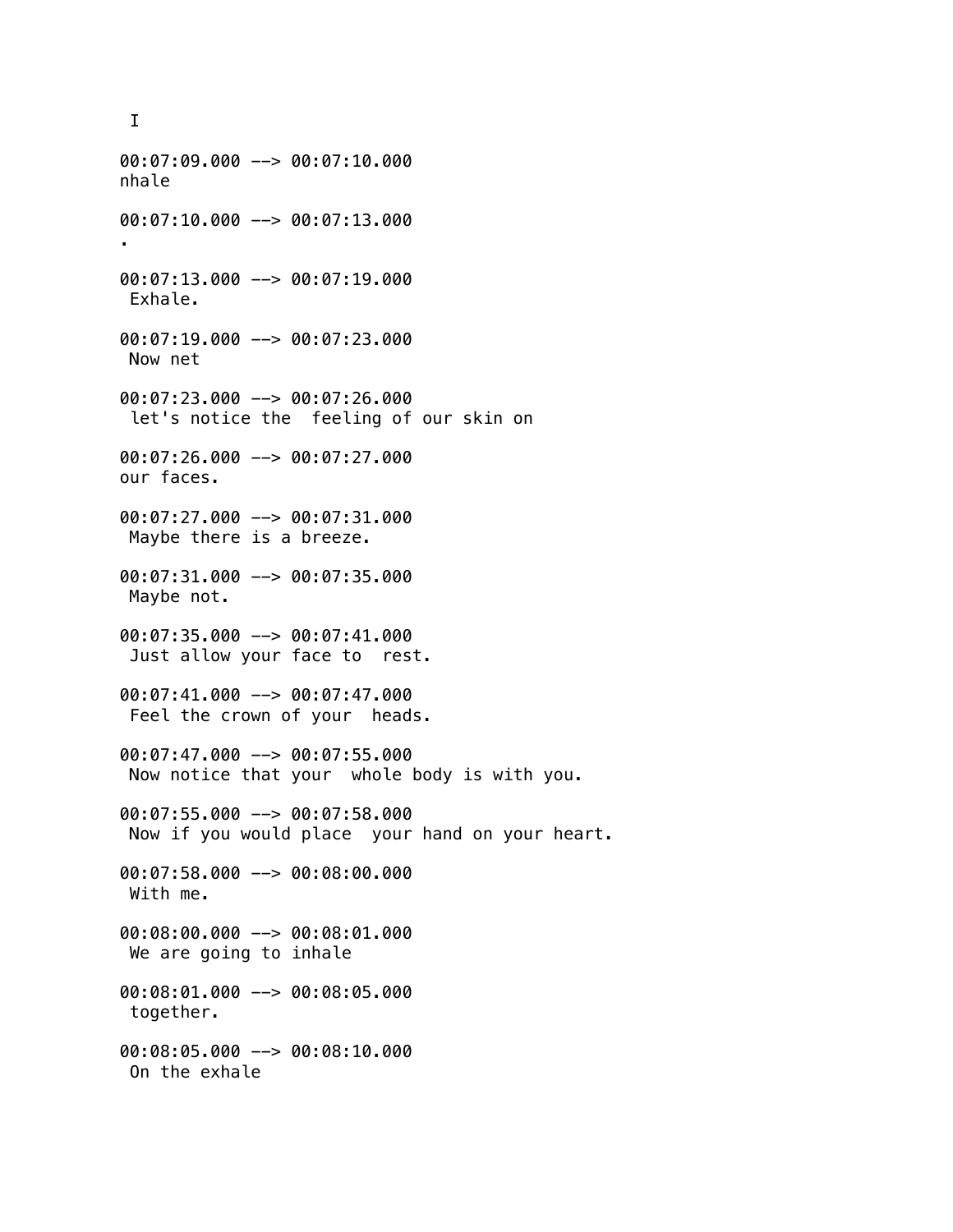00:08:10.000 --> 00:08:12.000 think of the name of someone 00:08:12.000 --> 00:08:16.000 who has been a teacher to you. 00:08:16.000 --> 00:08:19.000 Inhale. 00:08:19.000 --> 00:08:22.000 And on the exhale 00:08:22.000 --> 00:08:33.000 say their name out loud. 00:08:33.000 --> 00:08:37.000 Inhale, think of this person with gratitude. 00:08:37.000 --> 00:08:40.000 Exhale. 00:08:40.000 --> 00:08:46.000 Say their name out loud. 00:08:46.000 --> 00:08:50.000 You may have more than one teacher. 00:08:50.000 --> 00:08:53.000 They could be an ancestor. They could be 00:08:53.000 --> 00:08:56.000 a child. 00:08:56.000 --> 00:09:00.000 They could be someone who you live with now. 00:09:00.000 --> 00:09:02.000 This person may even be an enemy. 00:09:02.000 --> 00:09:05.000 But as you inhale 00:09:05.000 --> 00:09:12.000 , 00:09:12.000 --> 00:09:42.000 and exhale saying their name. 00:09:51.000 --> 00:09:54.000 Now that you have had a chance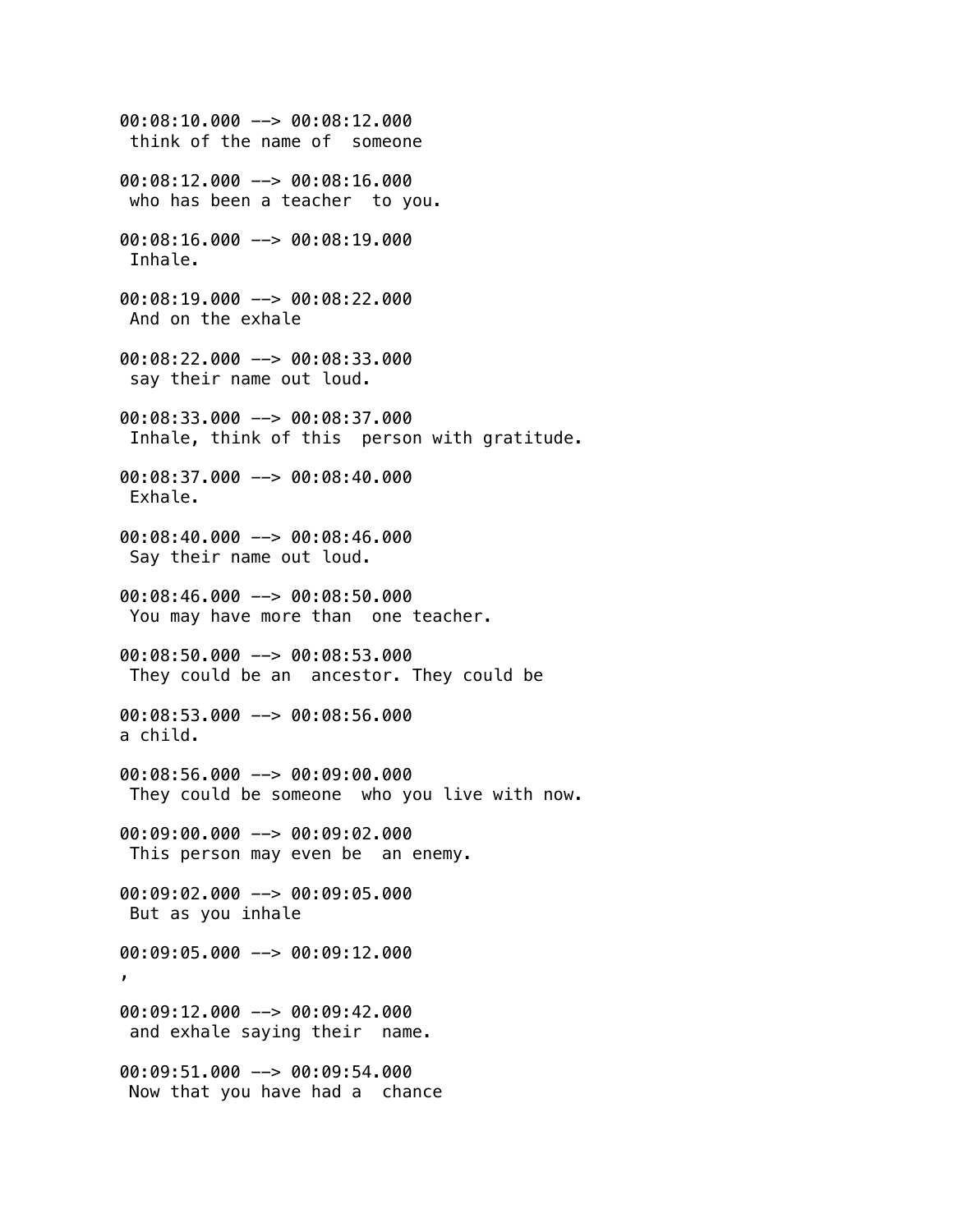00:09:54.000 --> 00:09:59.000 to greet your teachers 00:09:59.000 --> 00:10:02.000 I hope that you will invite them to stick 00:10:02.000 --> 00:10:06.000 around for a time together. 00:10:06.000 --> 00:10:10.000 And as we settle into our time 00:10:10.000 --> 00:10:14.000 of writing and creativity together 00:10:14.000 --> 00:10:18.000 open your eyes. 00:10:18.000 --> 00:10:20.000 Come back to the room. 00:10:20.000 --> 00:10:24.000 Come back together. 00:10:24.000 --> 00:10:31.000 And I hope that you feel 00:10:31.000 --> 00:10:34.000 the support and the grounding and all the 00:10:34.000 --> 00:10:37.000 love and the wisdom 00:10:37.000 --> 00:10:40.000 that you carry with you into this moment. 00:10:40.000 --> 00:10:43.000 I am going to turn it over to Brad 00:10:43.000 --> 00:10:46.000 . Thank you all so much. 00:10:46.000 --> 00:10:47.000 B 00:10:47.000 --> 00:10:48.000 rad 00:10:48.000 --> 00:10:49.000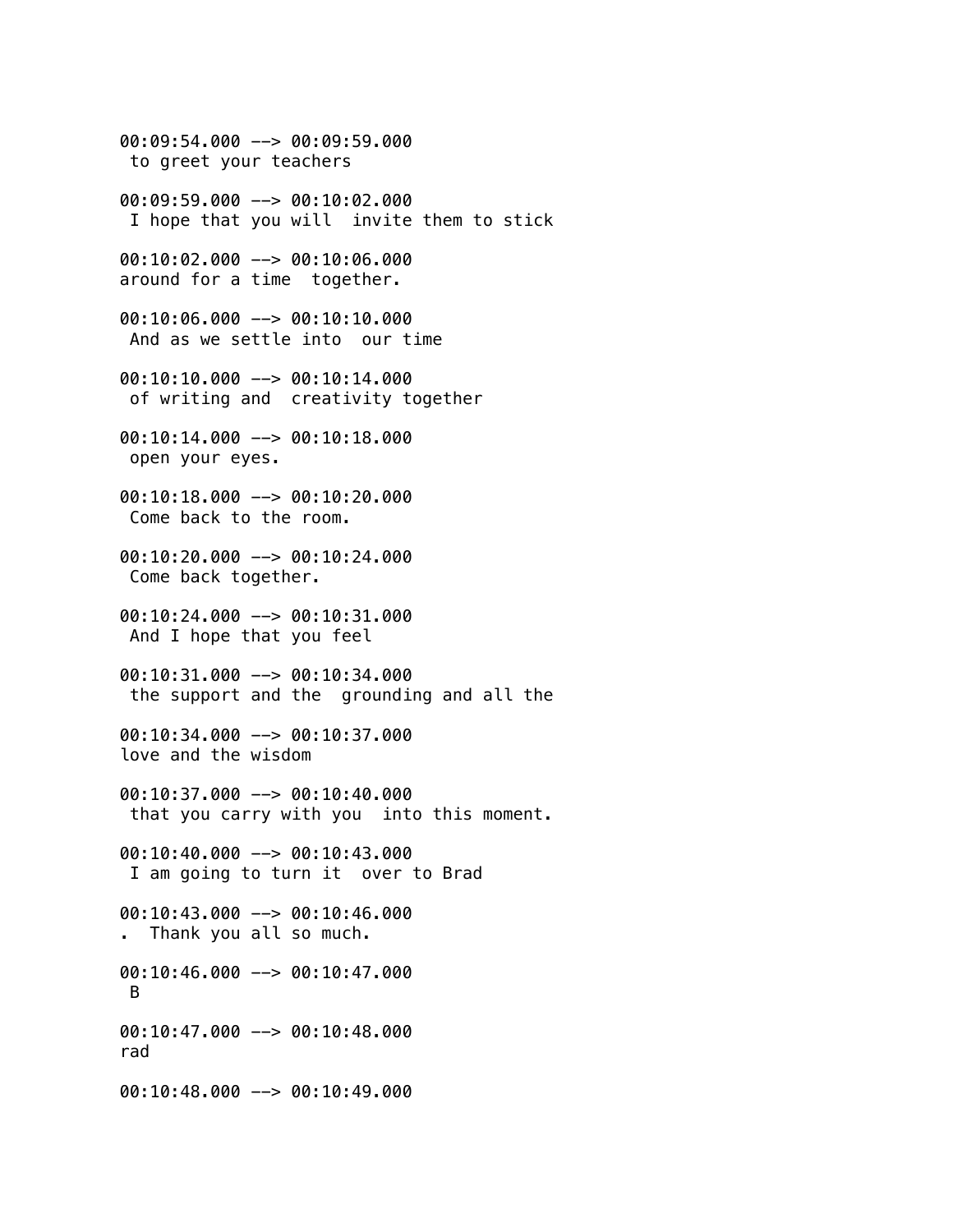00:10:49.000 --> 00:10:50.000 thank you 00:10:50.000 --> 00:10:51.000 R 00:10:51.000 --> 00:10:52.000 ana 00:10:52.000 --> 00:10:53.000 . 00:10:53.000 --> 00:10:54.000 Ro 00:10:54.000 --> 00:10:55.000 we 00:10:55.000 --> 00:10:56.000 , 00:10:56.000 --> 00:11:00.000 I will open by reading the pellet 00:11:00.000 --> 00:11:01.000 o 00:11:01.000 --> 00:11:03.000 em 00:11:03.000 --> 00:11:06.000 if you want to share the screen that's fine, 00:11:06.000 --> 00:11:09.000 thank you. 00:11:09.000 --> 00:11:13.000 On the Last Day of the Semester, the Library Is 00:11:13.000 --> 00:11:15.000 So Crowded with Raucous Historical and Literary 00:11:15.000 --> 00:11:18.000 Figures It's Hard to Tell People Apart 00:11:18.000 --> 00:11:22.000 But here, on the left, past Gilgamesh doing

: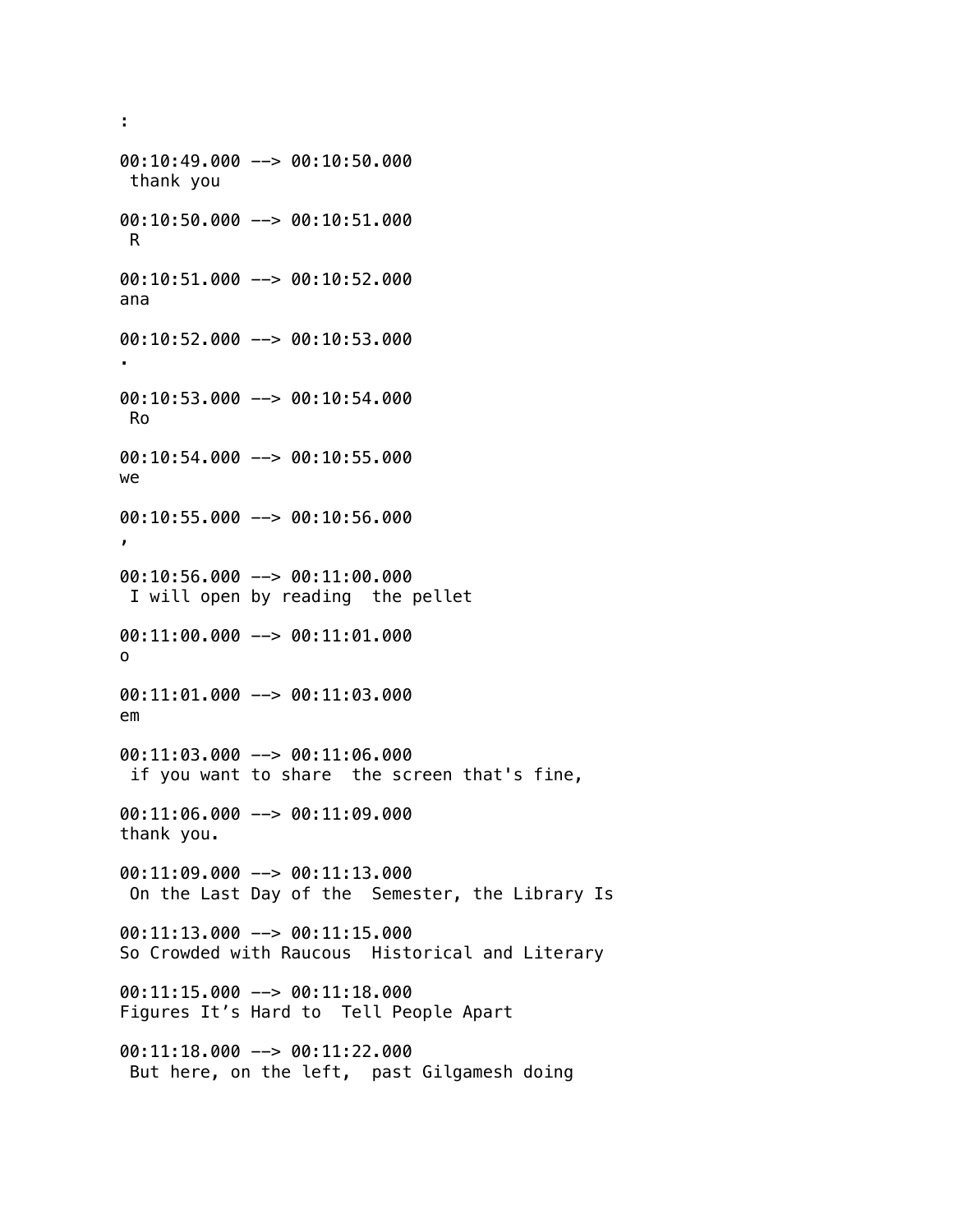00:11:22.000 --> 00:11:23.000 handstands on the checkout desk and

00:11:23.000 --> 00:11:25.000 shout-reminding everyone he was twice

00:11:25.000 --> 00:11:27.000 crowned homecoming king!— past him, and

00:11:27.000 --> 00:11:33.000 past giggly Johann Gutenberg photocopying

00:11:33.000 --> 00:11:36.000 trashy romance novels for his frat brothers—

00:11:36.000 --> 00:11:38.000 beyond Pope Joan, and Joan of Arc, and Jonah

00:11:38.000 --> 00:11:42.000 who lurks byt the two women and makes whale

 $00:11:42.000$  -->  $00:11:45.000$ calls, hoping to mate with either one in the

00:11:45.000 --> 00:11:48.000 microfiche room— is the quiet corner window

 $00:11:48.000$  -->  $00:11:53.000$ where I sit with Telemachus,

00:11:53.000 --> 00:11:54.000 son of Penelope. But he's difficult to

00:11:54.000 --> 00:11:57.000 recognize because he's lost the all-American

00:11:57.000 --> 00:11:58.000 smile

00:11:58.000 --> 00:12:01.000 The whole campus loved. In front of his face, he

 $00:12:01.000$  -->  $00:12:03.000$ holds a crumbled copy of The Iliad.

00:12:03.000 --> 00:12:08.000 He sets the book down on stacks of flash cards,

00:12:08.000 --> 00:12:11.000 and I see he's been chewing his lower lip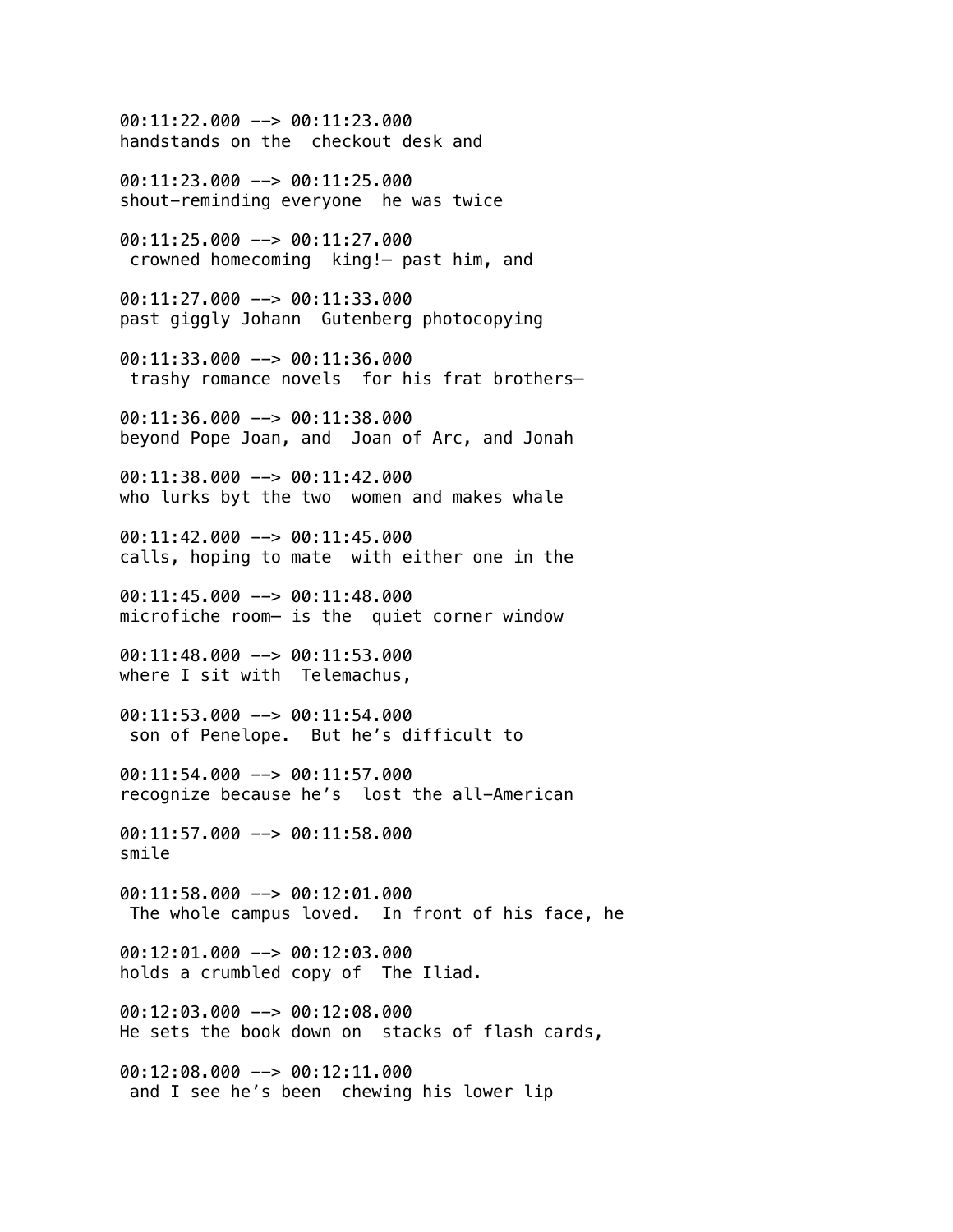$00:12:11.000$  -->  $00:12:13.000$ again, a nervous habit he doesn't realize. 00:12:13.000 --> 00:12:16.000 Freshman year deserted us too quickly, and now 00:12:16.000 --> 00:12:18.000 everyone's parents are arriving with moving 00:12:18.000 --> 00:12:19.000 vans. 00:12:19.000 --> 00:12:23.000 You could stay in my basement, I say to help 00:12:23.000 --> 00:12:24.000 him. We have a couch. 00:12:24.000 --> 00:12:27.000 But he's too distracted to hear. A highlighter 00:12:27.000 --> 00:12:29.000 slips from his shaking fingers. 00:12:29.000 --> 00:12:32.000 he glances from me. This summer, I am 00:12:32.000 --> 00:12:35.000 learning to talk to my father, he whispers. 00:12:35.000 --> 00:12:39.000 And then he hands me the book, stares out at 00:12:39.000 --> 00:12:42.000 the road people like us never stop traveling, 00:12:42.000 --> 00:12:46.000 and asks me to quiz him on the lyrics and meter 00:12:46.000 --> 00:12:47.000 of Trojan battle cries 00:12:47.000 --> 00:12:52.000 . 00:12:52.000 --> 00:12:53.000 Thank you 00:12:53.000 --> 00:12:54.000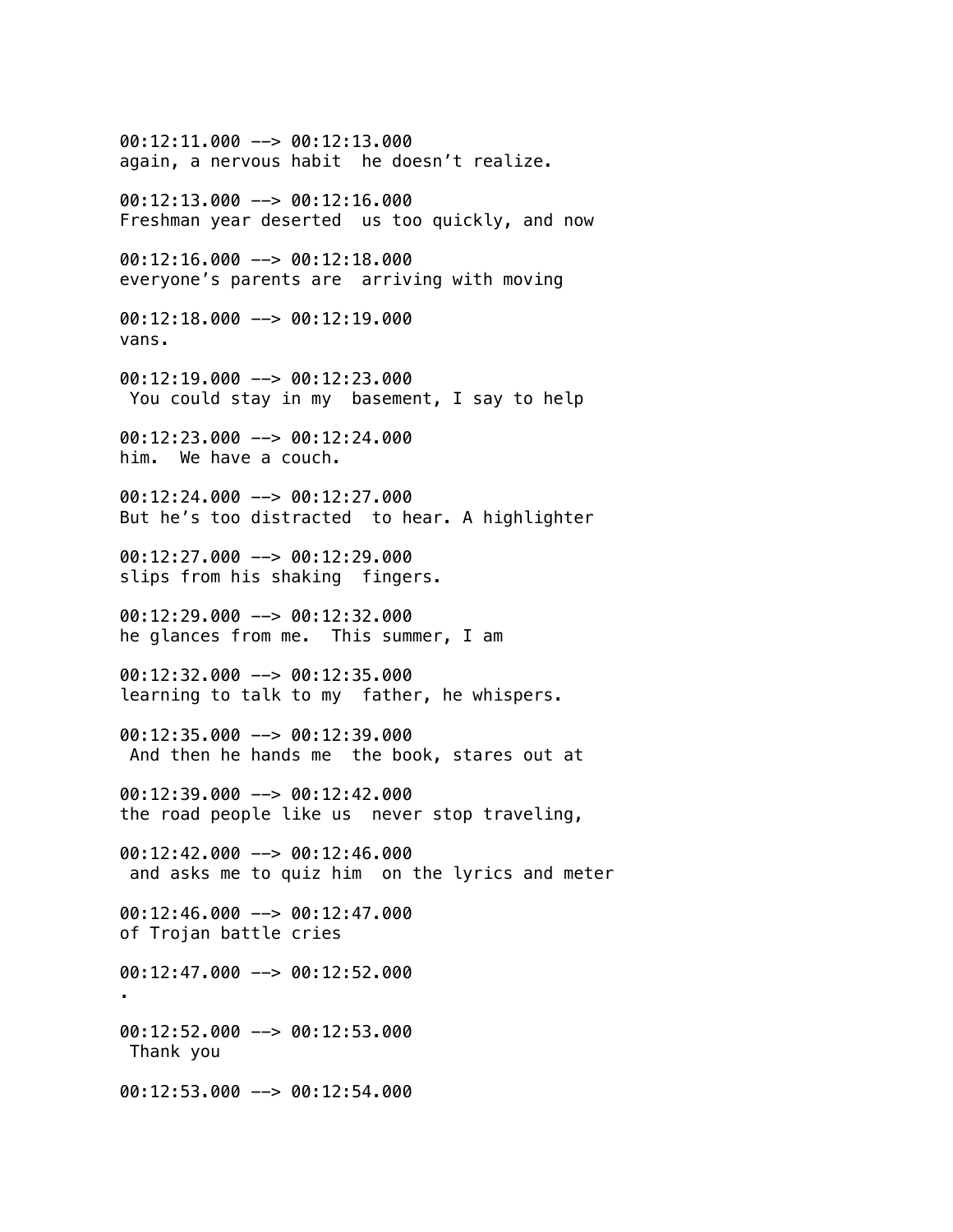00:12:54.000 --> 00:12:55.000 owe 00:12:55.000 --> 00:13:04.000 . 00:13:04.000 --> 00:13:08.000 So this is my fourth time to have the 00:13:08.000 --> 00:13:10.000 pleasure of being part of mindful poetry 00:13:10.000 --> 00:13:12.000 moments. A couple of times that 00:13:12.000 --> 00:13:16.000 has been, we have been looking at a poem by  $00:13:16.000$  -->  $00:13:19.000$ somebody else and this is the second time in 00:13:19.000 --> 00:13:23.000 which the poem has been by me and the fun part  $00:13:23.000$  -->  $00:13:26.000$ about reading somebody else's poetry is that 00:13:26.000 --> 00:13:29.000 you get to guess and participate in this 00:13:29.000 --> 00:13:32.000 guesswork and figure out and see what you can 00:13:32.000 --> 00:13:35.000 explore from it. Then a fun part about 00:13:35.000 --> 00:13:38.000 considering one's own is that you know the story 00:13:38.000 --> 00:13:42.000 of how it came about, or at least you think you 00:13:42.000 --> 00:13:46.000 know the story of how it came about. But often 00:13:46.000 --> 00:13:49.000 you find out they were things you didn't even

R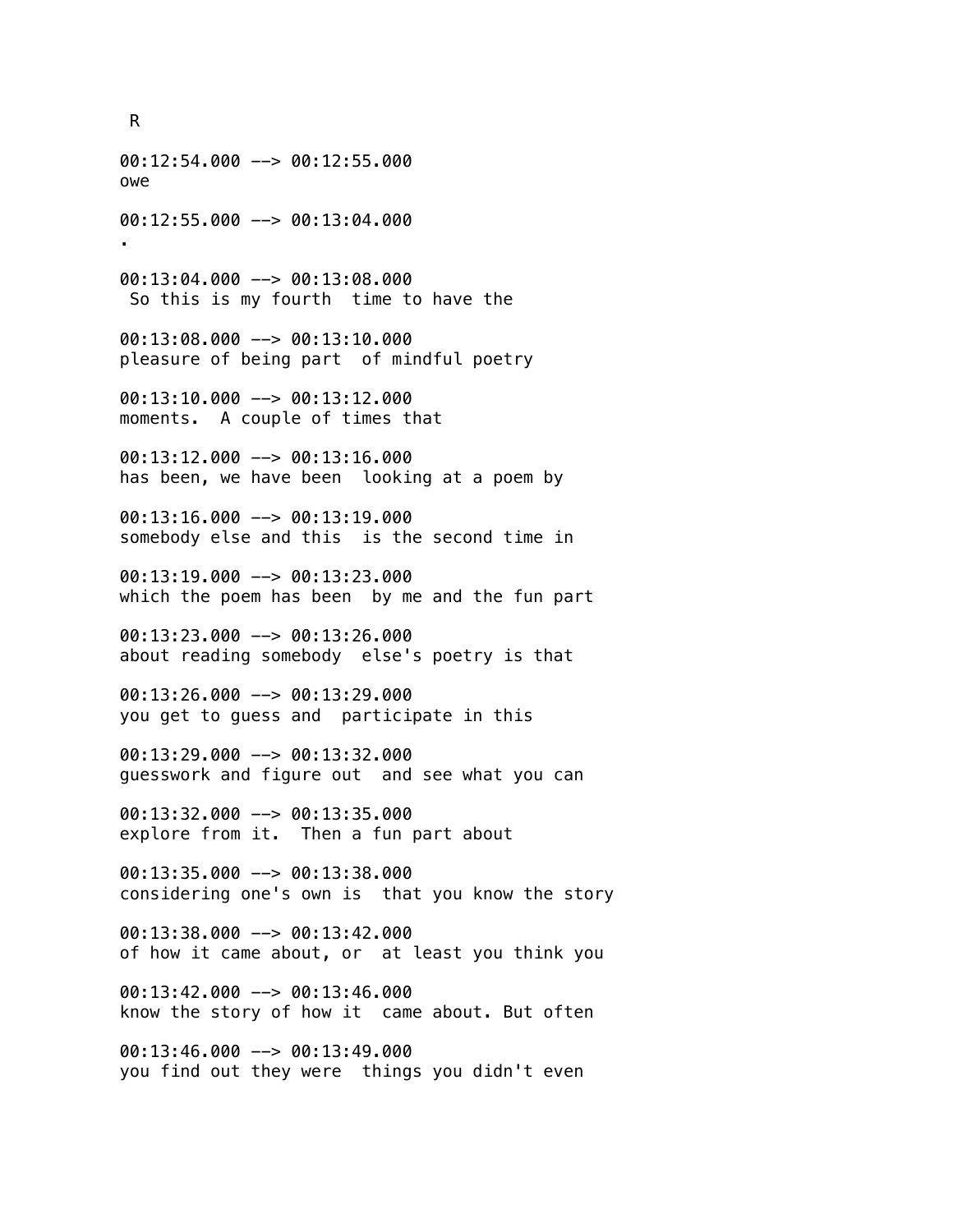00:13:49.000 --> 00:13:51.000 realize yourself and sometimes being part of

00:13:51.000 --> 00:13:55.000 a group is a way for the exploration to happen.

00:13:55.000 --> 00:13:58.000 But today I wanted to share a little bit about

00:13:58.000 --> 00:14:02.000 the poem and some of the story of how it came

00:14:02.000 --> 00:14:04.000 about. And that can lead us to

00:14:04.000 --> 00:14:06.000 the process that we can experience together

00:14:06.000 --> 00:14:08.000 today. I have three rounds of

00:14:08.000 --> 00:14:11.000 connected prompts. So we will see what time

00:14:11.000 --> 00:14:14.000 allows and we will make sure to have time for

 $00:14:14.000$  -->  $00:14:17.000$ sharing toward the end. So here in mindful

00:14:17.000 --> 00:14:19.000 poetry moments of course we are pairing

00:14:19.000 --> 00:14:22.000 mindfulness and poetry, which I think is kind of

 $00:14:22.000$  -->  $00:14:25.000$ part of what the poem is up to, mindfulness

00:14:25.000 --> 00:14:28.000 encouraging us to pay close attention to pay

00:14:28.000 --> 00:14:31.000 attention to our breath or what our bodies are

00:14:31.000 --> 00:14:33.000 up to. Our breath is going on

00:14:33.000 --> 00:14:36.000 all the time and it is something we overlook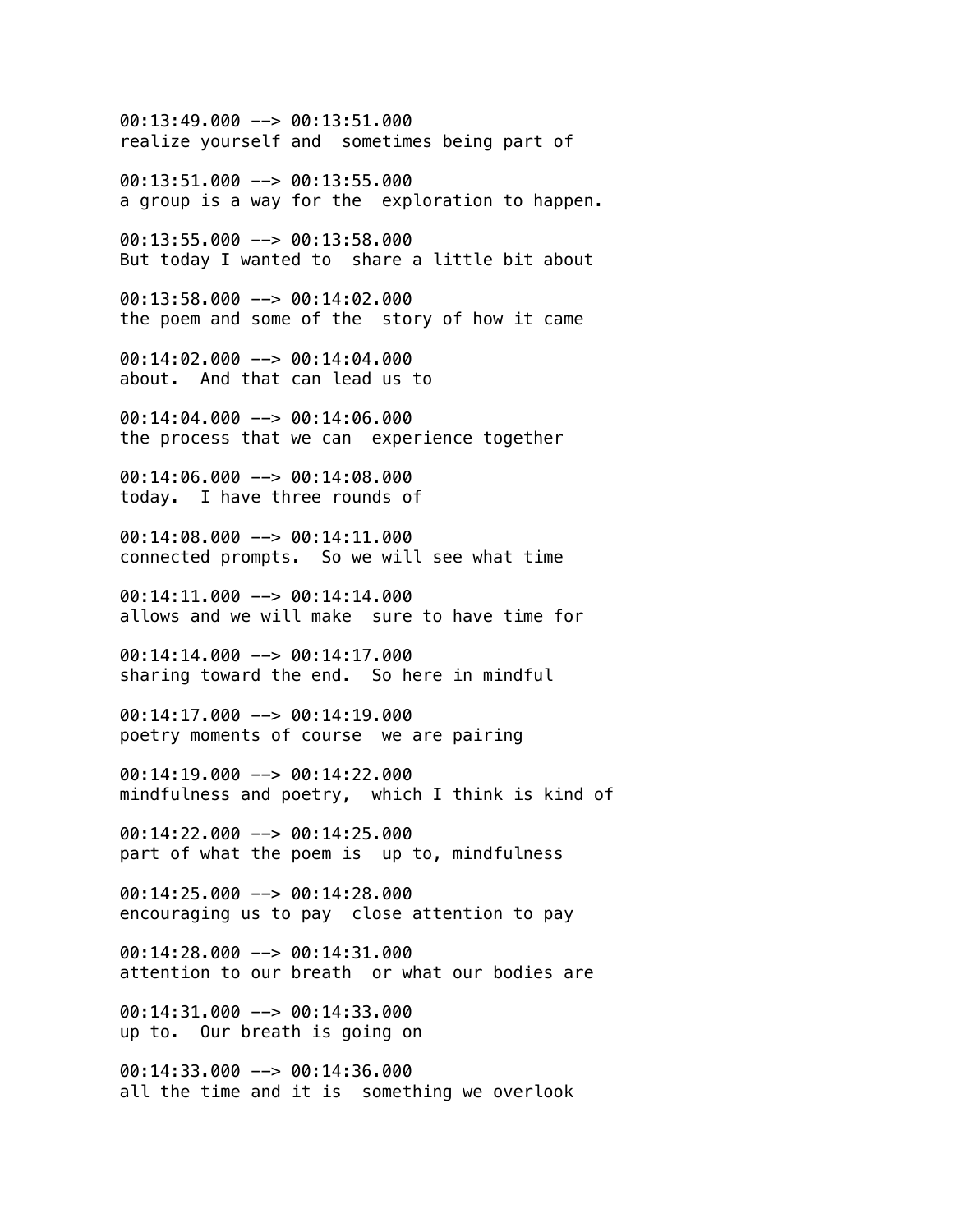$00:14:36.000$  -->  $00:14:39.000$ it's not necessarily the star of the show or the

00:14:39.000 --> 00:14:42.000 star of the day. We might be more

00:14:42.000 --> 00:14:44.000 interested in the dialogue we had with

00:14:44.000 --> 00:14:48.000 someone or the ways that we made money or we are

00:14:48.000 --> 00:14:51.000 proud of ourselves for being productive but our

00:14:51.000 --> 00:14:54.000 breath is always there sort of supporting us.

 $00:14:54.000$  -->  $00:14:56.000$ Playing a supporting role or being a

00:14:56.000 --> 00:14:58.000 supportive character. But mindfulness

00:14:58.000 --> 00:15:01.000 encourages us to pay attention to it. And to

00:15:01.000 --> 00:15:04.000 notice the thing that maybe we are overlooking

00:15:04.000 --> 00:15:08.000 that is sustaining us. To me this poem is kind

00:15:08.000 --> 00:15:11.000 of doing that as well. It is progressing. Maybe

00:15:11.000 --> 00:15:13.000 we could look at it quickly again. Rowe

00:15:13.000 --> 00:15:16.000 thank you we've got these famous characters

00:15:16.000 --> 00:15:19.000 who are here in the library. It's hard to

00:15:19.000 --> 00:15:22.000 tell people apart because all the famous

00:15:22.000 --> 00:15:25.000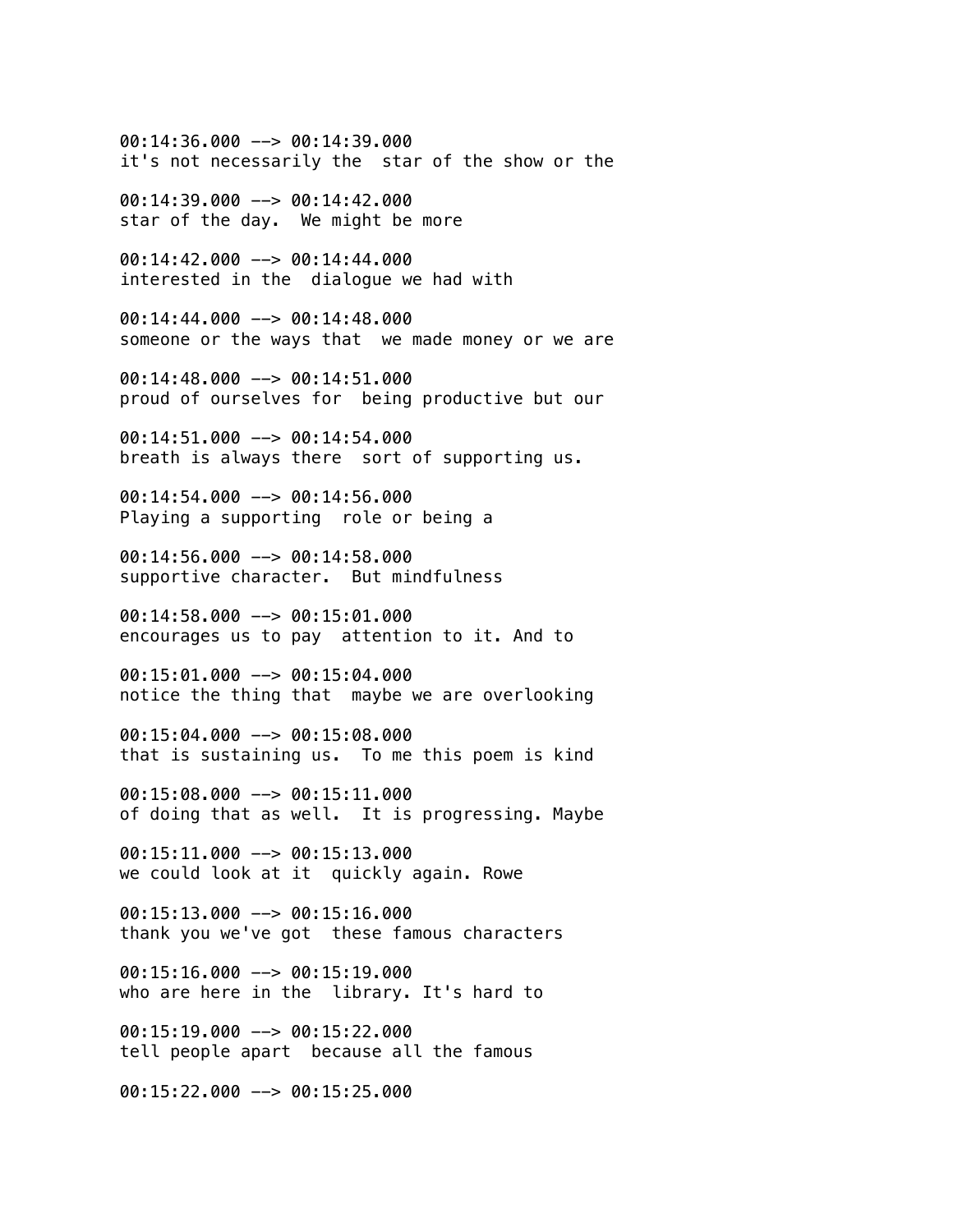people are so boisterous and wanting to be seen.

00:15:25.000 --> 00:15:28.000 Gilgamesh who by the way history has called the

00:15:28.000 --> 00:15:31.000 epic of Gilgamesh. So he's definitely the

00:15:31.000 --> 00:15:34.000 main character of his story and we have got

00:15:34.000 --> 00:15:37.000 these famous folks from history, Joan of arc,

00:15:37.000 --> 00:15:40.000 this valiant warrior, we have got Joe Hon

00:15:40.000 --> 00:15:43.000 Gutenberg to whom we owe the existence of books

00:15:43.000 --> 00:15:45.000 and the Bible. There's a Bible that

00:15:45.000 --> 00:15:49.000 Gutenberg Bible that is even paired with him. So

00:15:49.000 --> 00:15:52.000 these folks who are so well known. It's hard to

00:15:52.000 --> 00:15:55.000 tell people apart. Except the people who

00:15:55.000 --> 00:15:58.000 are really set apart are the ones who we are not

00:15:58.000 --> 00:16:01.000 seeing who are in the corner. You are an

00:16:01.000 --> 00:16:04.000 English professor then maybe you are with your

00:16:04.000 --> 00:16:07.000 coworkers you talk about the Iliad and the

00:16:07.000 --> 00:16:10.000 Odyssey over lunch. But if you are a normal

00:16:10.000 --> 00:16:13.000 person living a normal life you might not as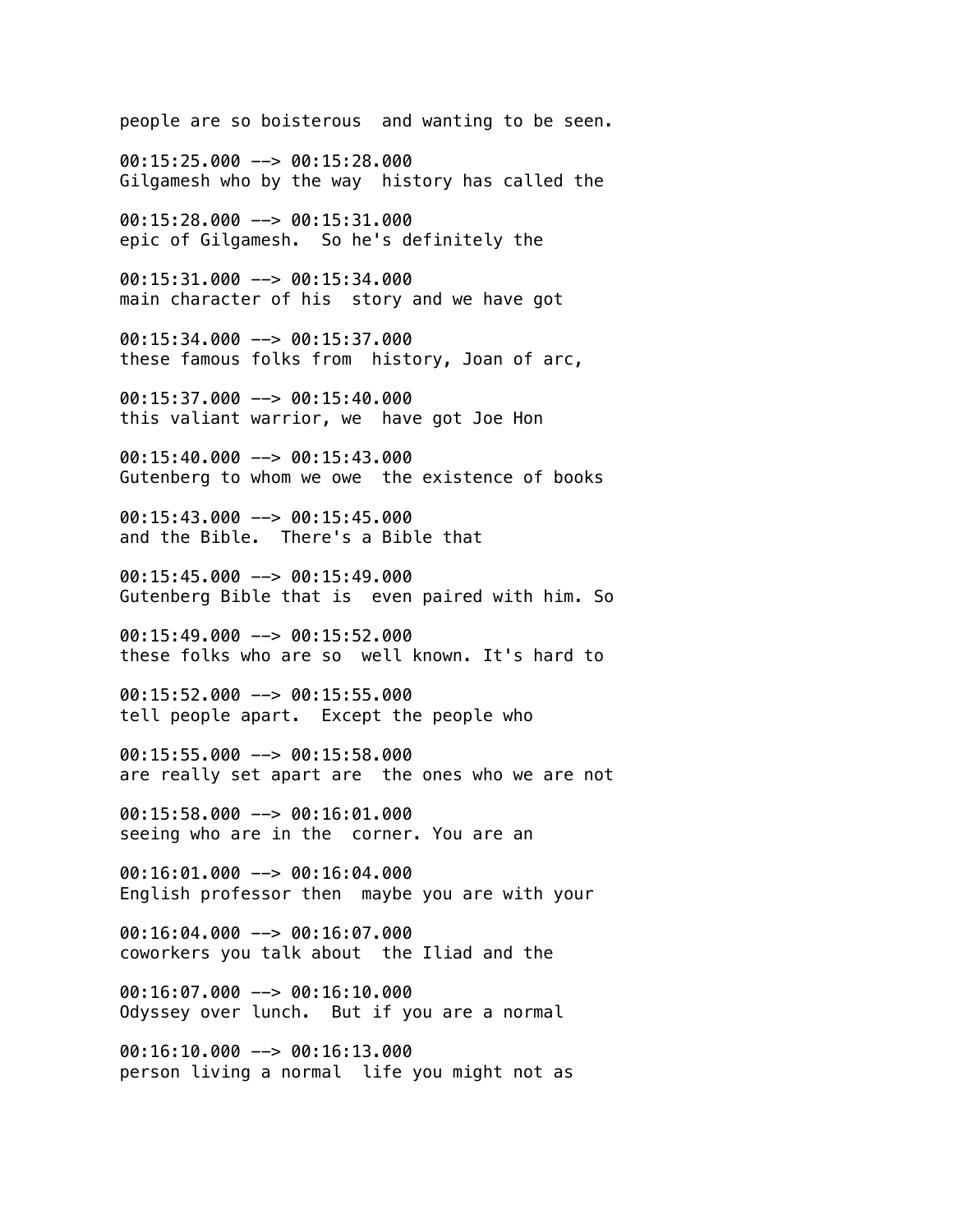00:16:13.000 --> 00:16:15.000 much. So maybe I could remind

00:16:15.000 --> 00:16:19.000 that the Iliad is the story of the Trojan war.

00:16:19.000 --> 00:16:21.000 You know the Trojan horse, all these things,

00:16:21.000 --> 00:16:25.000 Odysseus is one of the warriors in that period

00:16:25.000 --> 00:16:28.000 and the SQL story is the Odyssey. Named after

00:16:28.000 --> 00:16:31.000 Odysseus and it is his long journey to return

00:16:31.000 --> 00:16:34.000 home after this and it takes him 10 years to

00:16:34.000 --> 00:16:38.000 get back to his wife Penelope. And to his son

00:16:38.000 --> 00:16:40.000 telemark is. Telemachus who is a

00:16:40.000 --> 00:16:43.000 child and now is an adolescent or young

00:16:43.000 --> 00:16:46.000 adult in his own right. So he is the character

00:16:46.000 --> 00:16:49.000 who we can stop looking if we want, now Rowe

00:16:49.000 --> 00:16:53.000 thank you, so he is the character who I became

00:16:53.000 --> 00:16:55.000 really interested in kind of what is his

 $00:16:55.000$  -->  $00:16:58.000$ story. You know his father is

00:16:58.000 --> 00:17:01.000 the big famous one and he's only a supporting

00:17:01.000 --> 00:17:03.000 character in his father's story but what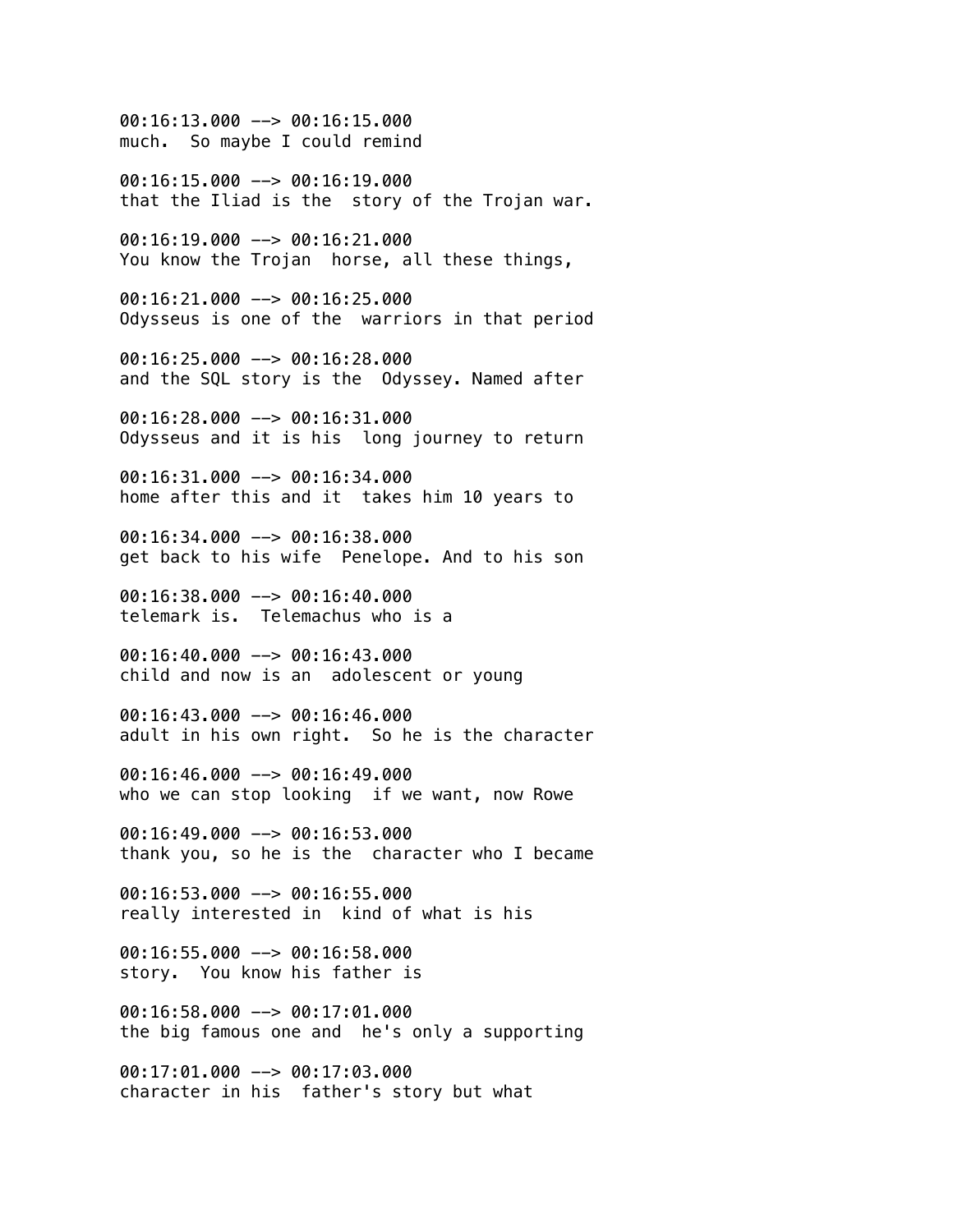00:17:03.000 --> 00:17:07.000 must it be like to be this person who his

00:17:07.000 --> 00:17:10.000 father has been gone for all these years having

00:17:10.000 --> 00:17:12.000 these amazing adventures and having your long

00:17:12.000 --> 00:17:15.000 dalliances with which is that prevent him from

00:17:15.000 --> 00:17:18.000 returning home sometimes it's battles that return

00:17:18.000 --> 00:17:21.000 him but sometimes he is delayed by his own

00:17:21.000 --> 00:17:24.000 choices he's choosing of to be away from

00:17:24.000 --> 00:17:27.000 Telemachus and what Mike might it be like to a

00:17:27.000 --> 00:17:30.000 person who's grown into adulthood that looks

00:17:30.000 --> 00:17:33.000 very unlike his father and his father maybe has

00:17:33.000 --> 00:17:36.000 kind of forgotten about him. So I was thinking

00:17:36.000 --> 00:17:39.000 about that and actually was working on a short

00:17:39.000 --> 00:17:40.000 story about Telemachisius and

00:17:40.000 --> 00:17:44.000 realized it needed to be a poetm and realized he

00:17:44.000 --> 00:17:47.000 also had a story of departure if we put him

00:17:47.000 --> 00:17:50.000 in the contemporary world that he could go

00:17:50.000 --> 00:17:54.000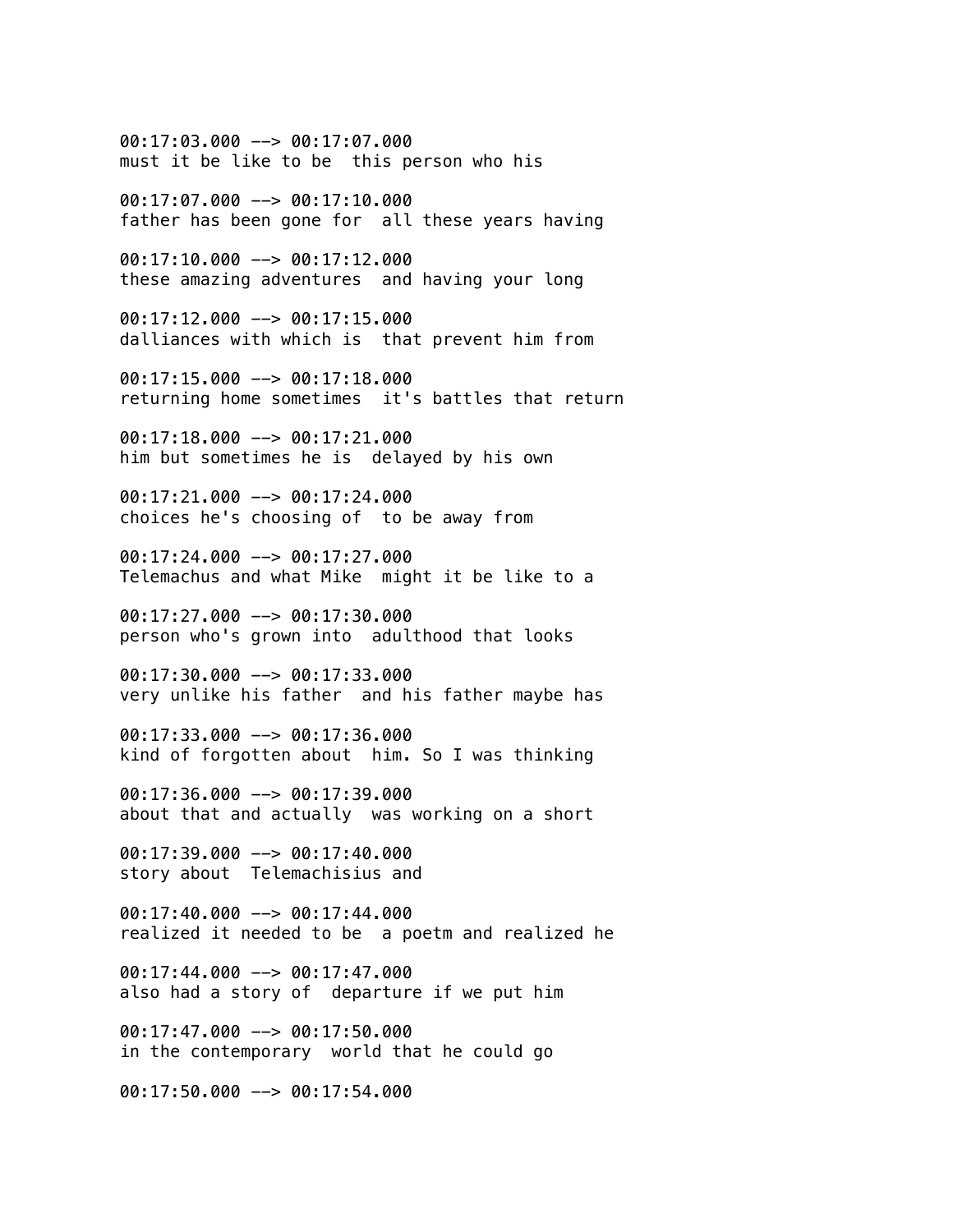away to college and have his own kind of growth

00:17:54.000 --> 00:17:56.000 and change. And when he comes home

00:17:56.000 --> 00:17:59.000 for summer he is also a somewhat different

00:17:59.000 --> 00:18:01.000 person. This person who has this

00:18:01.000 --> 00:18:05.000 fear of connecting with his father who has been

00:18:05.000 --> 00:18:09.000 absent for so long so much so that he has to

00:18:09.000 --> 00:18:12.000 study not for a final exam but for the real

 $00:18:12.000$  -->  $00:18:16.000$ important test which is being able to talk to

 $00:18:16.000$  -->  $00:18:18.000$ his dad. Some readers have

00:18:18.000 --> 00:18:20.000 pointed out that maybe one of the differences

00:18:20.000 --> 00:18:24.000 between Telemachisus and his father is sexual

00:18:24.000 --> 00:18:25.000 orientation, maybe Telemachus in this poem

00:18:25.000 --> 00:18:29.000 is a gay and maybe we see this speaker who is

00:18:29.000 --> 00:18:32.000 mailed and I know because I'm a male poet

00:18:32.000 --> 00:18:35.000 seems to know him very intimately and that is

00:18:35.000 --> 00:18:39.000 something that as I was writing and showing it

00:18:39.000 --> 00:18:42.000 to early readers was kind of there and popped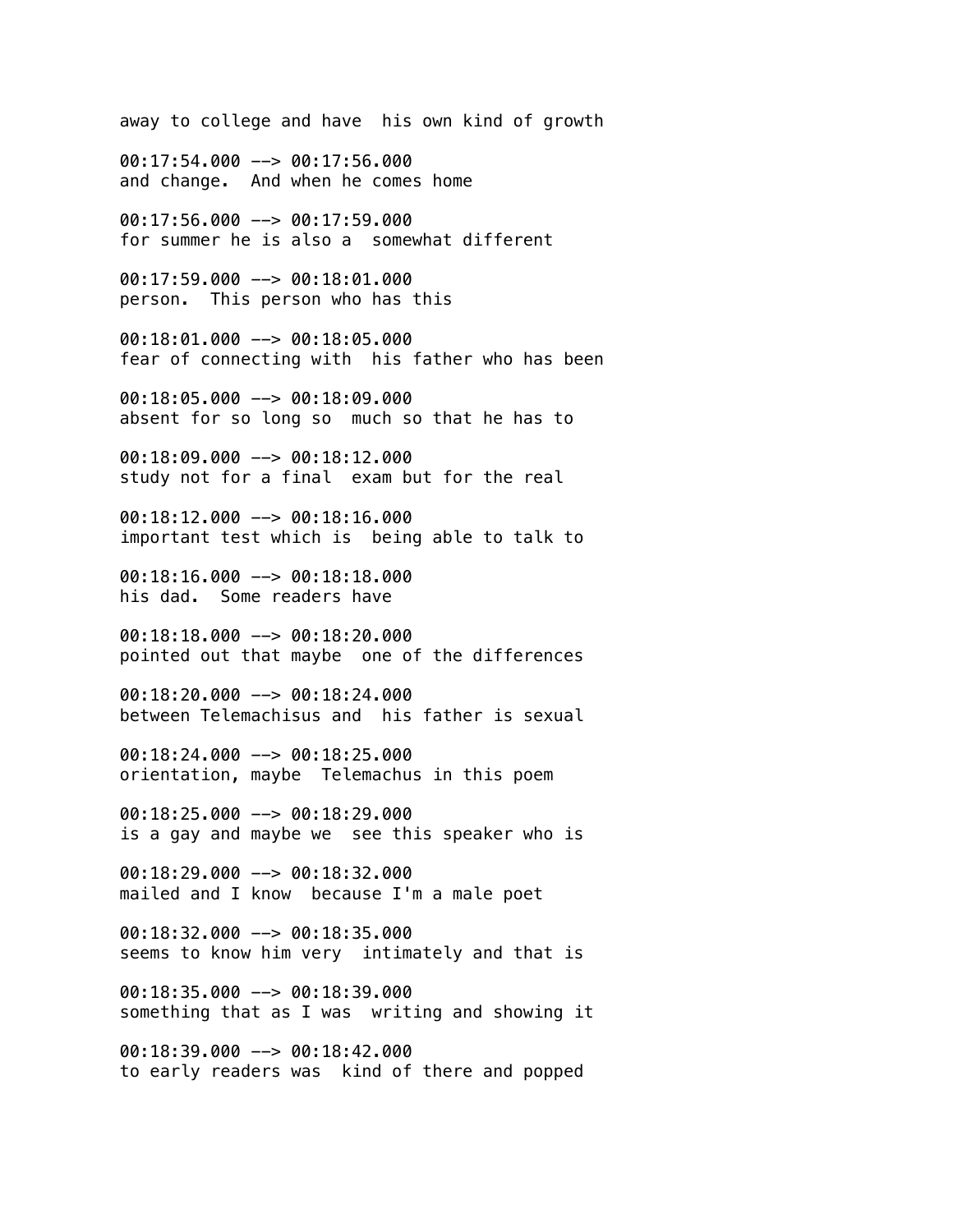00:18:42.000 --> 00:18:45.000 up but it is not explicitly there. I know

00:18:45.000 --> 00:18:49.000 that Rowe told me they had shared this at the

00:18:49.000 --> 00:18:51.000 Mercantile and had a conversation about

00:18:51.000 --> 00:18:55.000 looking for LGBT heroes in texts that we wish

00:18:55.000 --> 00:18:58.000 were there, that we wish were in library books

00:18:58.000 --> 00:19:02.000 and I love that because it's kind of what I feel

00:19:02.000 --> 00:19:04.000 like I'm doing with Telemachshius this

00:19:04.000 --> 00:19:07.000 Telmachus that I have put on the page and

00:19:07.000 --> 00:19:11.000 someone can read it and see how the story could

 $00:19:11.000$  -->  $00:19:14.000$ be effective for them. That is something we

00:19:14.000 --> 00:19:17.000 will talk about a little bit later. So let's grab

00:19:17.000 --> 00:19:20.000 our pens and notebooks or computer screens and

00:19:20.000 --> 00:19:24.000 kind of think about this idea of who are some of

00:19:24.000 --> 00:19:26.000 the supporting characters in the

00:19:26.000 --> 00:19:29.000 stories you love be those fables, fairy

00:19:29.000 --> 00:19:32.000 tales, the Narnia series something you read as a

00:19:32.000 --> 00:19:35.000 child or something you read as an adult, novel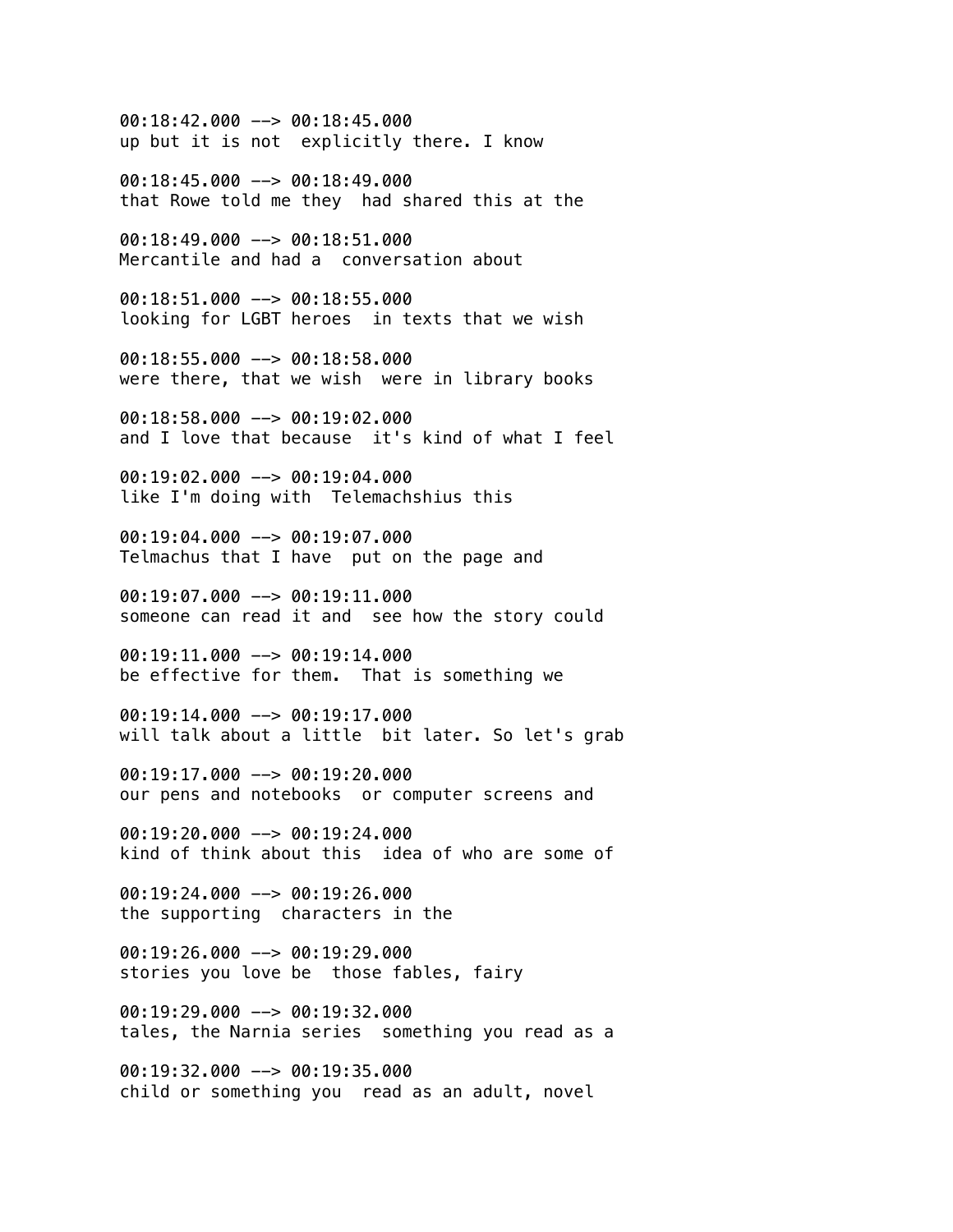00:19:35.000 --> 00:19:38.000 you recently read, your favorite movie, who

00:19:38.000 --> 00:19:41.000 might some of these characters be who are

00:19:41.000 --> 00:19:44.000 like the breath, who are sustaining the main big

00:19:44.000 --> 00:19:47.000 stars but maybe have lessons to teach us that

00:19:47.000 --> 00:19:50.000 we have overlooked. Rana was talking about

00:19:50.000 --> 00:19:52.000 connecting to our teachers. Could the

 $00:19:52.000$  -->  $00:19:54.000$ sideline characters have something to teach us so

00:19:54.000 --> 00:19:57.000 the first prompt is to think of one of these

00:19:57.000 --> 00:20:00.000 folks and we will work with this fictitious

00:20:00.000 --> 00:20:02.000 person a couple of times. And this person

00:20:02.000 --> 00:20:05.000 might ask what could they teach me or say to

00:20:05.000 --> 00:20:08.000 me that I maybe have not heard before and didn't

00:20:08.000 --> 00:20:11.000 realize I needed to hear. If you would like

00:20:11.000 --> 00:20:14.000 to sort of fill in the blank shell you could

00:20:14.000 --> 00:20:16.000 say the character's name, leans in, whispers

00:20:16.000 --> 00:20:19.000 to me that Lucy from Narnia leans in and

00:20:19.000 --> 00:20:20.000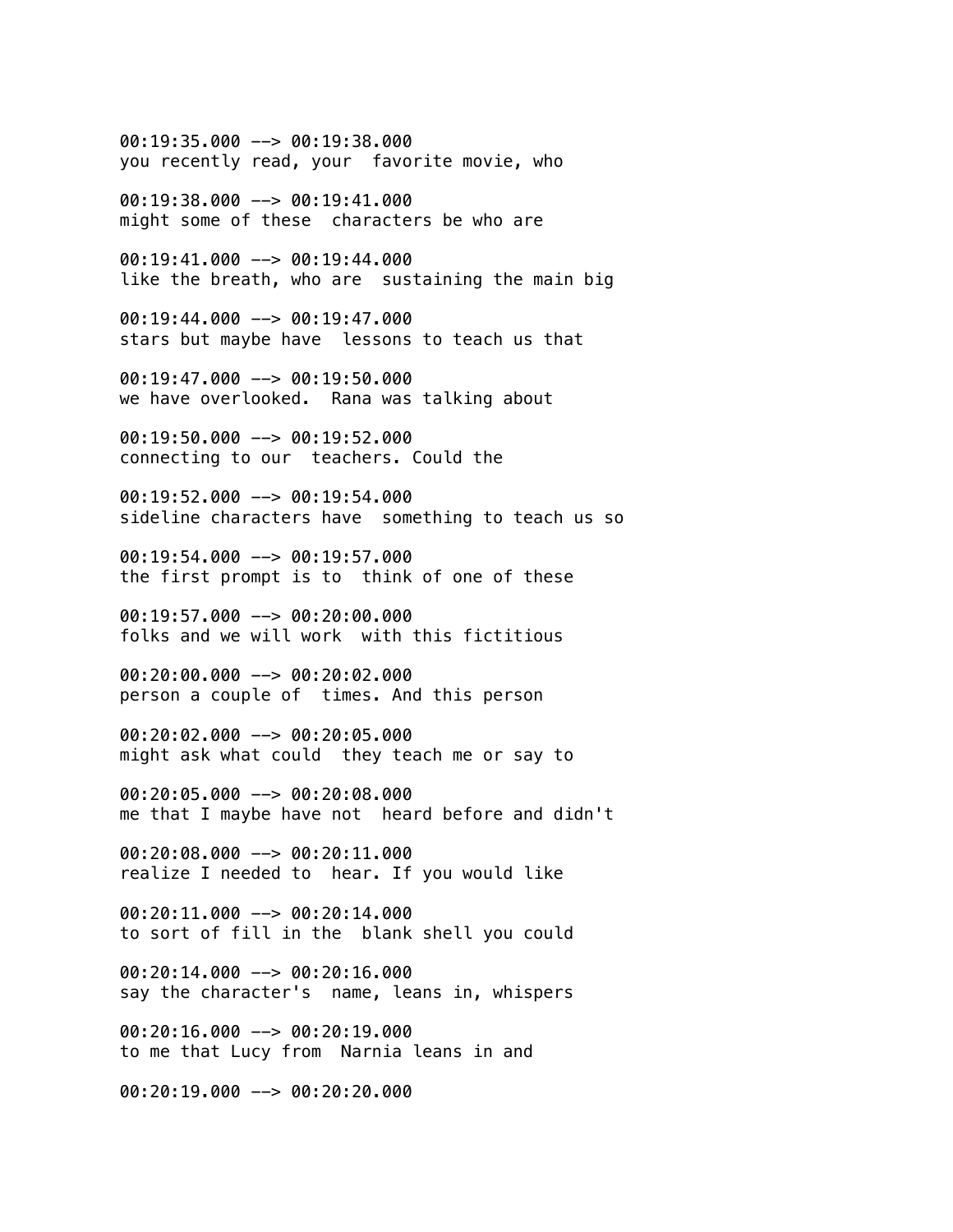whispers to me, 00:20:20.000 --> 00:20:23.000 and you could keep filling in the sentence 00:20:23.000 --> 00:20:24.000 again and again. 00:20:24.000 --> 00:20:27.000 We can do that for let's say about five or 00:20:27.000 --> 00:20:28.000 six minutes. 00:20:28.000 --> 00:20:30.000 Just fill that in. She leans in and 00:20:30.000 --> 00:20:33.000 whispers to me, she leans in and whispers to 00:20:33.000 --> 00:20:36.000 me, she whispers to me, she whispers to me. 00:20:36.000 --> 00:20:38.000 What might you learn from her 00:20:38.000 --> 00:21:08.000 ? 00:28:17.000 --> 00:28:21.000 And if you can bring that to a pausing place. 00:28:21.000 --> 00:28:40.000 Not necessarily stopping, but pausing. 00:28:40.000 --> 00:28:43.000 And share a little bit more about the 00:28:43.000 --> 00:28:47.000 poem 00:28:47.000 --> 00:28:50.000 I would say that I revised it many times 00:28:50.000 --> 00:28:52.000 through many versions. Always having basically 00:28:52.000 --> 00:28:54.000 the same ending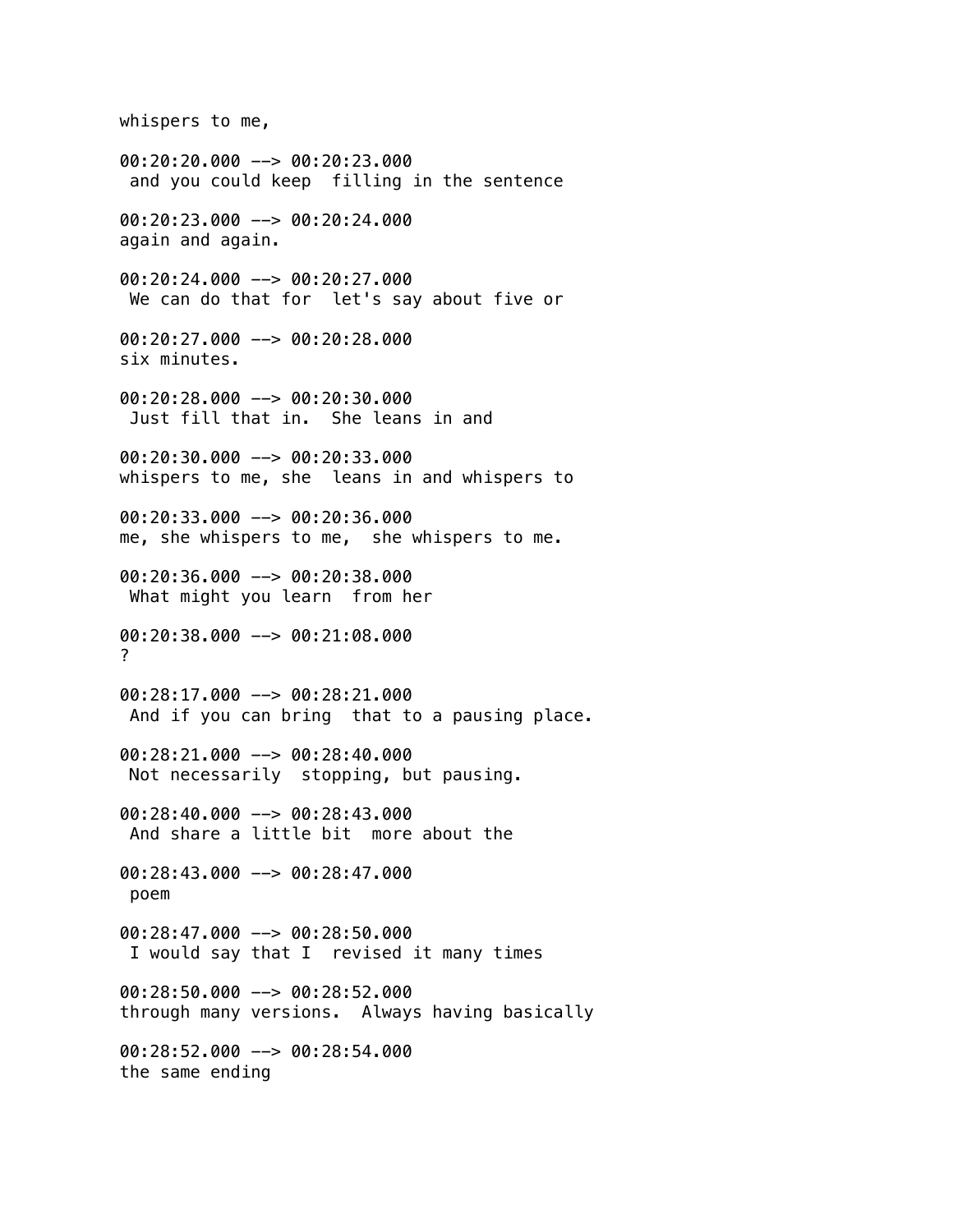00:28:54.000 --> 00:28:58.000 of and then he hands me the book, stares out at 00:28:58.000 --> 00:29:02.000 the road and asks me to quiz him on the lyrics 00:29:02.000 --> 00:29:05.000 and meter of Trojan battle cries. And it was 00:29:05.000 --> 00:29:07.000 the moment when I realized 00:29:07.000 --> 00:29:10.000 that it wasn't quite the ending and I needed 00:29:10.000 --> 00:29:14.000 to say the road that people like us never 00:29:14.000 --> 00:29:16.000 stop traveling. That is when I unlocked 00:29:16.000 --> 00:29:18.000 the pollenem  $0.29:18.000 -> 0.029:21.000$  and knew that it was done because there was 00:29:21.000 --> 00:29:24.000 more to it all along, there was this inclusion 00:29:24.000 --> 00:29:28.000 of self , not only the idea that the speaker as 00:29:28.000 --> 00:29:31.000 the observer has something to notice 00:29:31.000 --> 00:29:33.000 about Telemachus and the fact that he 00:29:33.000 --> 00:29:38.000 chooses his  $---$ 00:29:38.000 --> 00:29:40.000 but they are in this together and perhaps 00:29:40.000 --> 00:29:43.000 even there is a way that the speaker can 00:29:43.000 --> 00:29:48.000 contribute to Telemachus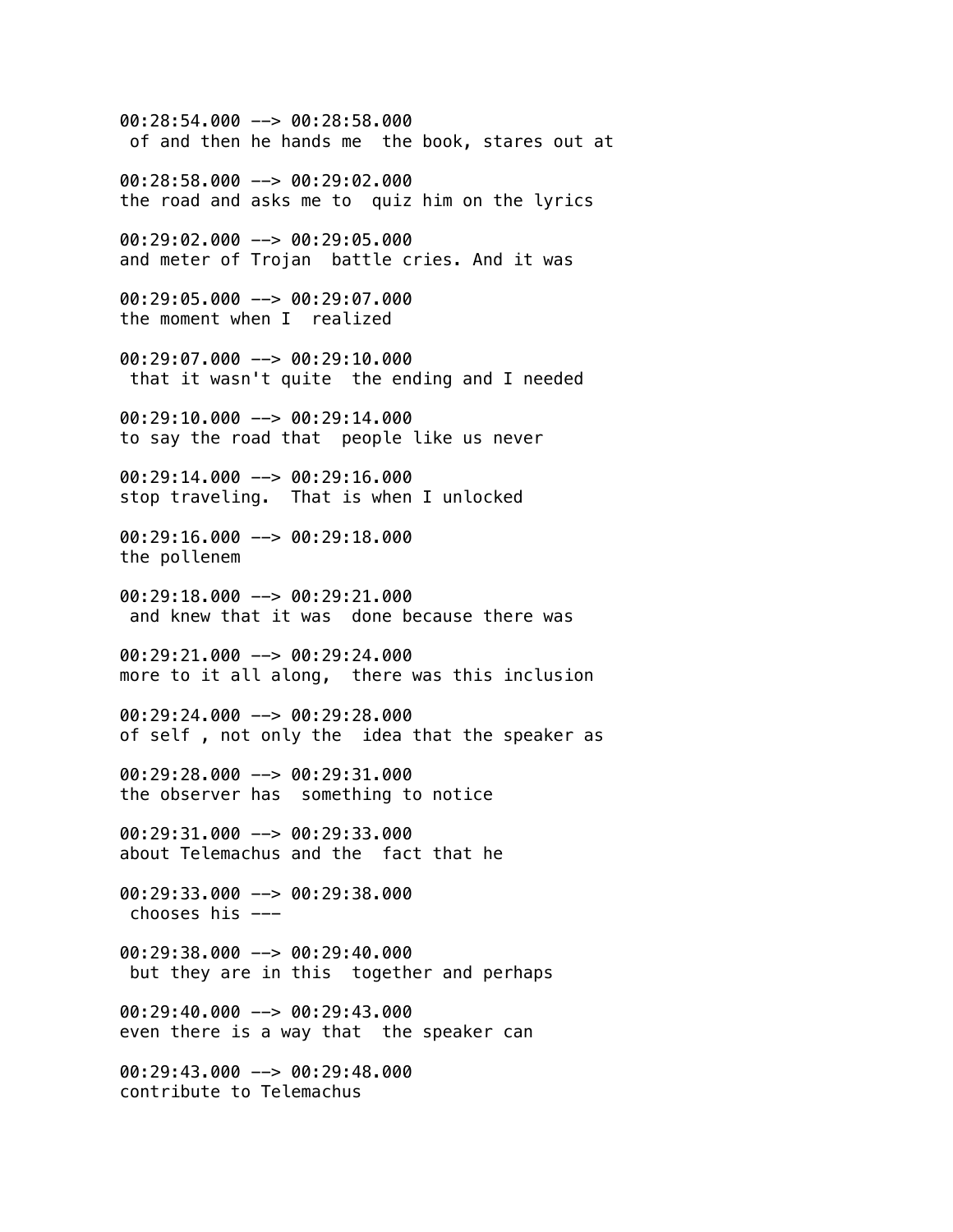$00:29:48.000$  -->  $00:29:51.000$ who doesn't even accept the invitation of the

00:29:51.000 --> 00:29:54.000 couch were here the invitation of the couch

00:29:54.000 --> 00:29:57.000 but we are part of this journey together, the

00:29:57.000 --> 00:30:00.000 journey of trying to speak to family for

00:30:00.000 --> 00:30:03.000 example which personally for me connected to some

00:30:03.000 --> 00:30:05.000 difficult conversations that I needed to have

00:30:05.000 --> 00:30:08.000 with people I love. And the journey of

00:30:08.000 --> 00:30:12.000 trying to figure out how to do that. So the

00:30:12.000 --> 00:30:14.000 process of revision itself is this example

00:30:14.000 --> 00:30:18.000 of learning from a text, what can the Tet

00:30:18.000 --> 00:30:21.000 text to teach me that I didn't know or the

00:30:21.000 --> 00:30:24.000 character can teach me about

00:30:24.000 --> 00:30:27.000 that I didn't know as well as investing in

00:30:27.000 --> 00:30:29.000 one's self. These events are

00:30:29.000 --> 00:30:33.000 cohosted by on being and I don't know if you

00:30:33.000 --> 00:30:35.000 heard last week the conversation that was

00:30:35.000 --> 00:30:38.000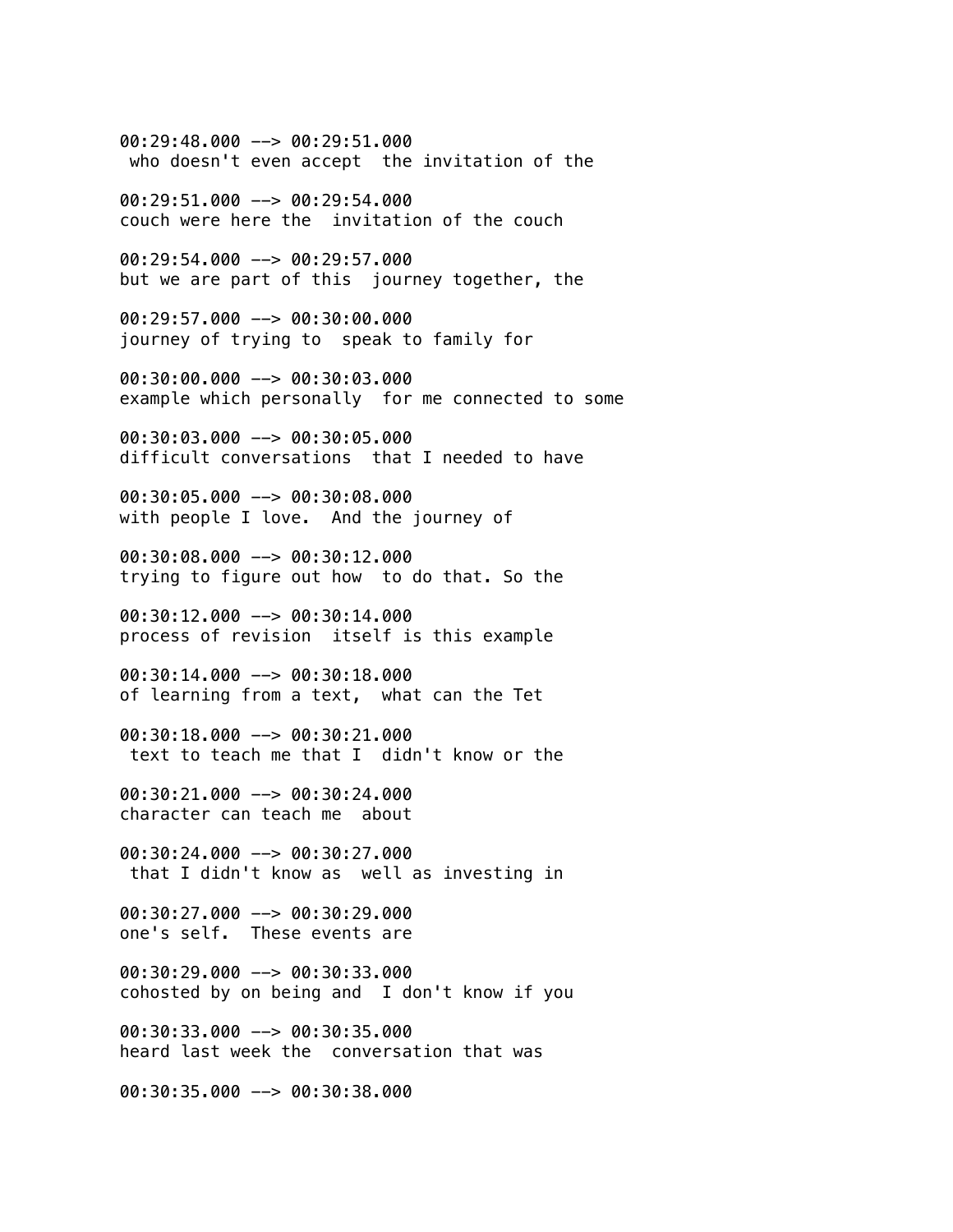shared between Krista Tiptta and Aviva Soren 00:30:38.000 --> 00:30:40.000 Berg who is a master of midrash, 00:30:40.000 --> 00:30:43.000 the ancient Jewish art of inquiry the 00:30:43.000 --> 00:30:45.000 understanding and reading in between the 00:30:45.000 --> 00:30:47.000 biblical lines. I found it quite 00:30:47.000 --> 00:30:50.000 compelling and let me share a little bit of 00:30:50.000 --> 00:30:52.000 the conversation. Krista quoted Soren 00:30:52.000 --> 00:30:55.000 Burke saying you had written in your book 00:30:55.000 --> 00:30:57.000 what really happened in Egypt 00:30:57.000 --> 00:30:59.000 becomes, during Passover becomes a less 00:30:59.000 --> 00:31:02.000 important question than how best to tell the 00:31:02.000 --> 00:31:04.000 story. Where to begin. 00:31:04.000 --> 00:31:07.000 What in the Masters story speaks to one and 00:31:07.000 --> 00:31:14.000 therefore makes one speak. Sorenberg 00:31:14.000 --> 00:31:17.000 says it is not telling the story so as to 00:31:17.000 --> 00:31:21.000 remember what happened, it happened so as to be 00:31:21.000 --> 00:31:23.000 the stimulus for a meaningful story. And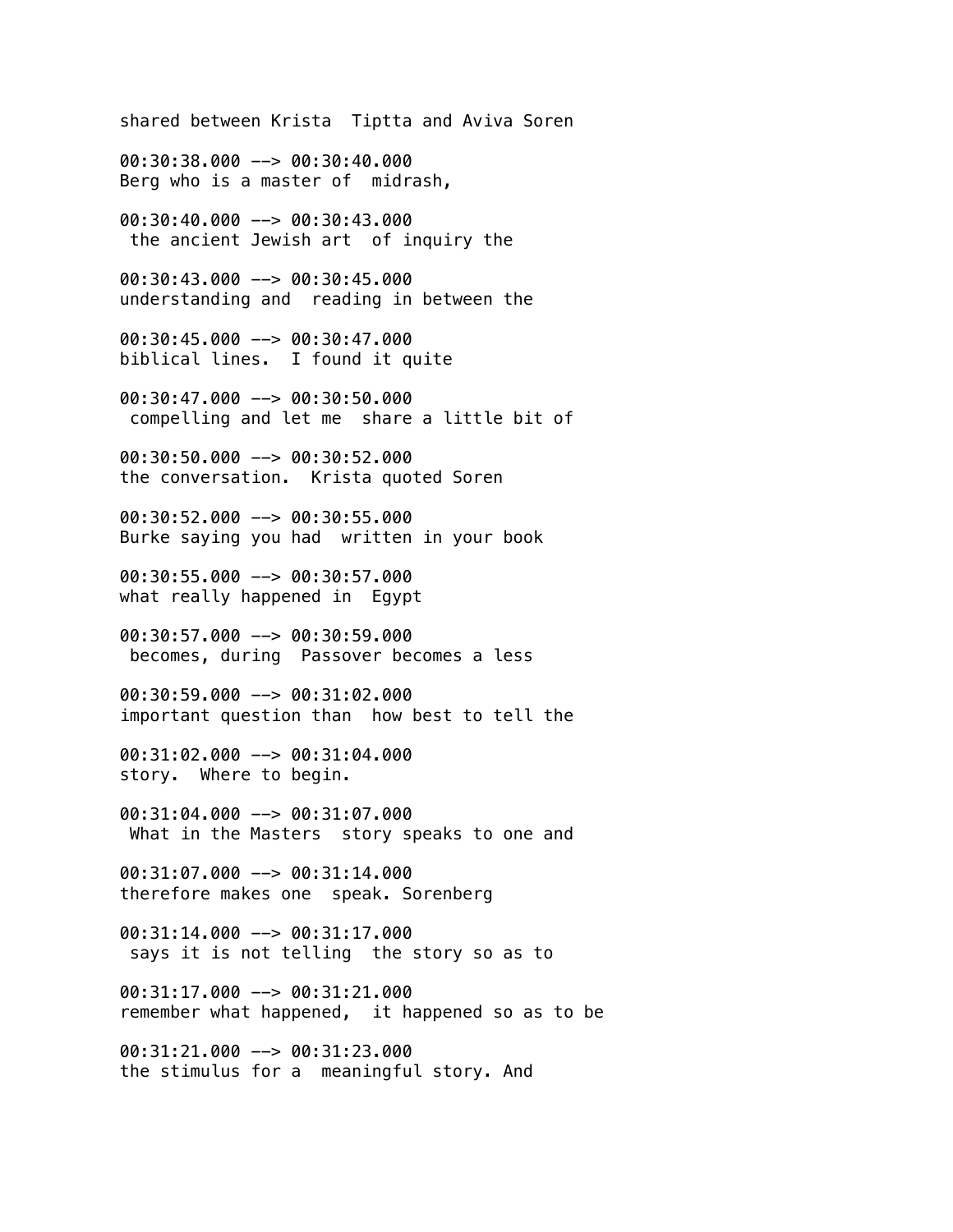00:31:23.000 --> 00:31:26.000 the stories will develop and change through time

00:31:26.000 --> 00:31:30.000 and perhaps in the Endor along the way you might

00:31:30.000 --> 00:31:32.000 find yourself telling a better story than

00:31:32.000 --> 00:31:35.000 what was actually written in the text.

00:31:35.000 --> 00:31:38.000 There's a fixed text but it is supposed to be

00:31:38.000 --> 00:31:41.000 just an opener for the proliferation of more

00:31:41.000 --> 00:31:45.000 ideas and more attempts to tell the story in a

00:31:45.000 --> 00:31:48.000 way that will become closer to what really

00:31:48.000 --> 00:31:51.000 can affect us. And so the next prompt

00:31:51.000 --> 00:31:54.000 is sort of reversing what we just did. And

00:31:54.000 --> 00:31:57.000 asking ourselves how can we contribute to the

00:31:57.000 --> 00:32:00.000 story that is on the text or even perhaps

00:32:00.000 --> 00:32:03.000 rewrite or revise it a little bit by offering

00:32:03.000 --> 00:32:06.000 some wisdom that we personally have to the

00:32:06.000 --> 00:32:09.000 character we started with. So before we were

00:32:09.000 --> 00:32:12.000 asking what can a character teach me the

00:32:12.000 --> 00:32:15.000 question is what can I teach the character or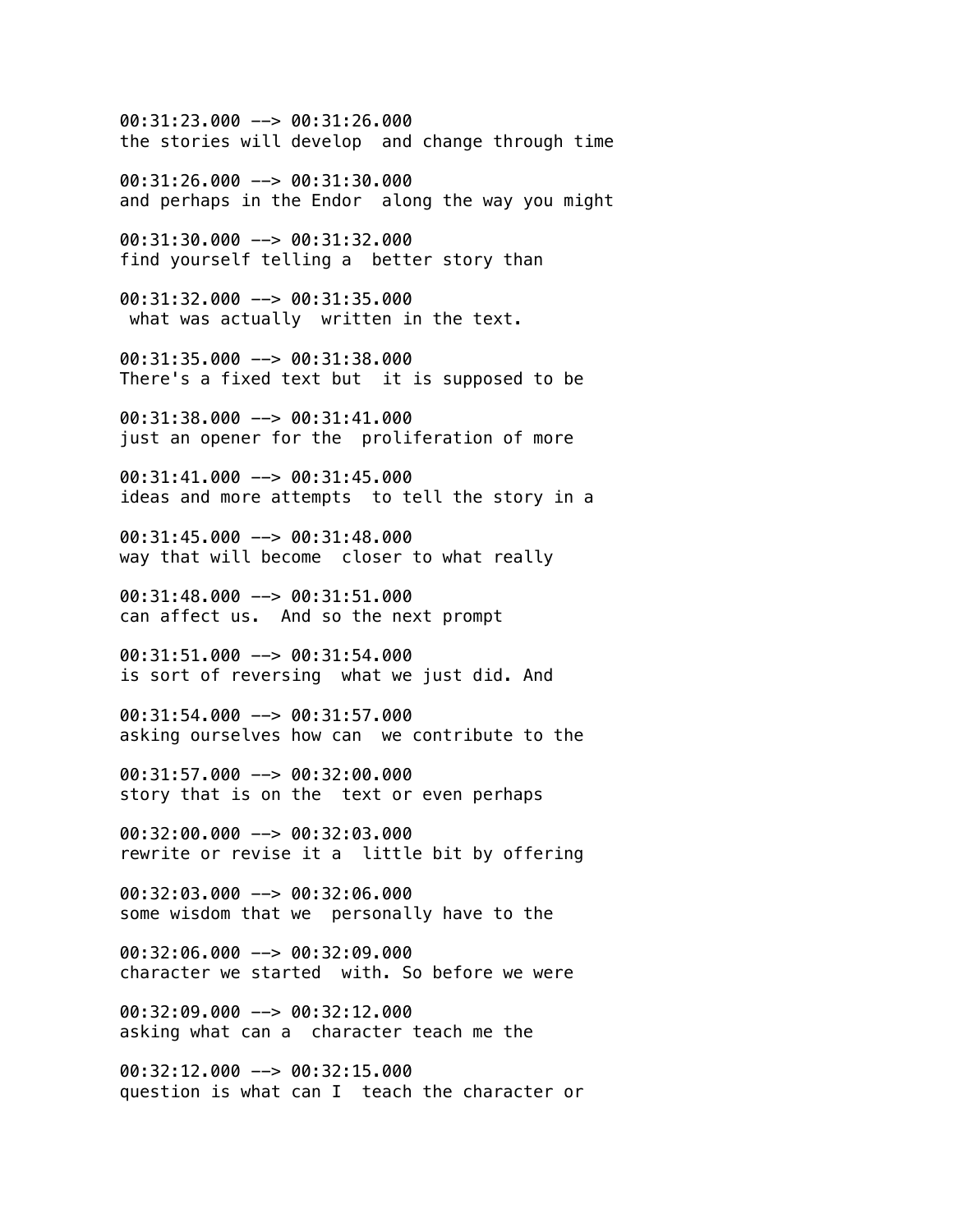00:32:15.000 --> 00:32:19.000 what can I share with the character. How can I

00:32:19.000 --> 00:32:22.000 learn by doing or learned by experiencing

 $00:32:22.000$  -->  $00:32:24.000$ alongside the character if I could enter into

00:32:24.000 --> 00:32:27.000 the story. So you might say

00:32:27.000 --> 00:32:29.000 something like dear character, dear

00:32:29.000 --> 00:32:32.000 Buchanan from great Gatsby let me tell you,

00:32:32.000 --> 00:32:35.000 that could be your shell. Dear, let me tell

00:32:35.000 --> 00:32:40.000 you. Does that make sense?

00:32:40.000 --> 00:32:43.000 We will spend about four minutes with this.

00:32:43.000 --> 00:32:45.000 We will see what we can start.

00:32:45.000 --> 00:32:48.000 Drawing on from the wisdom that you have

00:32:48.000 --> 00:33:18.000 from your own life.

00:35:43.000 --> 00:35:46.000 Let's say about one minute more before we

00:35:46.000 --> 00:36:16.000 bring it to a pause.

00:36:40.000 --> 00:36:43.000 Okay and if you can bring that to a pause,

00:36:43.000 --> 00:36:49.000 then please.

00:36:49.000 --> 00:36:51.000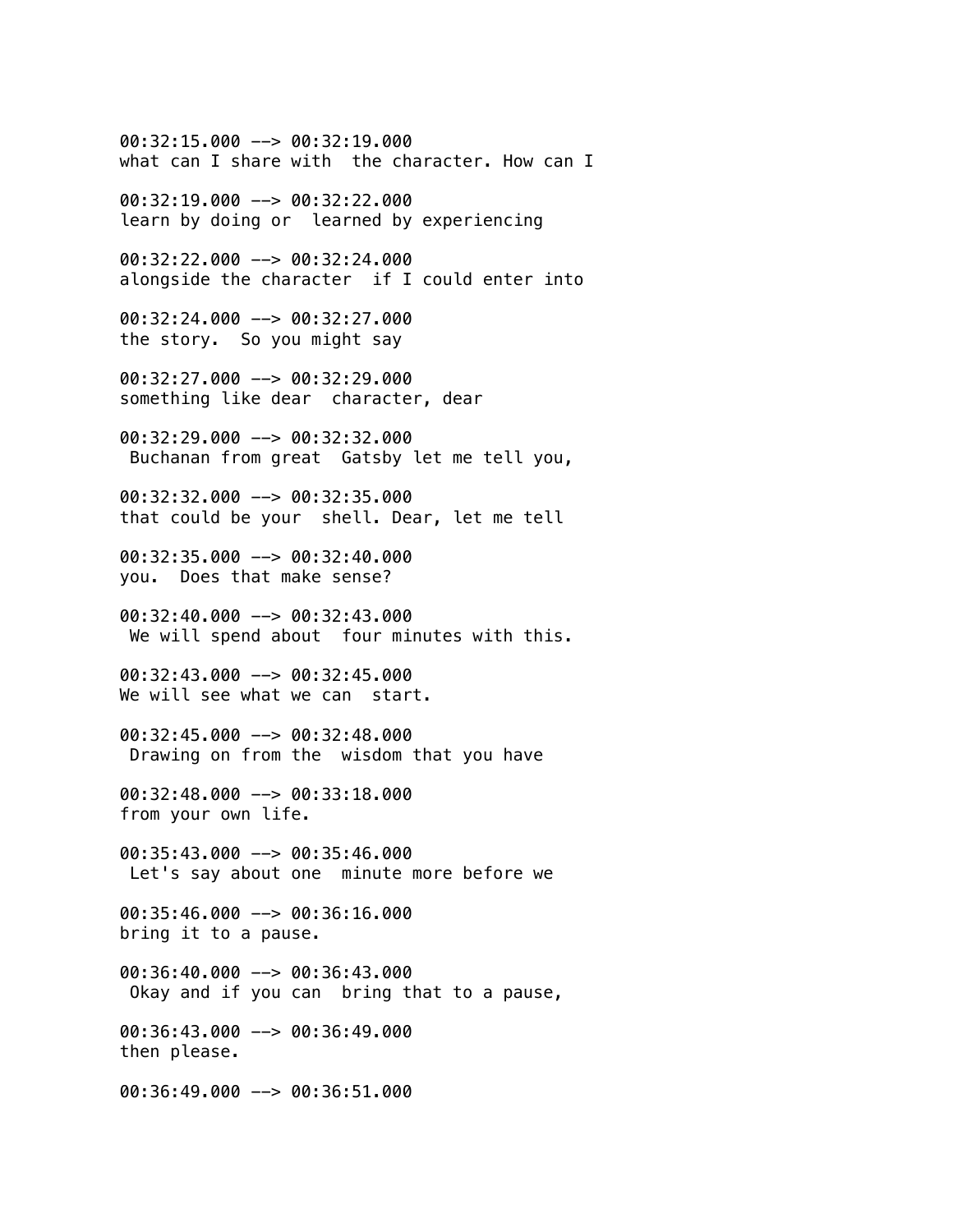So it is April. It's national poetry 00:36:51.000 --> 00:36:54.000 month. Part of why we are here 00:36:54.000 --> 00:36:56.000 today. 00:36:56.000 --> 00:37:00.000 It is an exciting time for me as both a reader 00:37:00.000 --> 00:37:03.000 and writer of poetry. A lot of events. 00:37:03.000 --> 00:37:08.000 And this year I have been, 00:37:08.000 --> 00:37:11.000 have had maybe kind of a theme of thinking of 00:37:11.000 --> 00:37:14.000 how poetry helps us in our lives. 00:37:14.000 --> 00:37:17.000 I think it's partly because of the anthology 00:37:17.000 --> 00:37:21.000 that has come out this year in national poetry 00:37:21.000 --> 00:37:23.000 month the path to kindness by James 00:37:23.000 --> 00:37:27.000 Cruz, this is a sequel to his how to look for 00:37:27.000 --> 00:37:30.000 ponds this is Palms of connection of and joy, 00:37:30.000 --> 00:37:32.000 and thinking about how this 00:37:32.000 --> 00:37:36.000 and how these are all about how things we want 00:37:36.000 --> 00:37:38.000 to focus on an experience and present 00:37:38.000 --> 00:37:41.000 to others kindness weekend before last I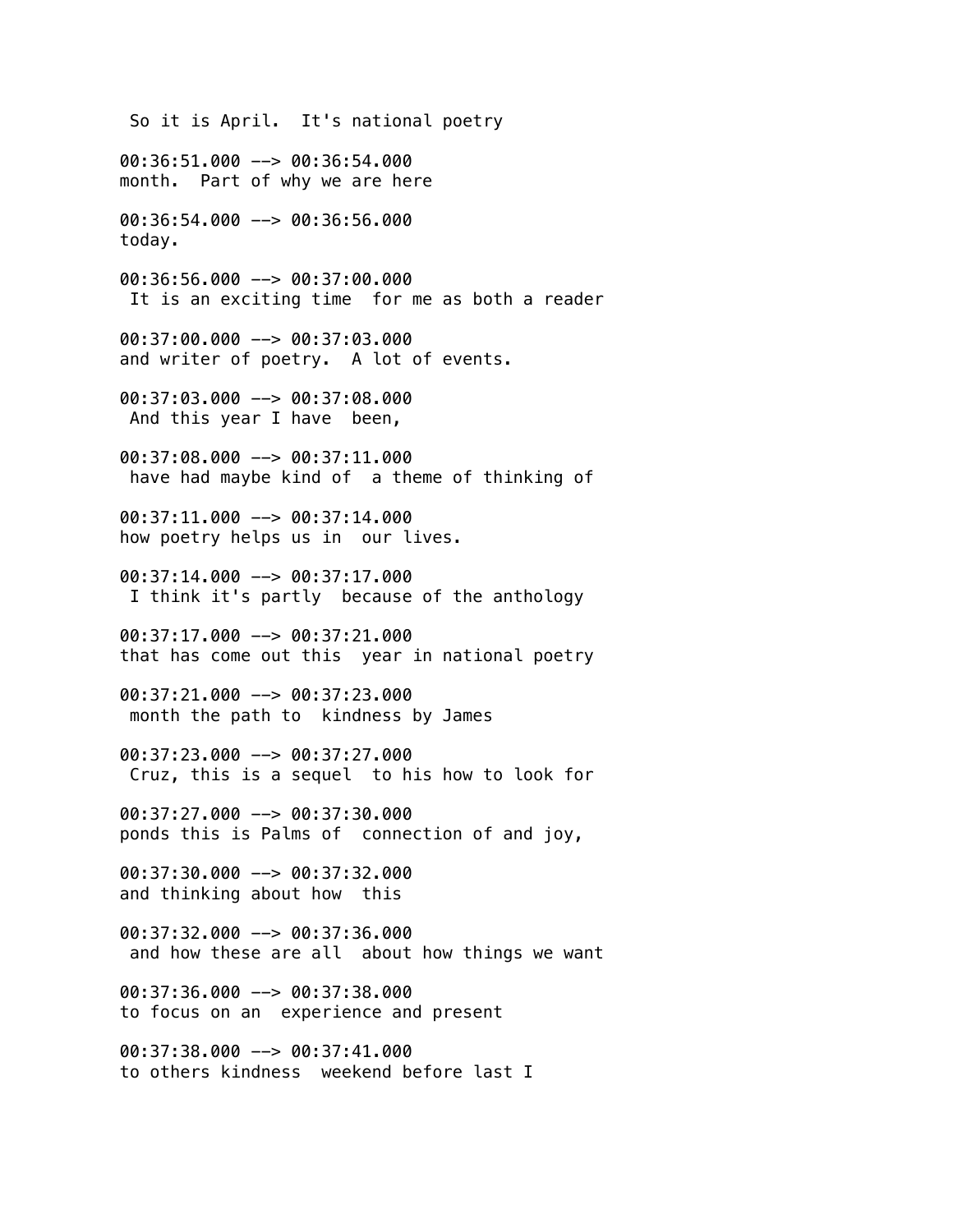00:37:41.000 --> 00:37:44.000 lead a three hour workshop with, in the 00:37:44.000 --> 00:37:47.000 series we are all poets. And my assertion was 00:37:47.000 --> 00:37:48.000 that poetry 00:37:48.000 --> 00:37:51.000 helps us live our lives off the page 00:37:51.000 --> 00:38:00.000 , 00:38:00.000 --> 00:38:03.000 So they are kind of like training grounds 00:38:03.000 --> 00:38:06.000 for each other and if there are particular 00:38:06.000 --> 00:38:09.000 skills you hope to foster in your life may 00:38:09.000 --> 00:38:13.000 be poetry can be a way sometimes for that. So 00:38:13.000 --> 00:38:16.000 here we are today thinking through poetry 00:38:16.000 --> 00:38:17.000 about those who are overlooked. 00:38:17.000 --> 00:38:21.000 My students have shared with me, there was years 00:38:21.000 --> 00:38:24.000 ago this dictionary of sadness is. And it had 00:38:24.000 --> 00:38:26.000 all these different types of sadness, and  $00:38:26.000$  -->  $00:38:30.000$ one was sonder and that one has stuck around 00:38:30.000 --> 00:38:32.000 beyond the dictionary project but they tell me 00:38:32.000 --> 00:38:33.000 sonder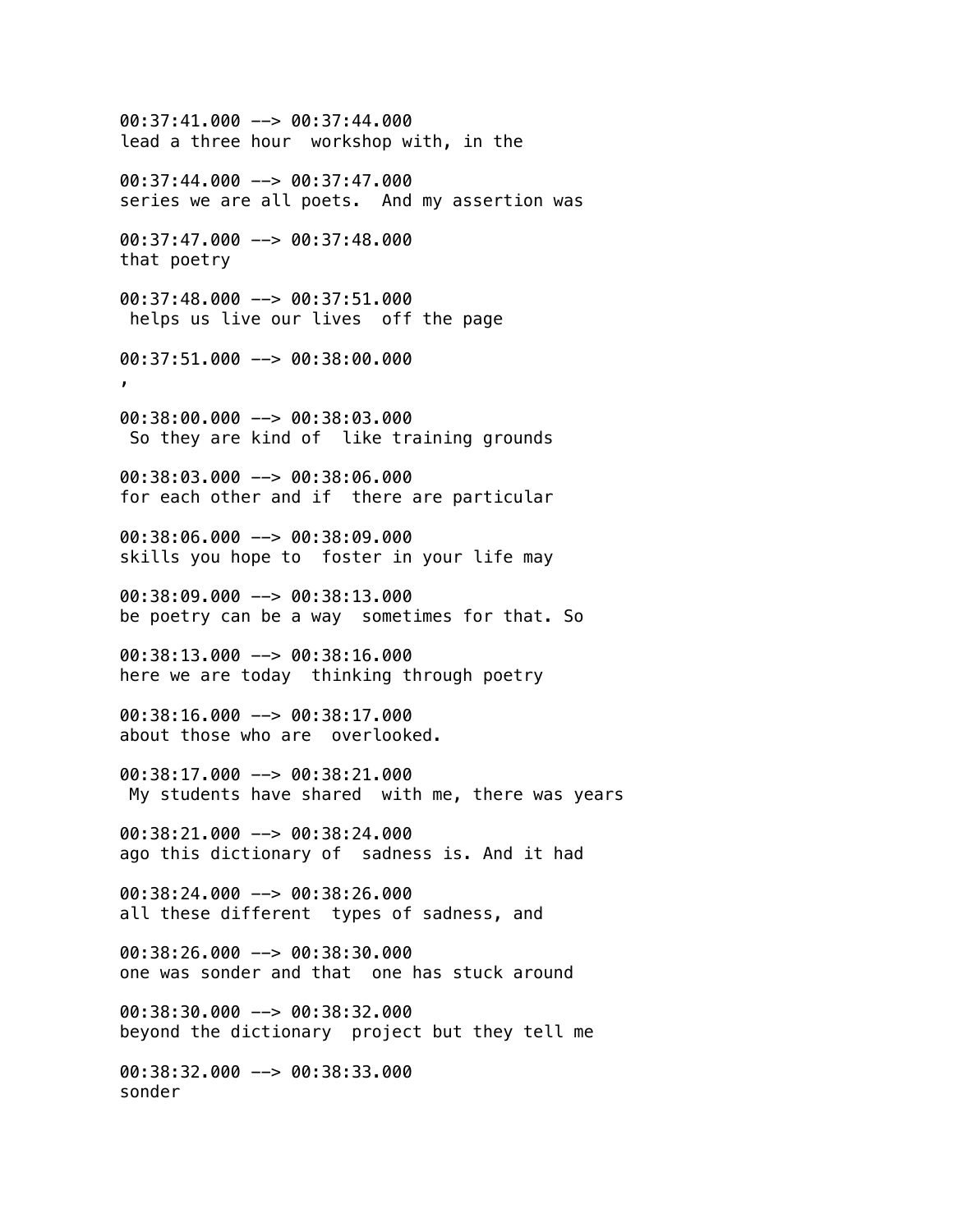00:38:33.000 --> 00:38:36.000 is the realization that you are the main

00:38:36.000 --> 00:38:39.000 character of your life and your story but

00:38:39.000 --> 00:38:42.000 everybody else is also the main character of

00:38:42.000 --> 00:38:45.000 theirs so you are just a small side character in

00:38:45.000 --> 00:38:48.000 someone else's life, which, that realization

00:38:48.000 --> 00:38:50.000 can be sad. I also think that

00:38:50.000 --> 00:38:53.000 realization seems kind of a relief. They have

00:38:53.000 --> 00:38:55.000 their

00:38:55.000 --> 00:38:58.000 story and I have my story and maybe I'm

00:38:58.000 --> 00:39:01.000 small I'm in a coffee shop anxious about XYZ

00:39:01.000 --> 00:39:04.000 and there are 30 people anxious about their own

00:39:04.000 --> 00:39:08.000 things and I am a blip in their life of anxiety

00:39:08.000 --> 00:39:12.000 so maybe not so much depends on me as I might

00:39:12.000 --> 00:39:15.000 like to think. So now, and also with

00:39:15.000 --> 00:39:18.000 mindfulness too there's a type of mindfulness

00:39:18.000 --> 00:39:20.000 lovingkindness meditation that I have

00:39:20.000 --> 00:39:23.000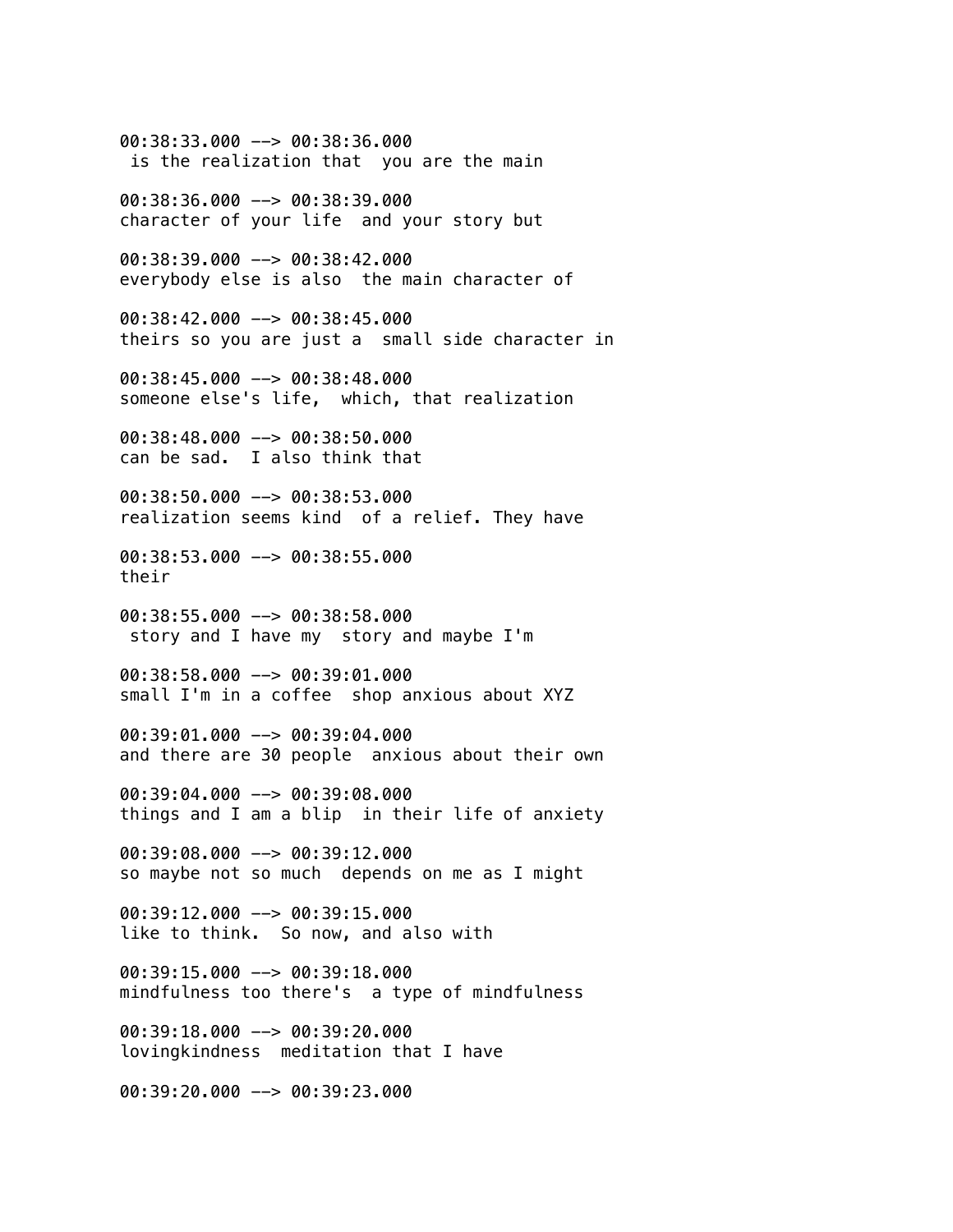been doing a little bit over the past couple

00:39:23.000 --> 00:39:25.000 weeks. And it is, you're

00:39:25.000 --> 00:39:27.000 invited to think positive thoughts. Maybe

00:39:27.000 --> 00:39:30.000 may you be happy and healthy toward different

00:39:30.000 --> 00:39:33.000 people who are people you don't really even

00:39:33.000 --> 00:39:36.000 know. Or you kind of have a

00:39:36.000 --> 00:39:38.000 passing experience with maybe the barista at

00:39:38.000 --> 00:39:41.000 your coffee shop. I invite you to think

00:39:41.000 --> 00:39:43.000 about someone who is perhaps a supporting

00:39:43.000 --> 00:39:47.000 character in your life or another way to say it

00:39:47.000 --> 00:39:50.000 is you are a supporting character in their life

00:39:50.000 --> 00:39:53.000 such as you have a teenager who cuts the

00:39:53.000 --> 00:39:55.000 neighbors grass or the telemarketer who calls

00:39:55.000 --> 00:39:58.000 you when you're already stressed at work and you

00:39:58.000 --> 00:40:00.000 don't have time to talk, the receptionist at the

00:40:00.000 --> 00:40:02.000 doctor's office. Someone who when you are

00:40:02.000 --> 00:40:05.000 recounting your day they might not be a person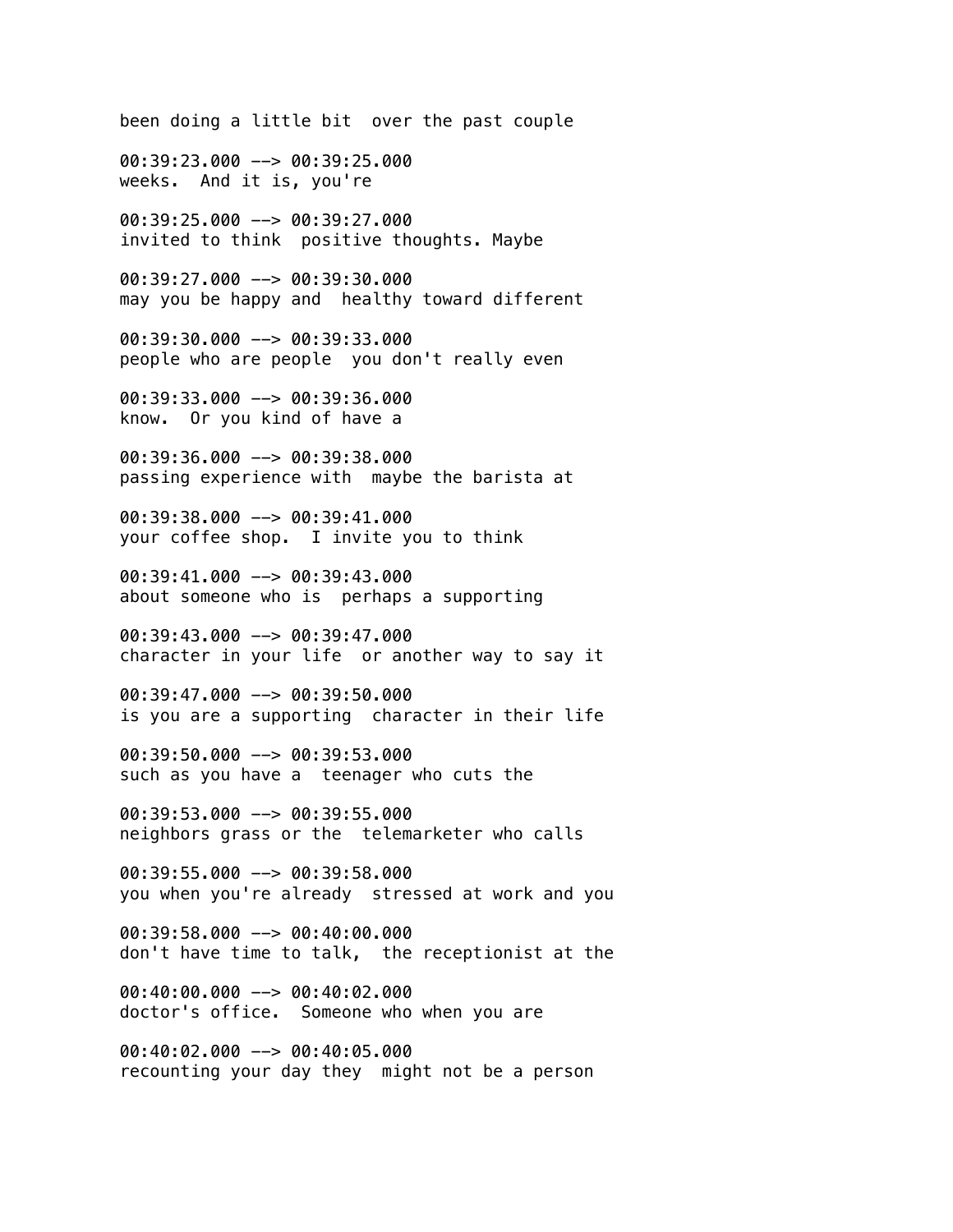00:40:05.000 --> 00:40:07.000 who make much of a character but think

00:40:07.000 --> 00:40:10.000 about that person and ask yourself one of

00:40:10.000 --> 00:40:12.000 these two questions again or both. What do

00:40:12.000 --> 00:40:16.000 they have to teach me ? Or what might I be able

00:40:16.000 --> 00:40:18.000 to teach them or share with them. So we will

00:40:18.000 --> 00:40:21.000 spend about four minutes with that, seeing how

00:40:21.000 --> 00:40:23.000 our experience doing that with a literary

00:40:23.000 --> 00:40:24.000 character might have prepped upss

00:40:24.000 --> 00:40:26.000 to do this generous exercise with real

00:40:26.000 --> 00:40:28.000 people. Spend about four minutes

00:40:28.000 --> 00:40:31.000 and then we will have the chance to share

00:40:31.000 --> 00:40:33.000 anything you like from any of these three go

00:40:33.000 --> 00:41:03.000 arounds.

00:43:29.000 --> 00:43:59.000 And if you can bring that to a pausing place.

00:44:01.000 --> 00:44:04.000 And if you are ready and you would like to

00:44:04.000 --> 00:44:06.000 share, you can raise your hand

00:44:06.000 --> 00:44:07.000 using the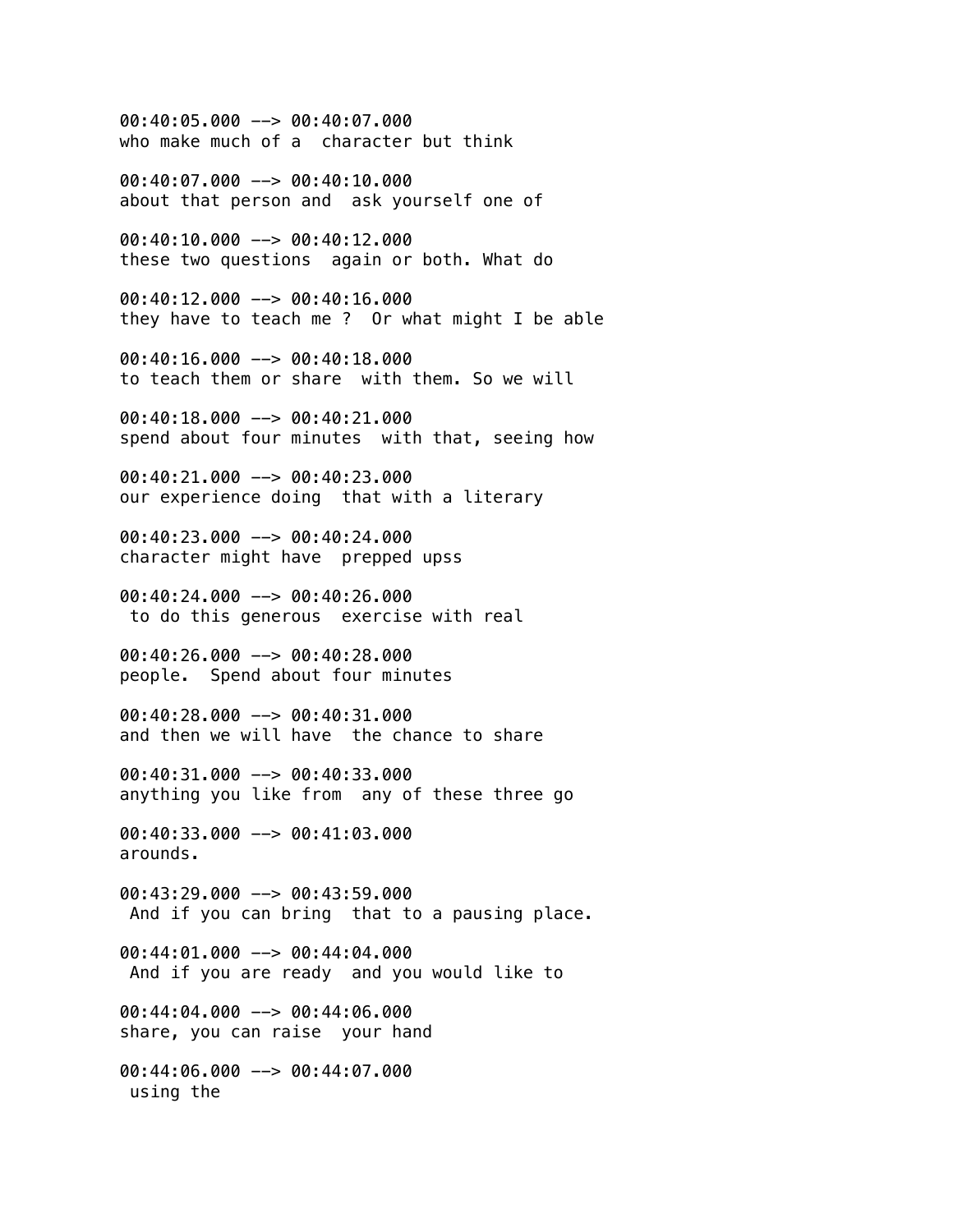00:44:07.000 --> 00:44:08.000 e 00:44:08.000 --> 00:44:09.000 mo 00:44:09.000 --> 00:44:12.000 ji 00:44:12.000 --> 00:44:16.000 raise your hand and we will see how many folks 00:44:16.000 --> 00:44:22.000 we have the time to hear. 00:44:22.000 --> 00:44:26.000 It is under reactions there at the bottom of 00:44:26.000 --> 00:44:32.000 your zoom screen. 00:44:32.000 --> 00:44:35.000 Okay shall we start with Stacy and then 00:44:35.000 --> 00:44:36.000 Sarah Pi 00:44:36.000 --> 00:44:37.000 nho 00:44:37.000 --> 00:44:39.000 . 00:44:39.000 --> 00:44:40.000 Stacy 00:44:40.000 --> 00:44:45.000 : 00:44:45.000 --> 00:44:48.000 this is such a fun prompt. Thank you so 00:44:48.000 --> 00:44:53.000 much. So I chose to take on 00:44:53.000 --> 00:44:59.000 Buchanan, the toddler 00:44:59.000 --> 00:45:01.000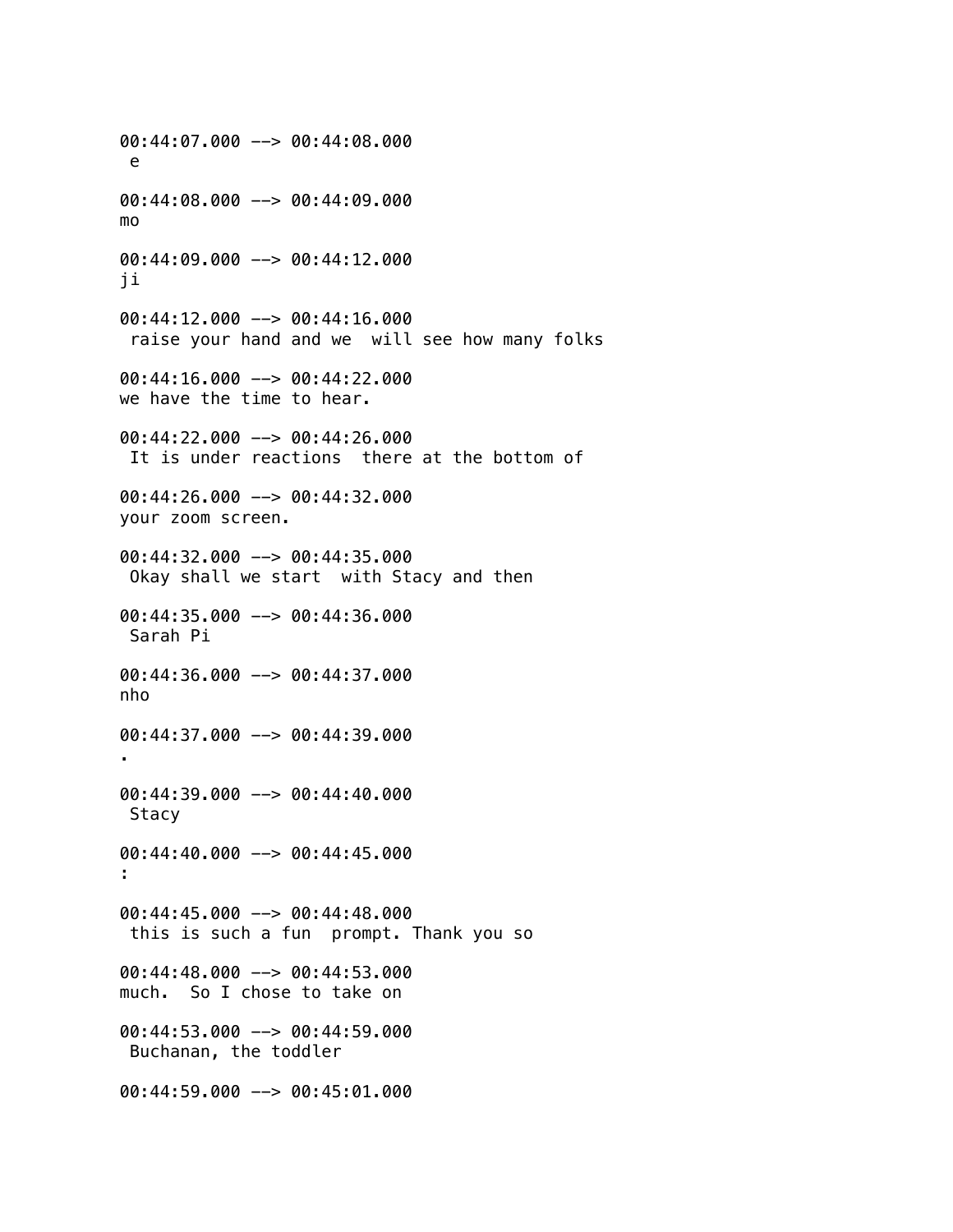daughter of the Buchanan's in the great 00:45:01.000 --> 00:45:04.000 Gatsby. So I am going to blend 00:45:04.000 --> 00:45:09.000 the first and second prompt. 00:45:09.000 --> 00:45:12.000 Tammy Buchanan is so bored, her mother has 00:45:12.000 --> 00:45:16.000 wilted in the heat and her father is off to 00:45:16.000 --> 00:45:18.000 town. She spied me the 00:45:18.000 --> 00:45:20.000 newcomer, not Mr. Caraway, but me, 00:45:20.000 --> 00:45:25.000 Penelope from town delivering summer hats. 00:45:25.000 --> 00:45:28.000 Tammy noticed, spies me from behind the couch, 00:45:28.000 --> 00:45:31.000 then a potted plant, then throws herself 00:45:31.000 --> 00:45:32.000 fully at my feet 00:45:32.000 --> 00:45:37.000 so I would have to step over her to move on. She 00:45:37.000 --> 00:45:39.000 currently queued her finger to me beckoning 00:45:39.000 --> 00:45:40.000 me to the four.re 00:45:40.000 --> 00:45:44.000 I obeyed, these were the B cannons after all. 00:45:44.000 --> 00:45:48.000 And found it was 15° cooler down there. 00:45:48.000 --> 00:45:51.000 We lay there belly down heads to each other for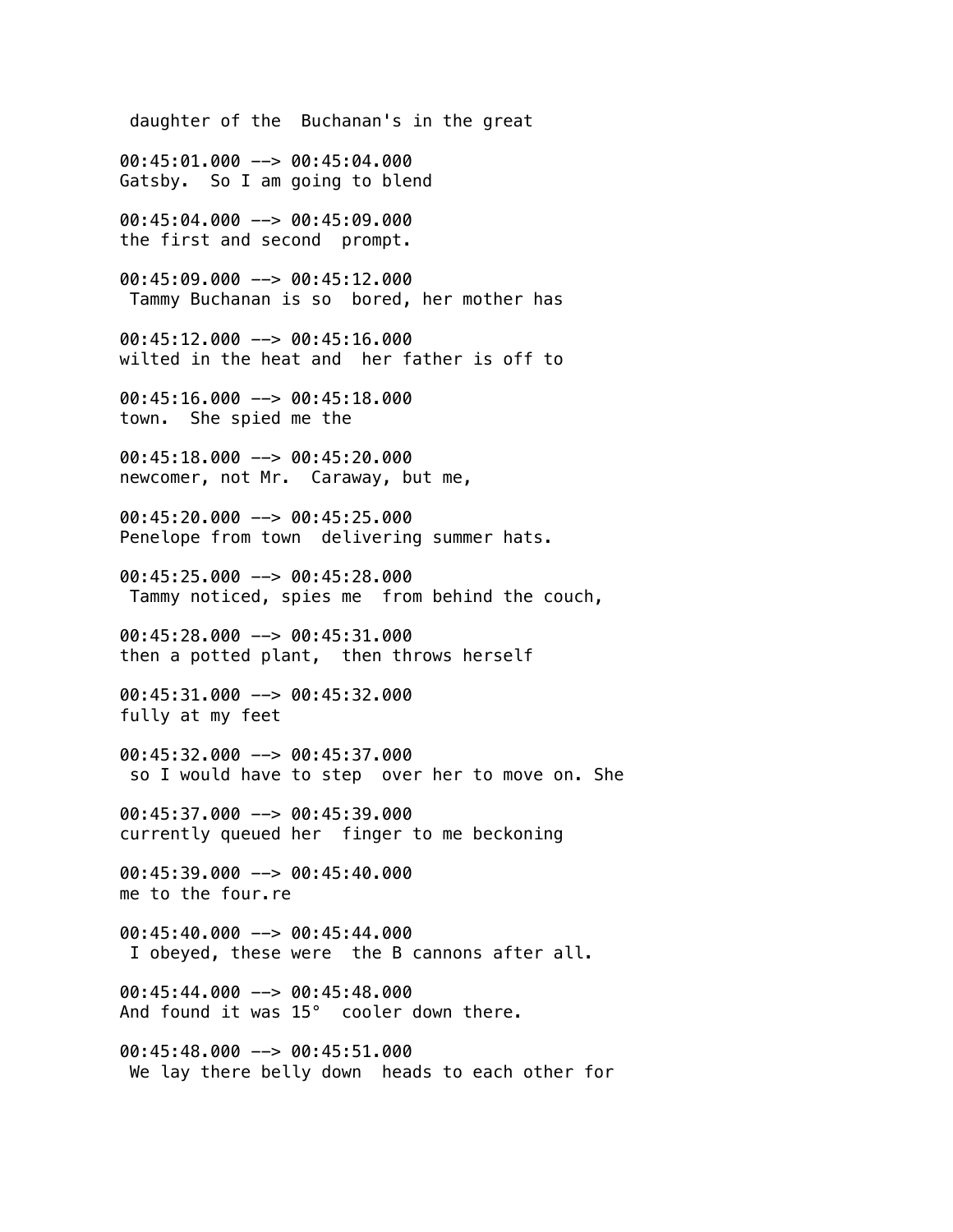00:45:51.000 --> 00:45:54.000 a good long while treating funny faces. I

00:45:54.000 --> 00:45:57.000 got another beckoned to come closer. Pammy

00:45:57.000 --> 00:46:02.000 whispered to me, are you invisible too.

00:46:02.000 --> 00:46:05.000 It took my breath away, her question, seeing us

00:46:05.000 --> 00:46:08.000 for what we were in the family of things,

00:46:08.000 --> 00:46:10.000 secondary, nonessential. Ornamental, childish,

00:46:10.000 --> 00:46:14.000 all of which is no good for a children's game.

00:46:14.000 --> 00:46:19.000 And on a hot summer day on a veranda floor. So I

 $0.99:46:19.000$   $\rightarrow$  00:46:22.000 whispered back yes and it is so exciting to be

00:46:22.000 --> 00:46:25.000 invisible like this. We can learn all the

00:46:25.000 --> 00:46:28.000 secrets of the world as spies then we band

00:46:28.000 --> 00:46:30.000 together and lay our play

00:46:30.000 --> 00:46:33.000 clay on each other to sculpt us into

00:46:33.000 --> 00:46:35.000 invisibility's poets makers, artist dreamers

00:46:35.000 --> 00:46:36.000 healers. Brad:

00:46:36.000 --> 00:46:39.000 thank you.

00:46:39.000 --> 00:46:43.000 I love that idea of the invisibility that seems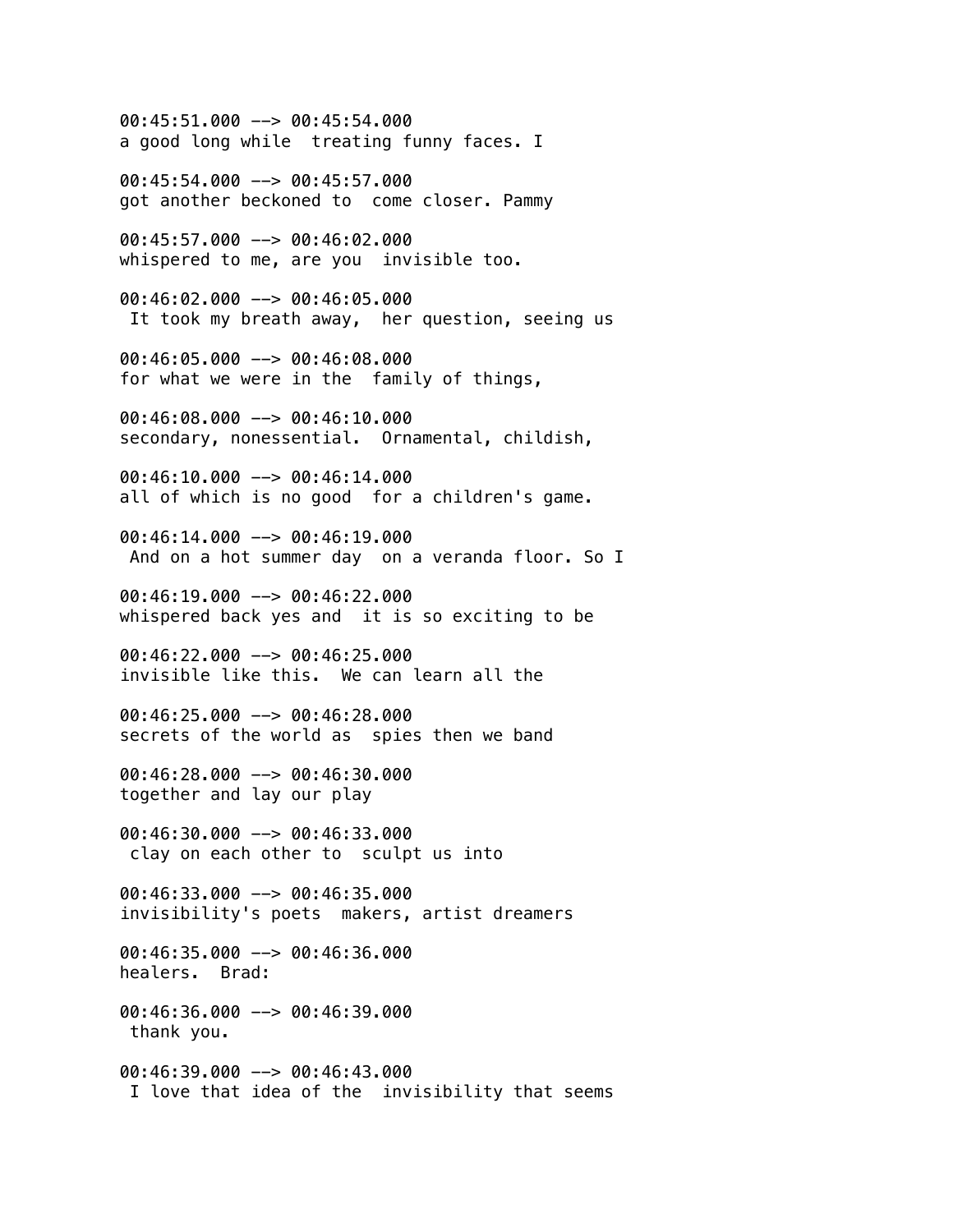00:46:43.000 --> 00:46:45.000 negative can actually define the positive. 00:46:45.000 --> 00:46:46.000 Sarah and then 00:46:46.000 --> 00:46:59.000 Rana. 00:46:59.000 --> 00:47:02.000 You might be, I can't hear you, Sarah. 00:47:02.000 --> 00:47:05.000 Sarah: 00:47:05.000 --> 00:47:09.000 sorry I call through my phone. I think you can 00:47:09.000 --> 00:47:11.000 probably hear me now. 00:47:11.000 --> 00:47:15.000 >> 00:47:15.000 --> 00:47:18.000 Sarah, you are still, we still can't hear you. 00:47:18.000 --> 00:47:19.000 Sarah 00:47:19.000 --> 00:47:20.000 : 00:47:20.000 --> 00:47:21.000 is this better 00:47:21.000 --> 00:47:22.000 ? >> 00:47:22.000 --> 00:47:23.000 Yeah. 00:47:23.000 --> 00:47:24.000 S 00:47:24.000 --> 00:47:25.000 arah 00:47:25.000 --> 00:47:27.000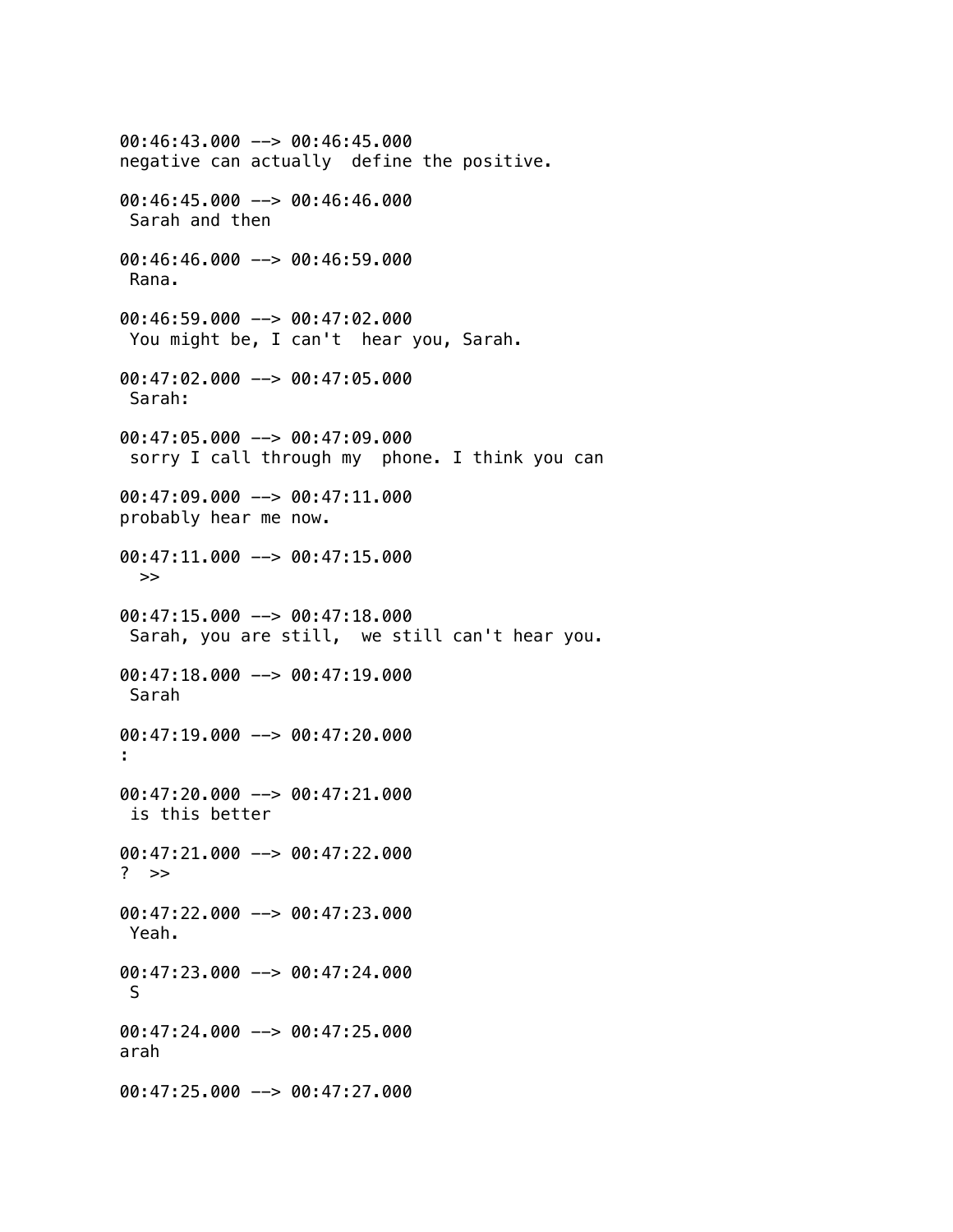:

00:47:27.000 --> 00:47:30.000 sorry I called through my phone so I never know 00:47:30.000 --> 00:47:36.000 how it works. He is ---00:47:36.000 --> 00:47:39.000 food appears, his eyelids droop. 00:47:39.000 --> 00:47:44.000 Soft blankets embrace him. 00:47:44.000 --> 00:47:47.000 He awakens alone, warm arms reach for him. 00:47:47.000 --> 00:47:54.000 He is antsy. 00:47:54.000 --> 00:47:58.000 Kranz surface on a mini table, or her eyes seek 00:47:58.000 --> 00:48:01.000 out the wisdom of his imagination on the page 00:48:01.000 --> 00:48:09.000 six figures, sad sister ---00:48:09.000 --> 00:48:12.000 where is she, her breath catches. I lean 00:48:12.000 --> 00:48:16.000 in and whisper, you are the skin he wears, the 00:48:16.000 --> 00:48:18.000 air he breathes, you are his consciousness 00:48:18.000 --> 00:48:21.000 itself, why would he think grants could 00:48:21.000 --> 00:48:23.000 continue. In the title 00:48:23.000 --> 00:48:24.000 [indiscernible] Brad: 00:48:24.000 --> 00:48:25.000 thank you. Thank you. Uncontainable.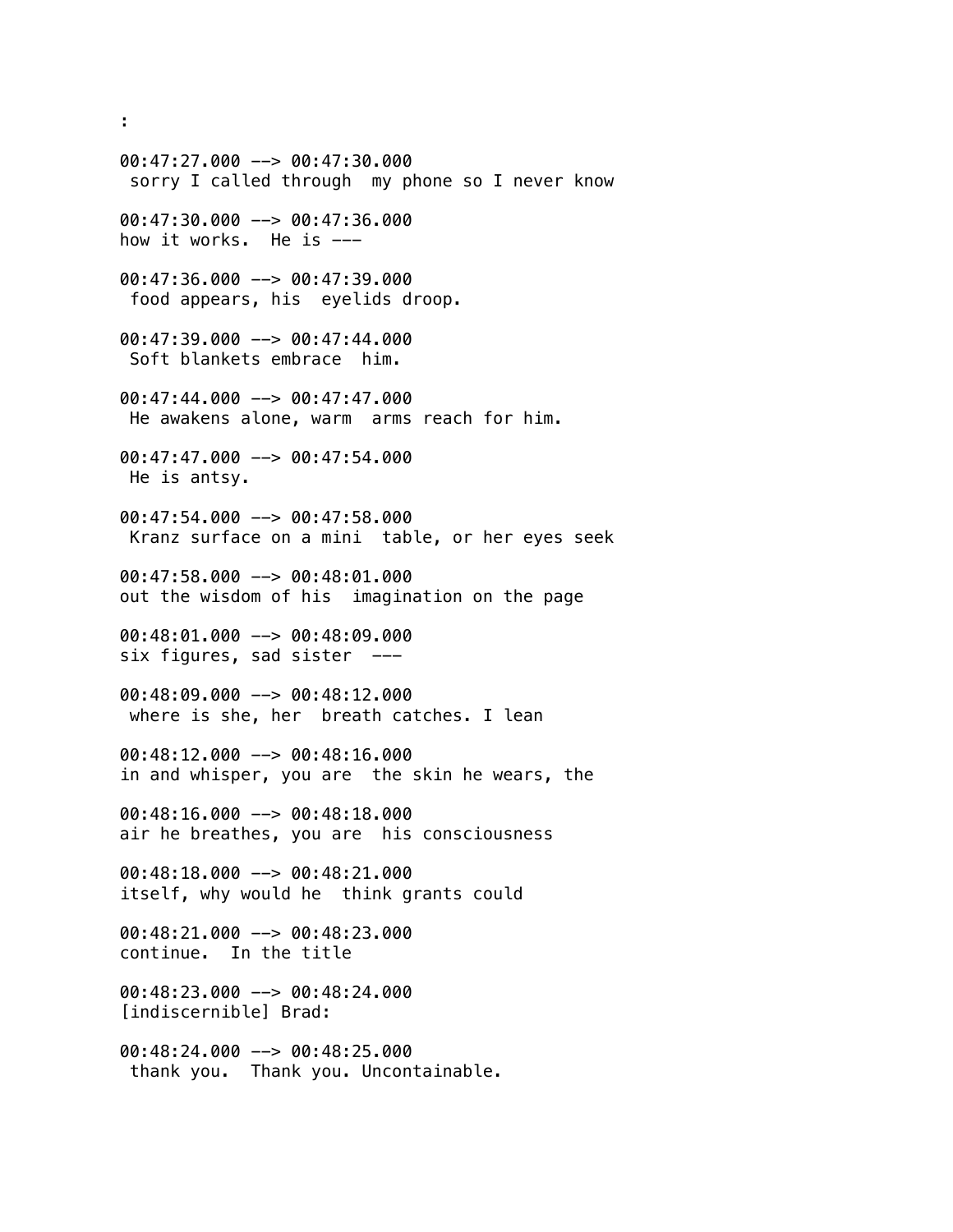00:48:25.000 --> 00:48:27.000 Rana 00:48:27.000 --> 00:48:29.000 and then Natalie. 00:48:29.000 --> 00:48:30.000 R 00:48:30.000 --> 00:48:31.000 ana 00:48:31.000 --> 00:48:33.000 : 00:48:33.000 --> 00:48:36.000 okay this does not have a title yet. 00:48:36.000 --> 00:48:37.000 Ma 00:48:37.000 --> 00:48:39.000 ry 00:48:39.000 --> 00:48:41.000 leans in and whispers to me 00:48:41.000 --> 00:48:42.000 , Go 00:48:42.000 --> 00:48:43.000 . 00:48:43.000 --> 00:48:45.000 She leans in and whispers 00:48:45.000 --> 00:48:46.000 , 00:48:46.000 --> 00:48:47.000 my name is Mary 00:48:47.000 --> 00:48:49.000 , 00:48:49.000 --> 00:48:52.000 daughter of 00:48:52.000 --> 00:48:54.000 woman aged 44, skin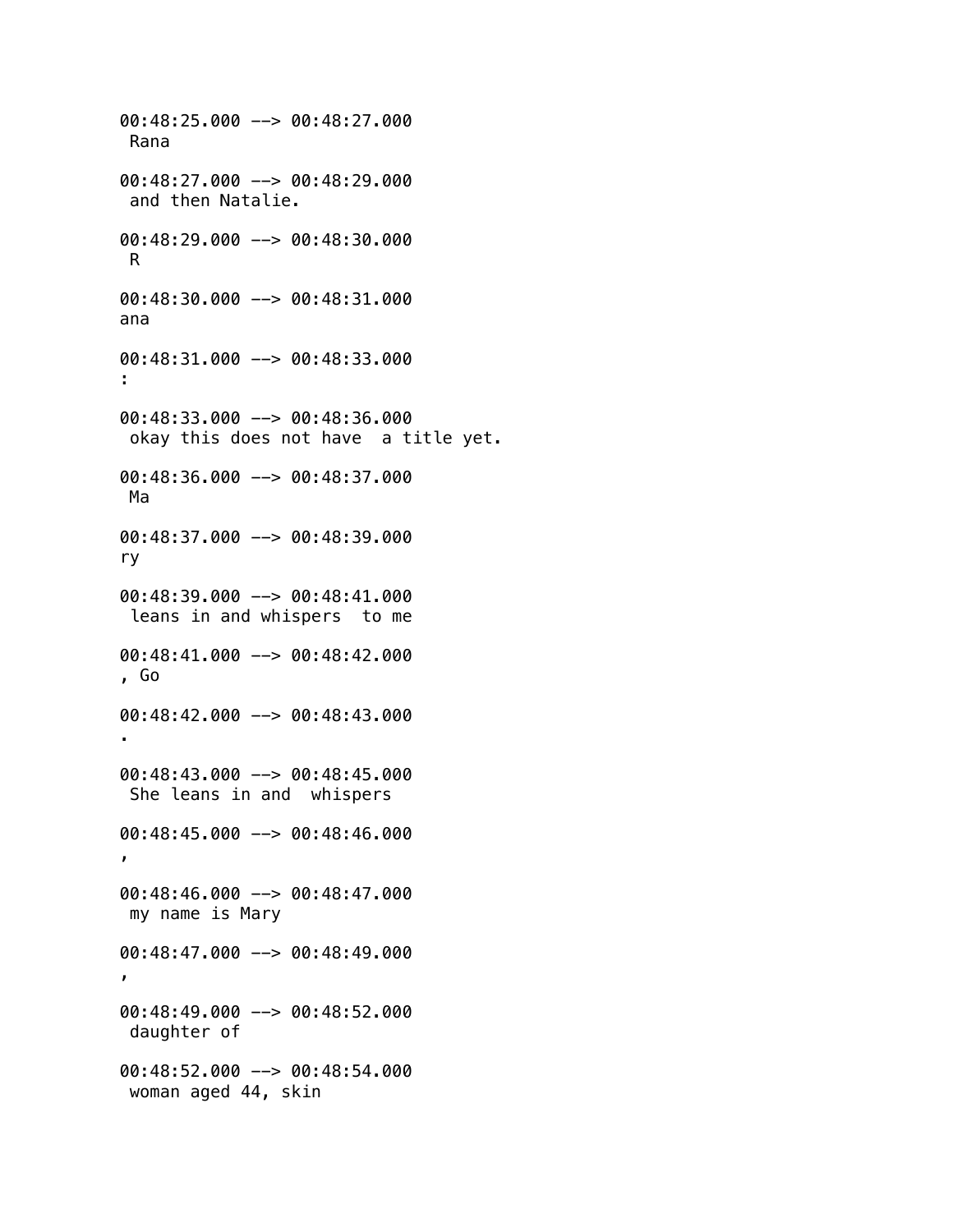00:48:54.000 --> 00:48:55.000 blac 00:48:55.000 --> 00:48:56.000 k 00:48:56.000 --> 00:48:57.000 teeth white, back strong 00:48:57.000 --> 00:49:01.000 , 00:49:01.000 --> 00:49:06.000 \$1440 for 150 pounds of flesh. 00:49:06.000 --> 00:49:10.000 Cleans house. 00:49:10.000 --> 00:49:14.000 She leans in and whispers to me, go. 00:49:14.000 --> 00:49:17.000 She shows me her arms. 00:49:17.000 --> 00:49:19.000 Shakes at me her arms 00:49:19.000 --> 00:49:23.000 . They glisten, they glare. 00:49:23.000 --> 00:49:26.000 Sunbeams spill from her forearms, her legs 00:49:26.000 --> 00:49:27.000 showing. 00:49:27.000 --> 00:49:29.000 Her feet calloused, her hands thick. 00:49:29.000 --> 00:49:33.000 Clap clap, go. 00:49:33.000 --> 00:49:36.000 I am your bridge to everywhere you ever 00:49:36.000 --> 00:49:38.000 needed to be. 00:49:38.000 --> 00:49:41.000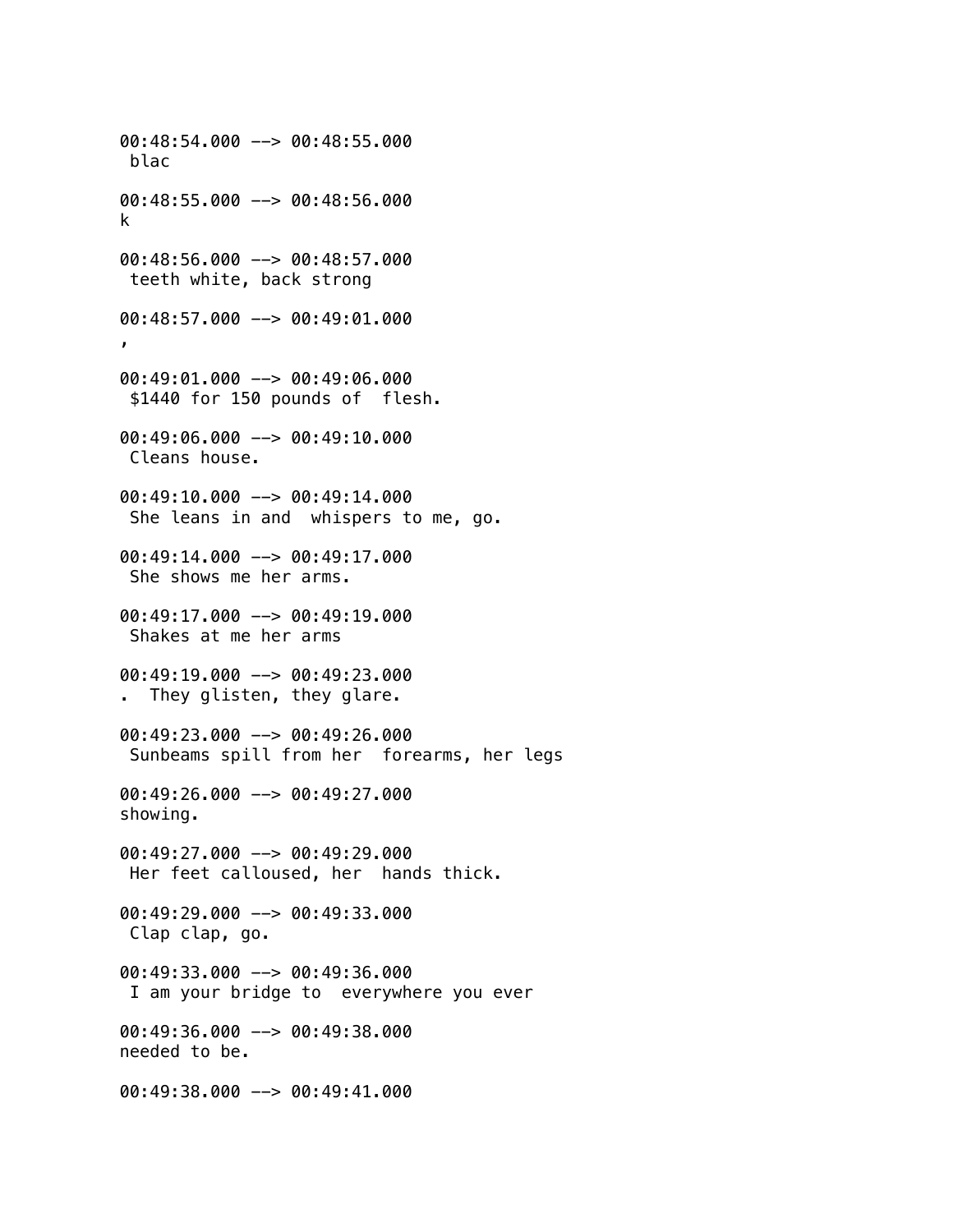Mother Mary you have carried far too many for 00:49:41.000 --> 00:49:42.000 too long. 00:49:42.000 --> 00:49:45.000 Rest here now in the meadow we 00:49:45.000 --> 00:49:50.000 have planted 00:49:50.000 --> 00:49:53.000 blooming bringing your bright arms to an arc, 00:49:53.000 --> 00:49:55.000 encircling me like the sun. 00:49:55.000 --> 00:49:58.000 Emerging through the light we choose our way. 00:49:58.000 --> 00:50:06.000  $---$ 00:50:06.000 --> 00:50:09.000 I smile at his face. 00:50:09.000 --> 00:50:11.000 Man, 43 00:50:11.000 --> 00:50:14.000 skin black 00:50:14.000 --> 00:50:16.000 , teeth strong, back sturdy. 00:50:16.000 --> 00:50:17.000 B 00:50:17.000 --> 00:50:18.000 rad 00:50:18.000 --> 00:50:19.000 : 00:50:19.000 --> 00:50:24.000 thank you. 00:50:24.000 --> 00:50:26.000 Natalie and then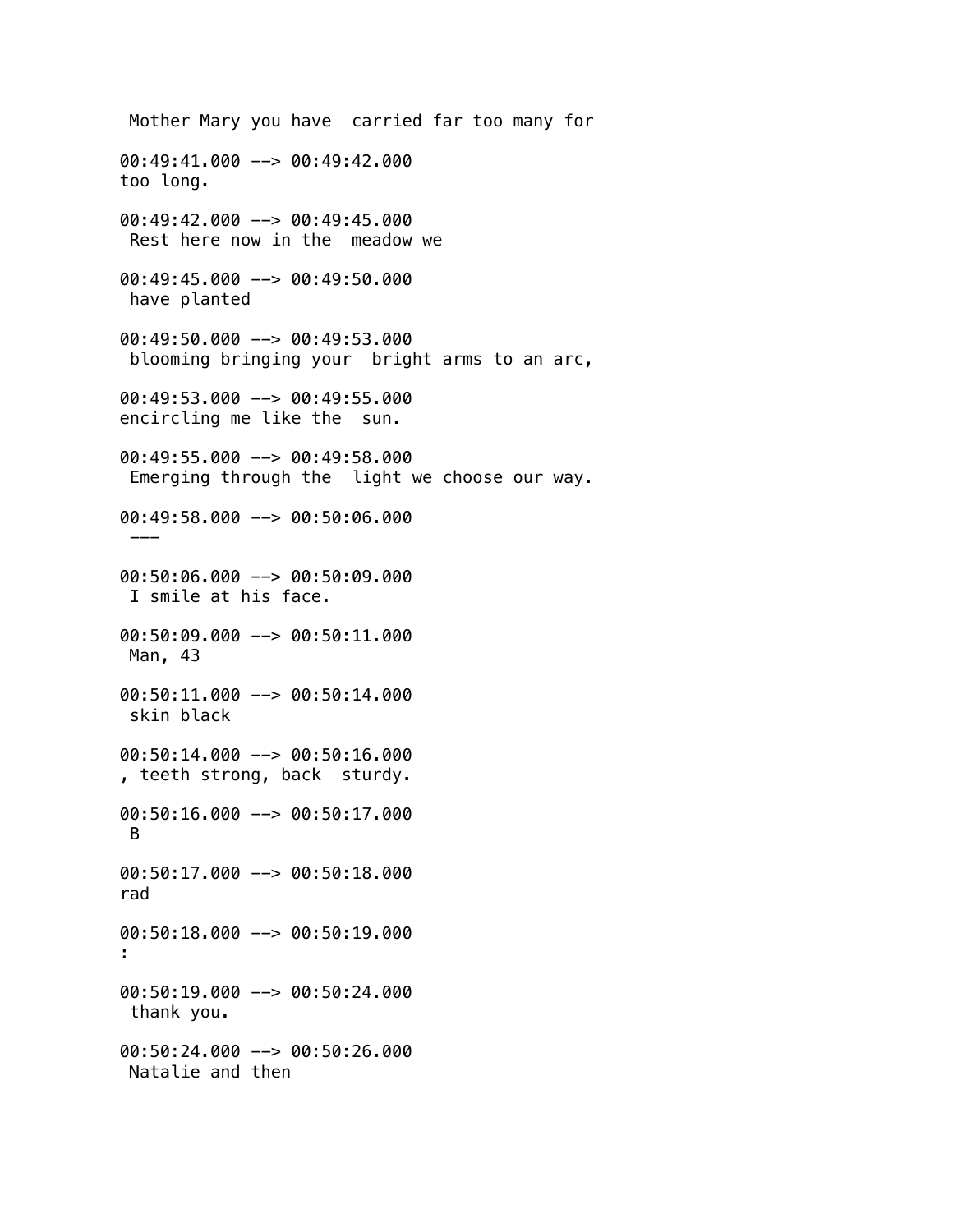00:50:26.000 --> 00:50:28.000 you Lena. 00:50:28.000 --> 00:50:29.000 E 00:50:29.000 --> 00:50:30.000 laina 00:50:30.000 --> 00:50:31.000 N 00:50:31.000 --> 00:50:32.000 atali 00:50:32.000 --> 00:50:33.000 e: 00:50:33.000 --> 00:50:34.000 H 00:50:34.000 --> 00:50:35.000 i 00:50:35.000 --> 00:50:38.000 thank you this is from Charlotte's Web 00:50:38.000 --> 00:50:43.000 inspired. So. 00:50:43.000 --> 00:50:46.000 Charlotte, a voice unexpectedly 00:50:46.000 --> 00:50:47.000 whispers you are enough 00:50:47.000 --> 00:50:50.000 . 00:50:50.000 --> 00:50:53.000 Bewildered at the idea that a spider could speak 00:50:53.000 --> 00:50:55.000 I brush her off. 00:50:55.000 --> 00:50:57.000 Not knocking her web 00:50:57.000 --> 00:51:01.000 of home, but her words.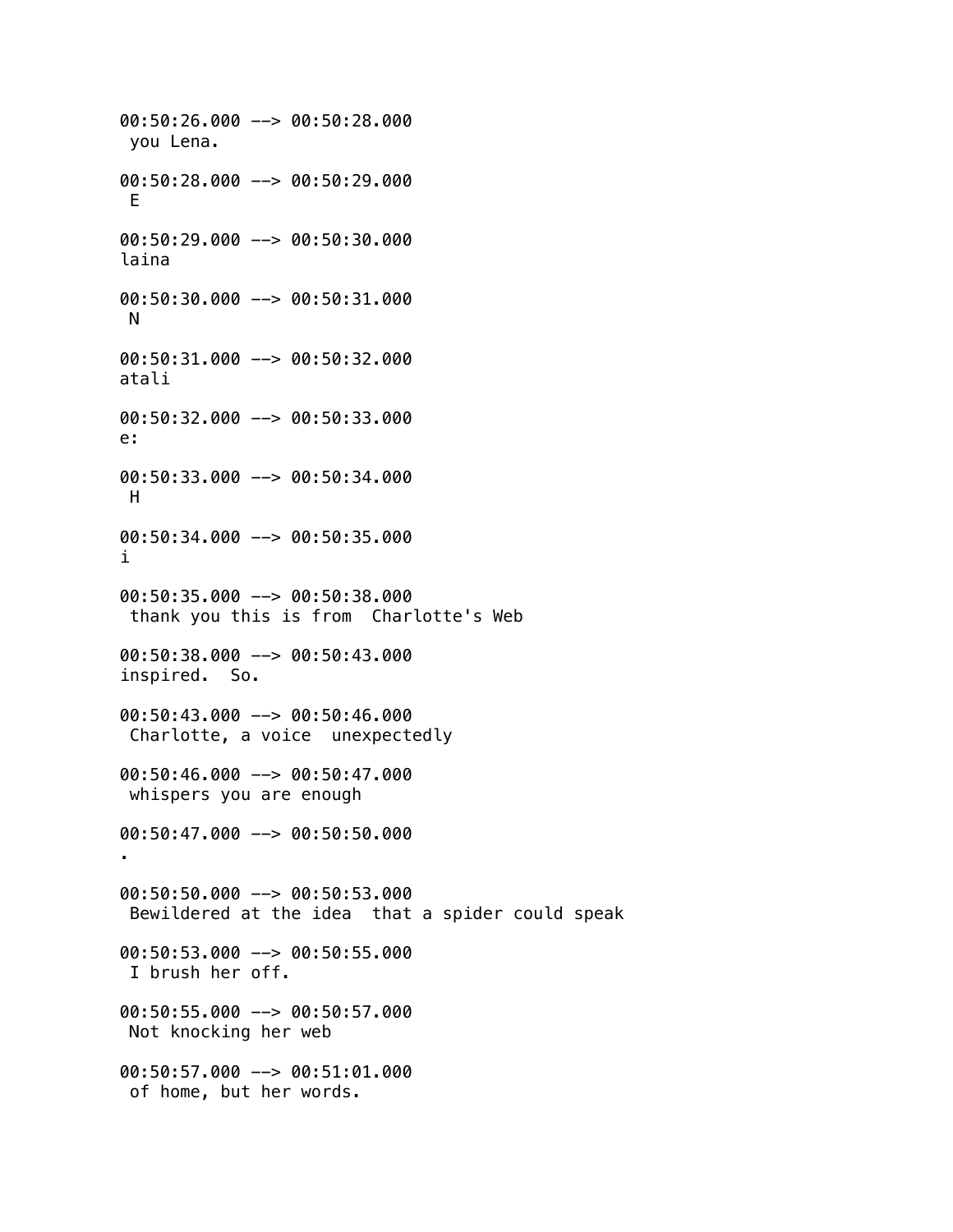00:51:01.000 --> 00:51:06.000 They whispered louder this time, you are loved 00:51:06.000 --> 00:51:09.000 startled I am. Are you speaking to me. 00:51:09.000 --> 00:51:14.000 I don't even know you. 00:51:14.000 --> 00:51:18.000 How can I believe what you say for I have never 00:51:18.000 --> 00:51:21.000 met you along my way. But you do know me, 00:51:21.000 --> 00:51:24.000 clearly she states, for this is you 00:51:24.000 --> 00:51:25.000 whispering inside your head. 00:51:25.000 --> 00:51:27.000 Dear Charlotte. 00:51:27.000 --> 00:51:30.000 I must reply 00:51:30.000 --> 00:51:38.000 I hear the voice without disguise. 00:51:38.000 --> 00:51:41.000 My heart compelled joins us now for it felt 00:51:41.000 --> 00:51:45.000 dark like a rain storm cloud. Bold 00:51:45.000 --> 00:51:47.000 red bright, my heart renewed by the whispers 00:51:47.000 --> 00:51:49.000 of loving dew. Br 00:51:49.000 --> 00:51:50.000 ad: 00:51:50.000 --> 00:51:52.000 thank you. 00:51:52.000 --> 00:51:56.000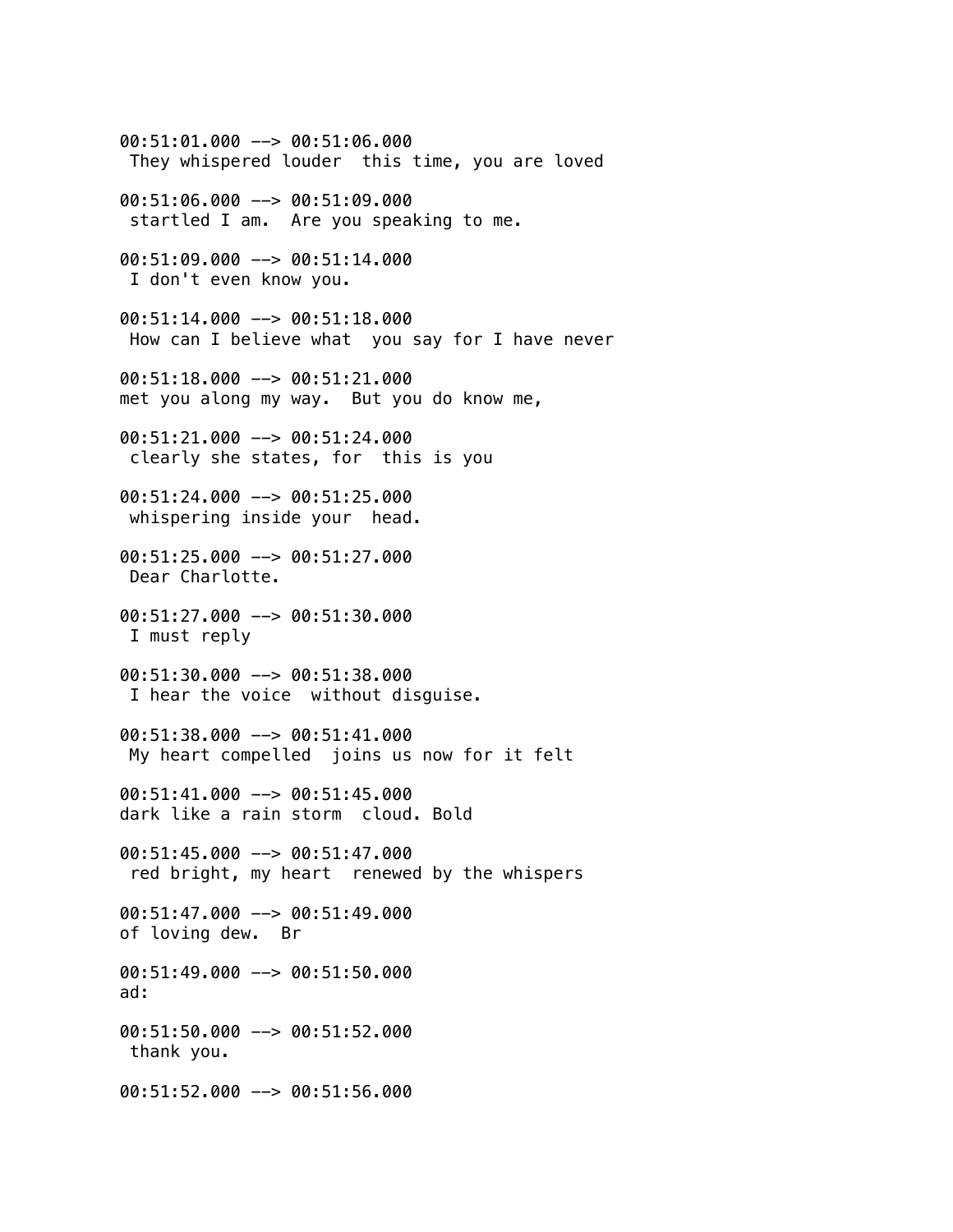That suggestion 00:51:56.000 --> 00:51:59.000 the wisdom is even already there. The 00:51:59.000 --> 00:52:00.000 voices inside. Elain 00:52:00.000 --> 00:52:01.000 a 00:52:01.000 --> 00:52:02.000 and then 00:52:02.000 --> 00:52:03.000 Wa 00:52:03.000 --> 00:52:04.000 de 00:52:04.000 --> 00:52:05.000 >> 00:52:05.000 --> 00:52:10.000 Hi 00:52:10.000 --> 00:52:13.000 everyone my name is Elena and I'm a hopeless 00:52:13.000 --> 00:52:16.000 romantic and one of my favorite authors is Jane 00:52:16.000 --> 00:52:18.000 Austen. And my favorite Jane 00:52:18.000 --> 00:52:21.000 Austen novel is Mansfield Park. And I 00:52:21.000 --> 00:52:24.000 wrote to Fanny Price's younger sister Susan. 00:52:24.000 --> 00:52:27.000 The sister left behind whispers to me 00:52:27.000 --> 00:52:28.000 persevere. 00:52:28.000 --> 00:52:30.000 Your principles are more important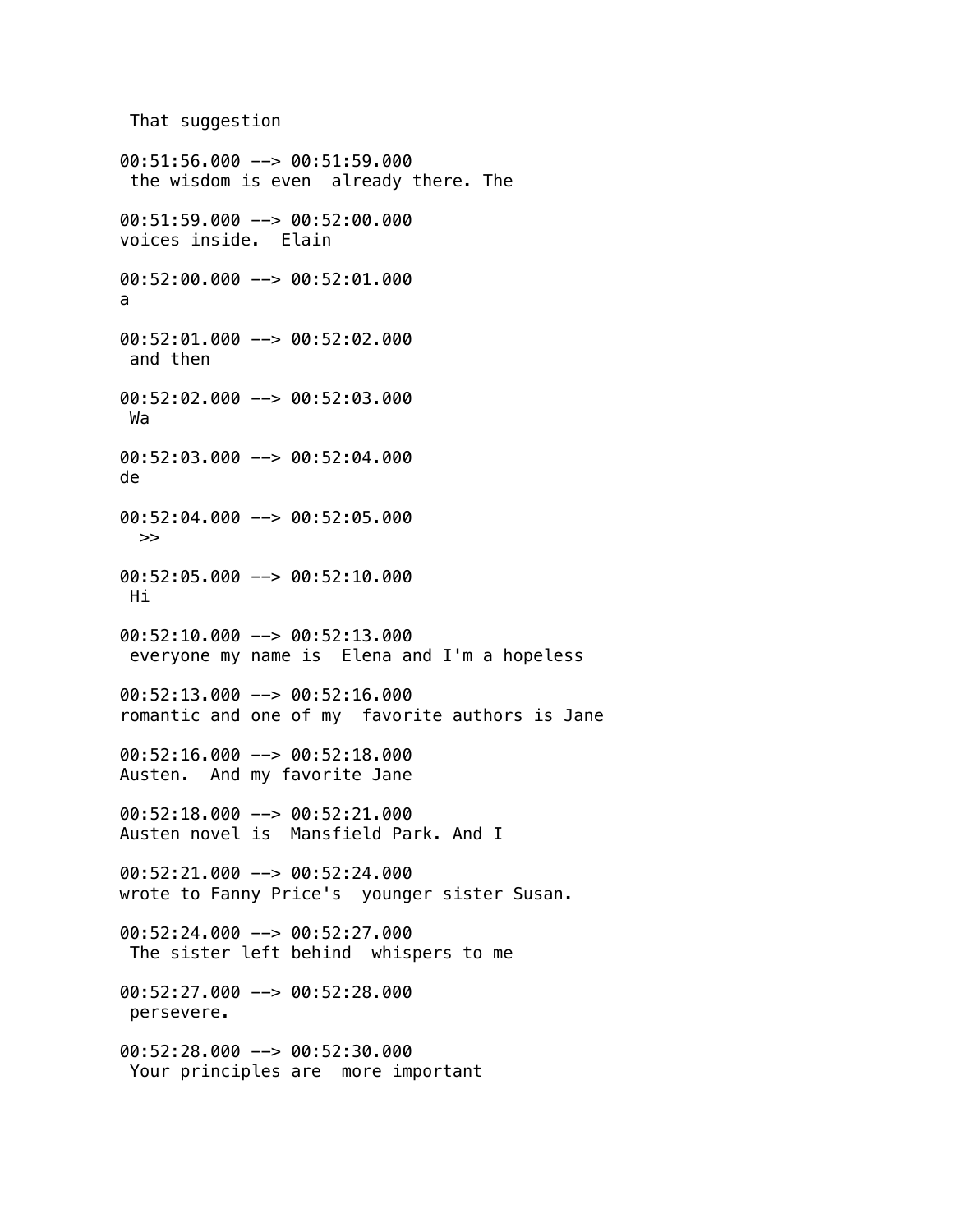00:52:30.000 --> 00:52:32.000 than 00:52:32.000 --> 00:52:36.000 an advantageous marriage. 00:52:36.000 --> 00:52:39.000 Hold out for what is true and beautiful. 00:52:39.000 --> 00:52:41.000 And it will come to you. 00:52:41.000 --> 00:52:44.000 Like the lilies in the field 00:52:44.000 --> 00:52:46.000 , find your place. 00:52:46.000 --> 00:52:47.000 If you are alone 00:52:47.000 --> 00:52:50.000 , 00:52:50.000 --> 00:52:52.000 persevere. Maybe this is your path. 00:52:52.000 --> 00:52:54.000 The monk lives alone. 00:52:54.000 --> 00:52:58.000 But is available to everyone. 00:52:58.000 --> 00:53:01.000 And I will read a little of the letter. 00:53:01.000 --> 00:53:03.000 Dear Susan price. 00:53:03.000 --> 00:53:05.000 Obedient daughter that you are 00:53:05.000 --> 00:53:08.000 , 00:53:08.000 --> 00:53:11.000 do not place your trust in riches or flowery 00:53:11.000 --> 00:53:13.000 words. Trust your heart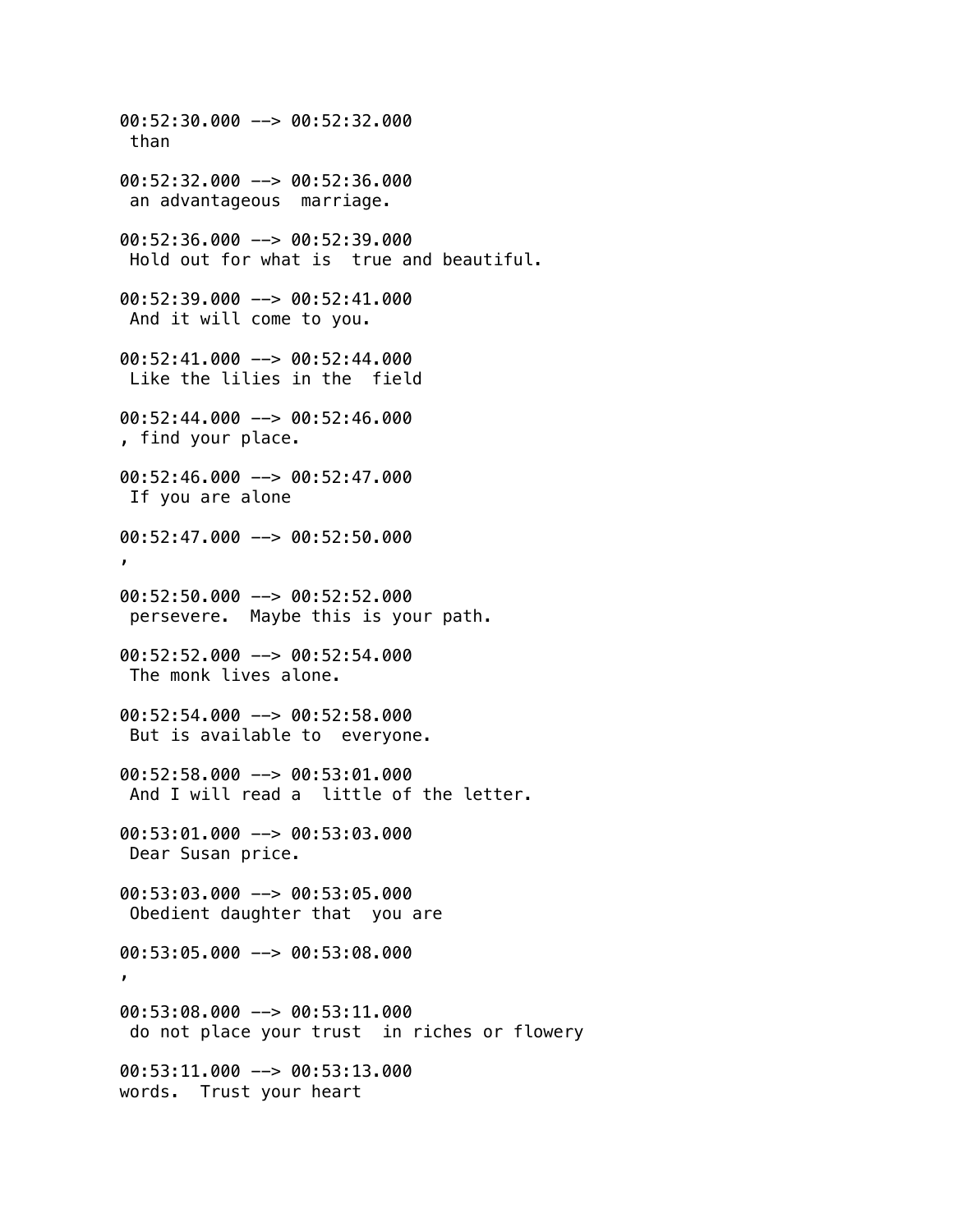00:53:13.000 --> 00:53:15.000 and your older sister, Fanny. 00:53:15.000 --> 00:53:18.000 She is 00:53:18.000 --> 00:53:20.000 has experienced everything that you are 00:53:20.000 --> 00:53:22.000 about to. 00:53:22.000 --> 00:53:25.000 Everything is better now. You are coming to 00:53:25.000 --> 00:53:29.000 Mansfield Park with a light heart. 00:53:29.000 --> 00:53:32.000 The world can be a cruel place. There is 00:53:32.000 --> 00:53:35.000 war and slavery but a pure heart like yours 00:53:35.000 --> 00:53:37.000 can heal the world. 00:53:37.000 --> 00:53:38.000 Thank you. 00:53:38.000 --> 00:53:39.000 Br 00:53:39.000 --> 00:53:40.000 ad: 00:53:40.000 --> 00:53:41.000 thank you. 00:53:41.000 --> 00:53:42.000 w 00:53:42.000 --> 00:53:43.000 a 00:53:43.000 --> 00:53:44.000 de 00:53:44.000 --> 00:53:45.000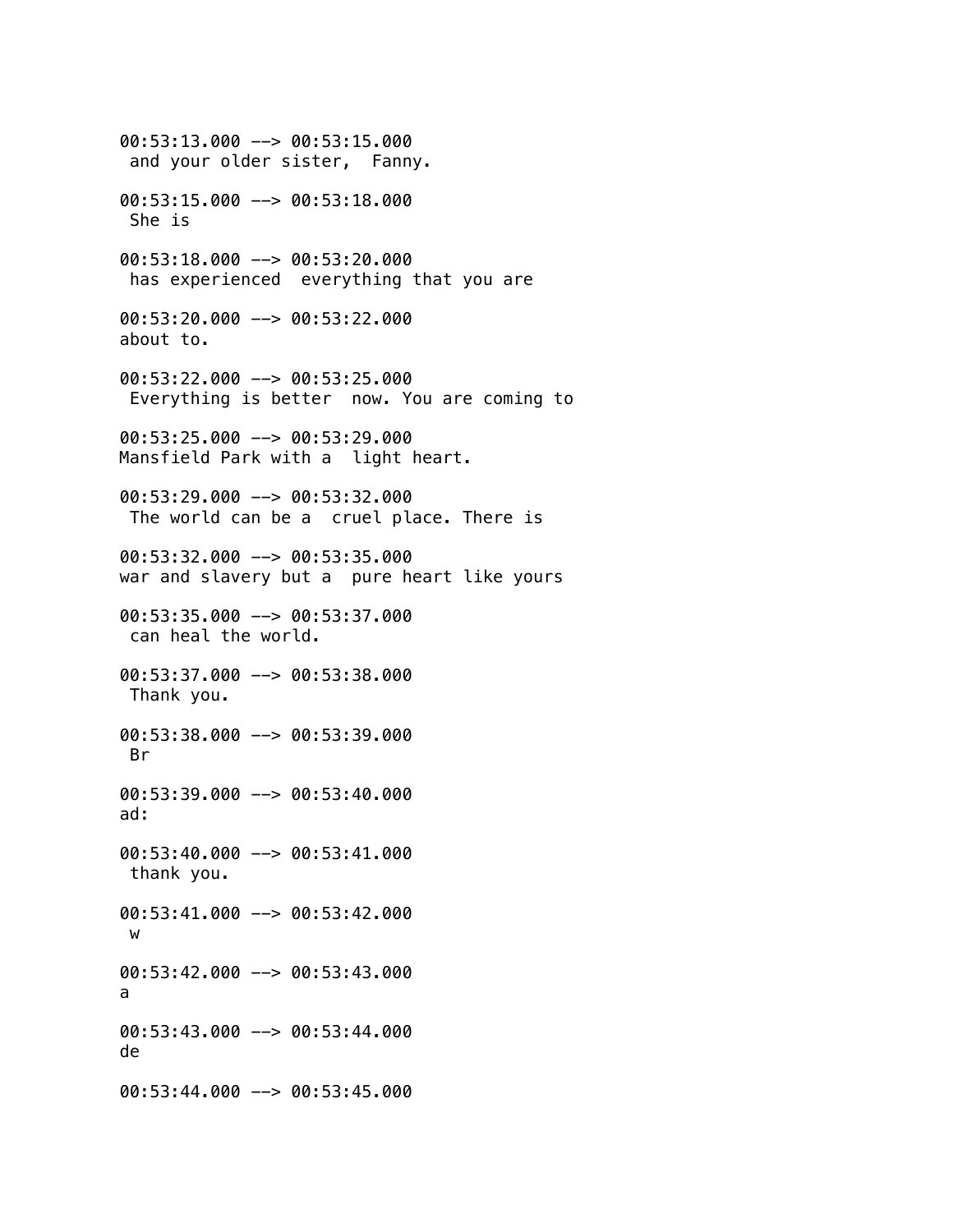and then Benjamin. 00:53:45.000 --> 00:53:46.000 Wad 00:53:46.000 --> 00:53:52.000 e: 00:53:52.000 --> 00:53:54.000 all right, Mr. toad leans in and 00:53:54.000 --> 00:53:58.000 whispers to me at least he believes in a whisper 00:53:58.000 --> 00:54:01.000 , you cannot be too concerned about whatever 00:54:01.000 --> 00:54:04.000 is set in there. I lean in close and the 00:54:04.000 --> 00:54:15.000 bellow out here too old fellow out here, too. 00:54:15.000 --> 00:54:17.000 Preening in the sunshine the rat 00:54:17.000 --> 00:54:20.000 exclaims how long the river bank one greets 00:54:20.000 --> 00:54:22.000 absence with silent acceptance staring into 00:54:22.000 --> 00:54:25.000 the sky icing of raindrops on a spring 00:54:25.000 --> 00:54:27.000 day. And precious precious 00:54:27.000 --> 00:54:33.000 moley reminds me that dolce dolum 00:54:33.000 --> 00:54:36.000 wide world that is most certainly much 00:54:36.000 --> 00:54:37.000 too much. 00:54:37.000 --> 00:54:38.000 Bra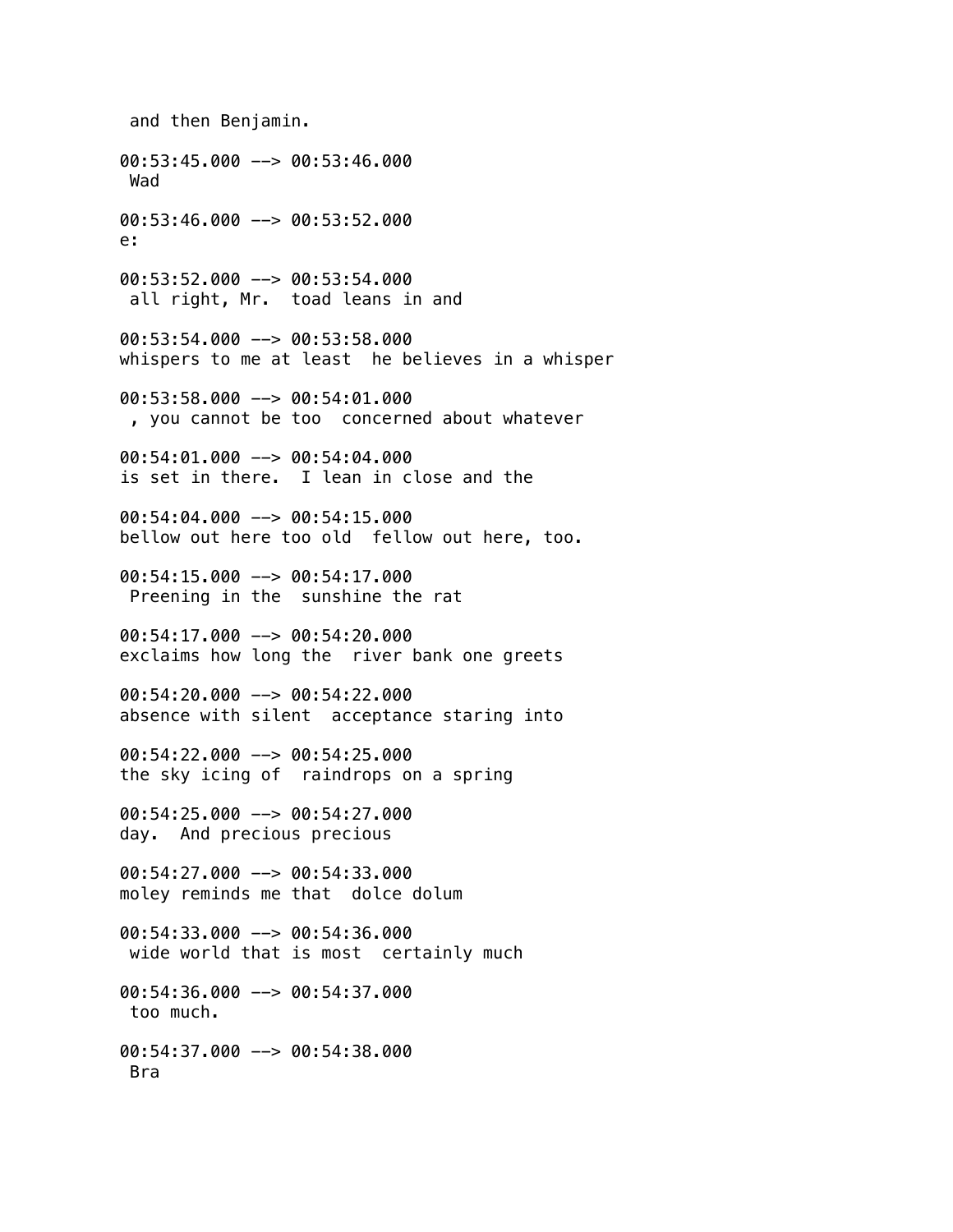00:54:38.000 --> 00:54:39.000 d: 00:54:39.000 --> 00:54:42.000 thank you. 00:54:42.000 --> 00:54:44.000 Benjamin and then Troy. 00:54:44.000 --> 00:54:45.000 Benjamin 00:54:45.000 --> 00:54:47.000 : 00:54:47.000 --> 00:54:51.000 thank you everybody. Hades are 00:54:51.000 --> 00:54:53.000 glorious. My poem is called 00:54:53.000 --> 00:54:58.000 tribute to gray. 00:54:58.000 --> 00:54:59.000 M 00:54:59.000 --> 00:55:05.000 aine 00:55:05.000 --> 00:55:08.000 rocks sharp luminous with wet, waves wild 00:55:08.000 --> 00:55:11.000 with diamond. The sun is not out. The 00:55:11.000 --> 00:55:14.000 clouds are. 00:55:14.000 --> 00:55:17.000 Gray gets its chance to be beautiful. Gray is 00:55:17.000 --> 00:55:20.000 softer than light. Softer than dark. Gray 00:55:20.000 --> 00:55:22.000 allows everything else to be spectacular. And 00:55:22.000 --> 00:55:26.000 gray's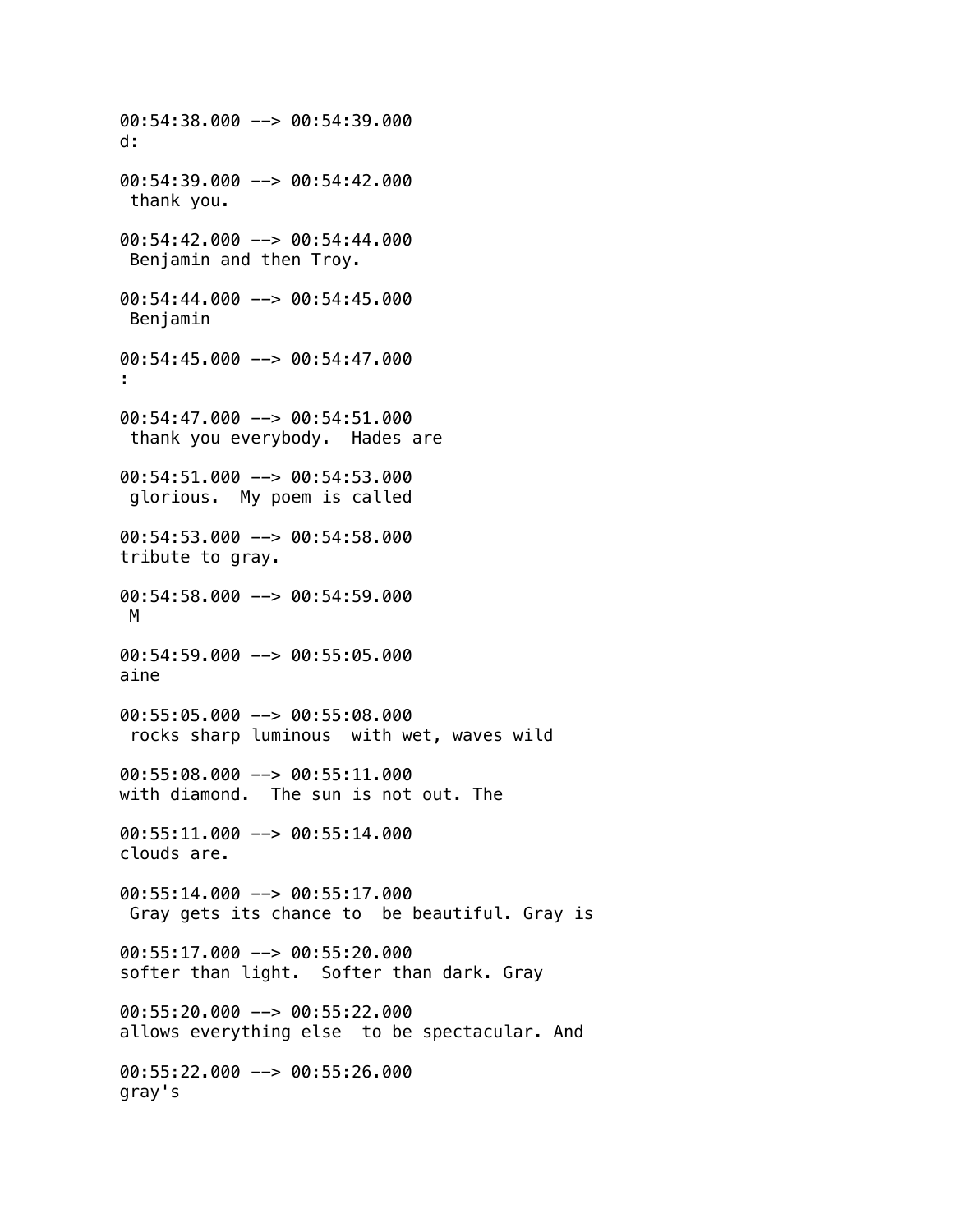$00:55:26.000$  -->  $00:55:29.000$  kingdom the ferocious wind can be itself. It 00:55:29.000 --> 00:55:33.000 pushes me like a cousin who loves me so much it 00:55:33.000 --> 00:55:37.000 doesn't know. 00:55:37.000 --> 00:55:40.000 The wind keeps its arms around my shoulders 00:55:40.000 --> 00:55:44.000 because I'm so happy, so sad. Its arms are around 00:55:44.000 --> 00:55:47.000 my shoulders like a sister who has just ran 00:55:47.000 --> 00:55:50.000 up to me. panting. Thank you. 00:55:50.000 --> 00:55:53.000 Brad: thank you, Ben, thank you. Troy and then 00:55:53.000 --> 00:55:55.000 Maureen. Troy: so starting with 00:55:55.000 --> 00:55:58.000 Rana's 00:55:58.000 --> 00:56:01.000 exercise I was thinking of Howard Thurman who 00:56:01.000 --> 00:56:04.000 has been an influential teacher though I've 00:56:04.000 --> 00:56:06.000 never had the opportunity to meet him. 00:56:06.000 --> 00:56:10.000 So then we need took the pivot to who is a 00:56:10.000 --> 00:56:14.000 character in his life and I had read a bit 00:56:14.000 --> 00:56:18.000 over the years about his wife but I did have to 00:56:18.000 --> 00:56:21.000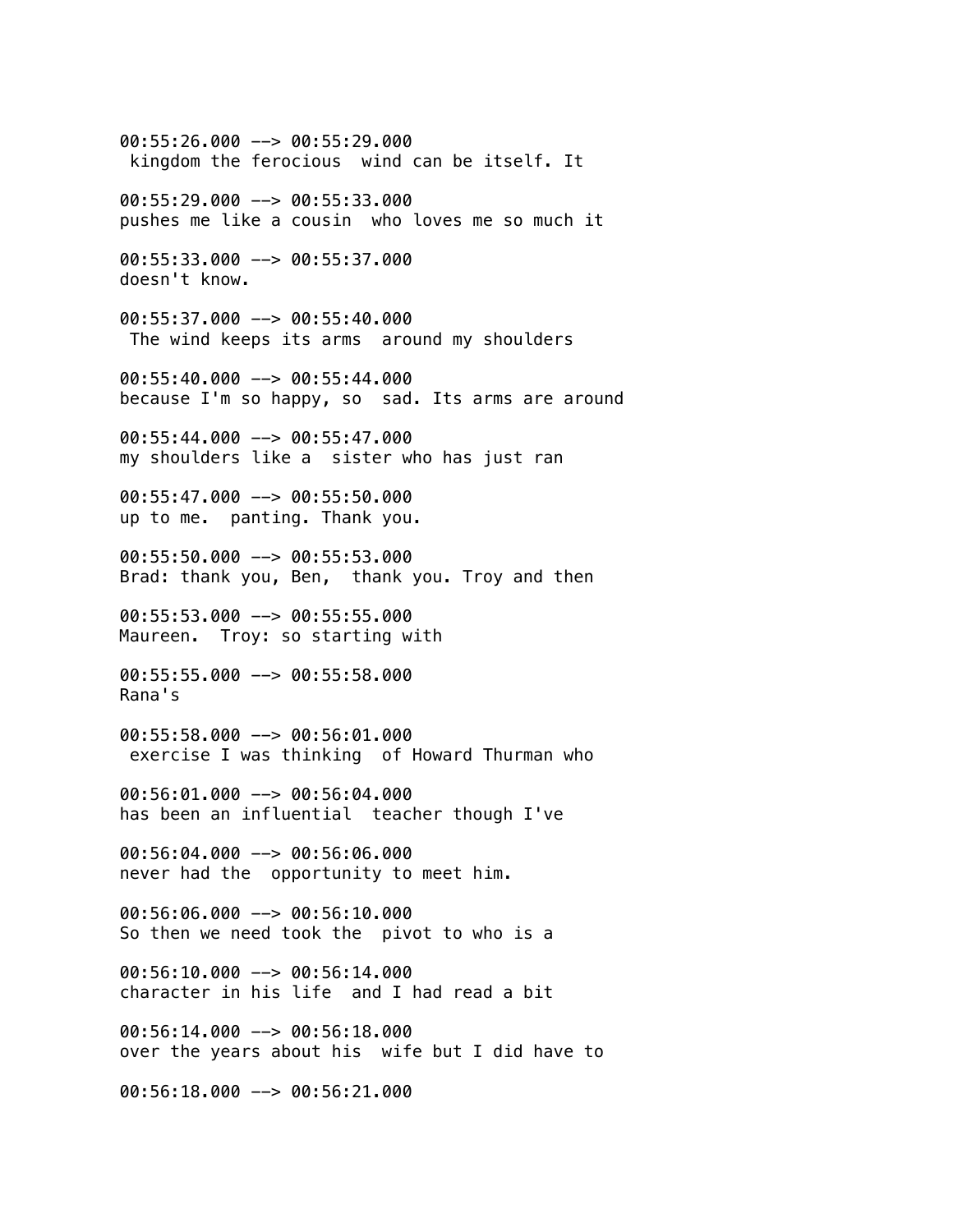look her name up, Sue daily. Then there's a

00:56:21.000 --> 00:56:24.000 turn at the end when you asked about strangers

00:56:24.000 --> 00:56:27.000 where I was thinking about the corner store

00:56:27.000 --> 00:56:30.000 here in my neighborhood. So here I go. Sue Bailey

00:56:30.000 --> 00:56:34.000 leans in and whispers to me Howard didn't always

00:56:34.000 --> 00:56:36.000 consent. But those eyes of his

00:56:36.000 --> 00:56:39.000 told me he wanted to.

00:56:39.000 --> 00:56:42.000 When they took boats and trains to sit with

00:56:42.000 --> 00:56:45.000 Gandhi he was nervous and eager entering the

00:56:45.000 --> 00:56:48.000 silk embroidered cotton tents with his shoes

00:56:48.000 --> 00:56:51.000 off, the nerve center of his consent was visible.

00:56:51.000 --> 00:56:55.000 Even the small Hindu man who asked us to sing

00:56:55.000 --> 00:56:57.000 amazing grace. We weren't weighed down

00:56:57.000 --> 00:57:00.000 by knowing what was possible like you are.

00:57:00.000 --> 00:57:02.000 We moved to San Francisco with his

00:57:02.000 --> 00:57:06.000 laughter, was it hubris? Or did he always have

00:57:06.000 --> 00:57:08.000 the sense of self-effacing humor.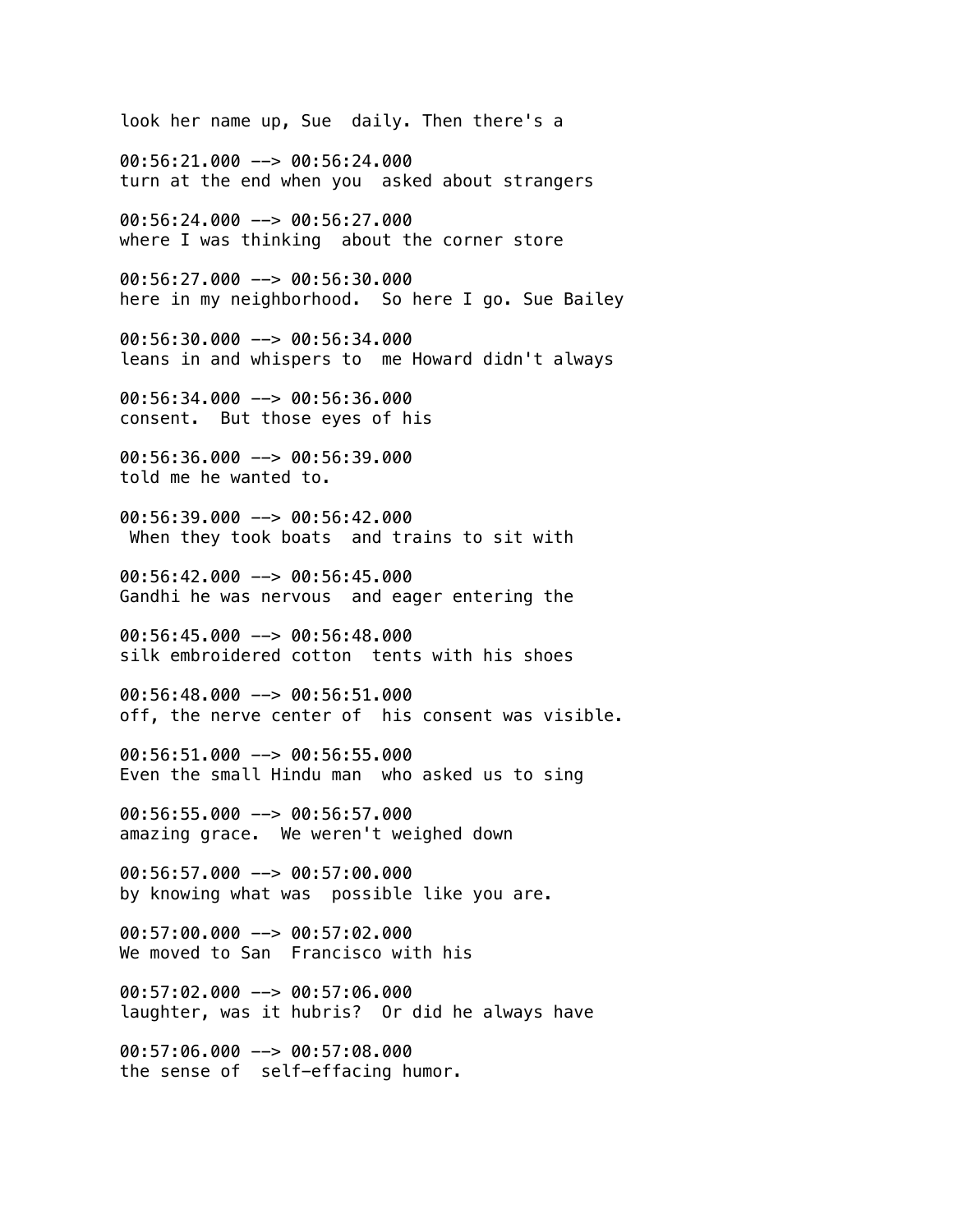00:57:08.000 --> 00:57:11.000 It's hard to hear the genuine win at the end

00:57:11.000 --> 00:57:14.000 of the strings of movers and new landlords and

00:57:14.000 --> 00:57:17.000 universities it's easy to forget the genuine

00:57:17.000 --> 00:57:20.000 when I remember I am a second wife. But I

00:57:20.000 --> 00:57:24.000 believed it would come with us. That the sound

00:57:24.000 --> 00:57:27.000 of the genuine would be there in the fellowship

00:57:27.000 --> 00:57:29.000 of all peoples. Dear Mrs. Bailey, when

00:57:29.000 --> 00:57:32.000 you sat in those hard library chairs

 $00:57:32.000$  -->  $00:57:34.000$ researching black history of the West were

00:57:34.000 --> 00:57:38.000 you too tired that so little would be read.

00:57:38.000 --> 00:57:41.000 Were you too tired of being compared to his

00:57:41.000 --> 00:57:43.000 voice. Were you too home to

00:57:43.000 --> 00:57:45.000 home to home.

00:57:45.000 --> 00:57:48.000 Tell me why you met the students so many faces,

 $00:57:48.000$  -->  $00:57:50.000$ brown, black and white.

00:57:50.000 --> 00:57:53.000 Like the dark face of the cashier at that U

00:57:53.000 --> 00:57:58.000 DF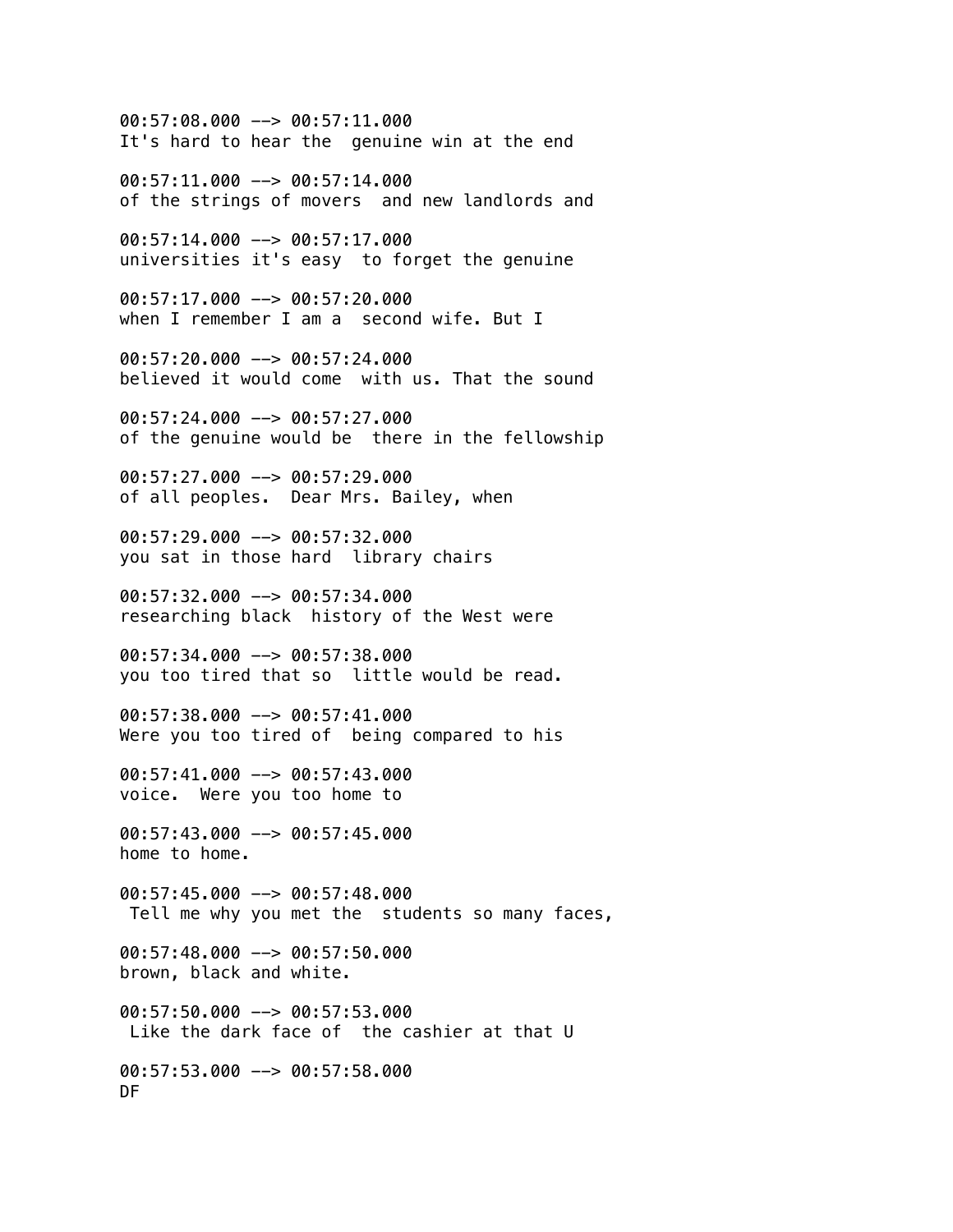00:57:58.000 --> 00:58:01.000 generous to my large white body through a

00:58:01.000 --> 00:58:04.000 smile on warm days or and I roll but

00:58:04.000 --> 00:58:07.000 colleagues or customers on another quiet and

00:58:07.000 --> 00:58:10.000 making no eye contact on the days of hardship or

00:58:10.000 --> 00:58:13.000 private work. What is genuine if not

00:58:13.000 --> 00:58:15.000 the hand on a peanut butter milkshake,

00:58:15.000 --> 00:58:18.000 handing and receiving, holding the every day.

00:58:18.000 --> 00:58:22.000 Trying when we can with hubris or humor to give

00:58:22.000 --> 00:58:25.000 the fluid area of our consent to whatever we

00:58:25.000 --> 00:58:28.000 have got right in front of us. Brad:

00:58:28.000 --> 00:58:29.000 thank you.

00:58:29.000 --> 00:58:30.000 Maureen and then finally

00:58:30.000 --> 00:58:31.000 J

00:58:31.000 --> 00:58:32.000 osian

00:58:32.000 --> 00:58:34.000 e.

00:58:34.000 --> 00:58:35.000 Maureen

00:58:35.000 --> 00:58:38.000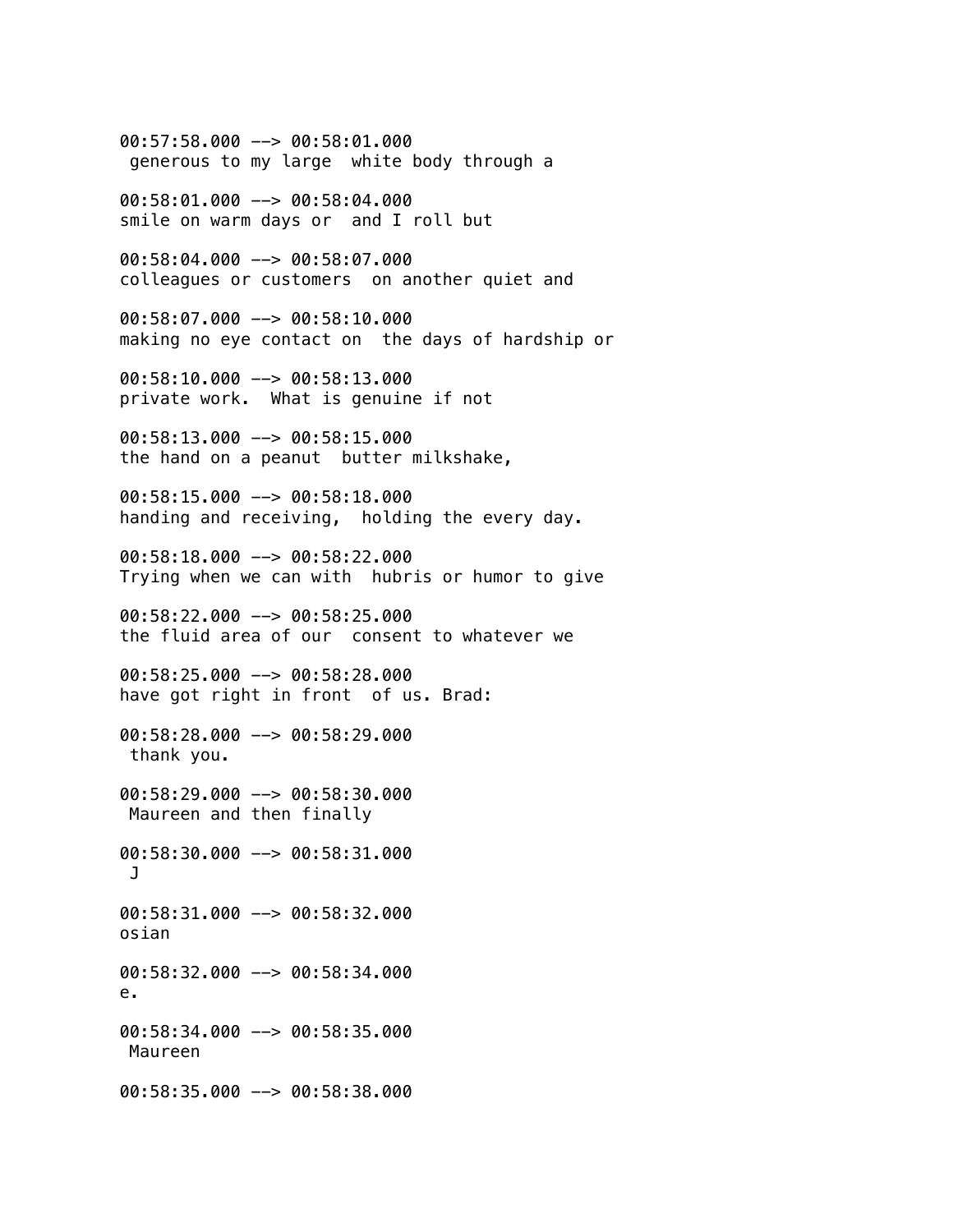00:58:38.000 --> 00:58:41.000 thank you, that was beautiful, Troy. So my 00:58:41.000 --> 00:58:42.000 character 00:58:42.000 --> 00:58:45.000 is Dina, she's the only daughter of Leah and 00:58:45.000 --> 00:58:48.000 Jacob in the Bible. 00:58:48.000 --> 00:58:51.000 There is debate whether or not 00:58:51.000 --> 00:58:56.000 she, oh, trigger warning. Sexual violence. 00:58:56.000 --> 00:58:59.000 And violence towards women. There is debate 00:58:59.000 --> 00:59:01.000 about whether she was raped 00:59:01.000 --> 00:59:02.000 or just perceived as violated 00:59:02.000 --> 00:59:04.000 because she had premarital 00:59:04.000 --> 00:59:05.000 se 00:59:05.000 --> 00:59:11.000 x. 00:59:11.000 --> 00:59:13.000 Dina leans in and whispers 00:59:13.000 --> 00:59:14.000 , 00:59:14.000 --> 00:59:17.000 speak up. 00:59:17.000 --> 00:59:20.000

The power in her silenced voice

: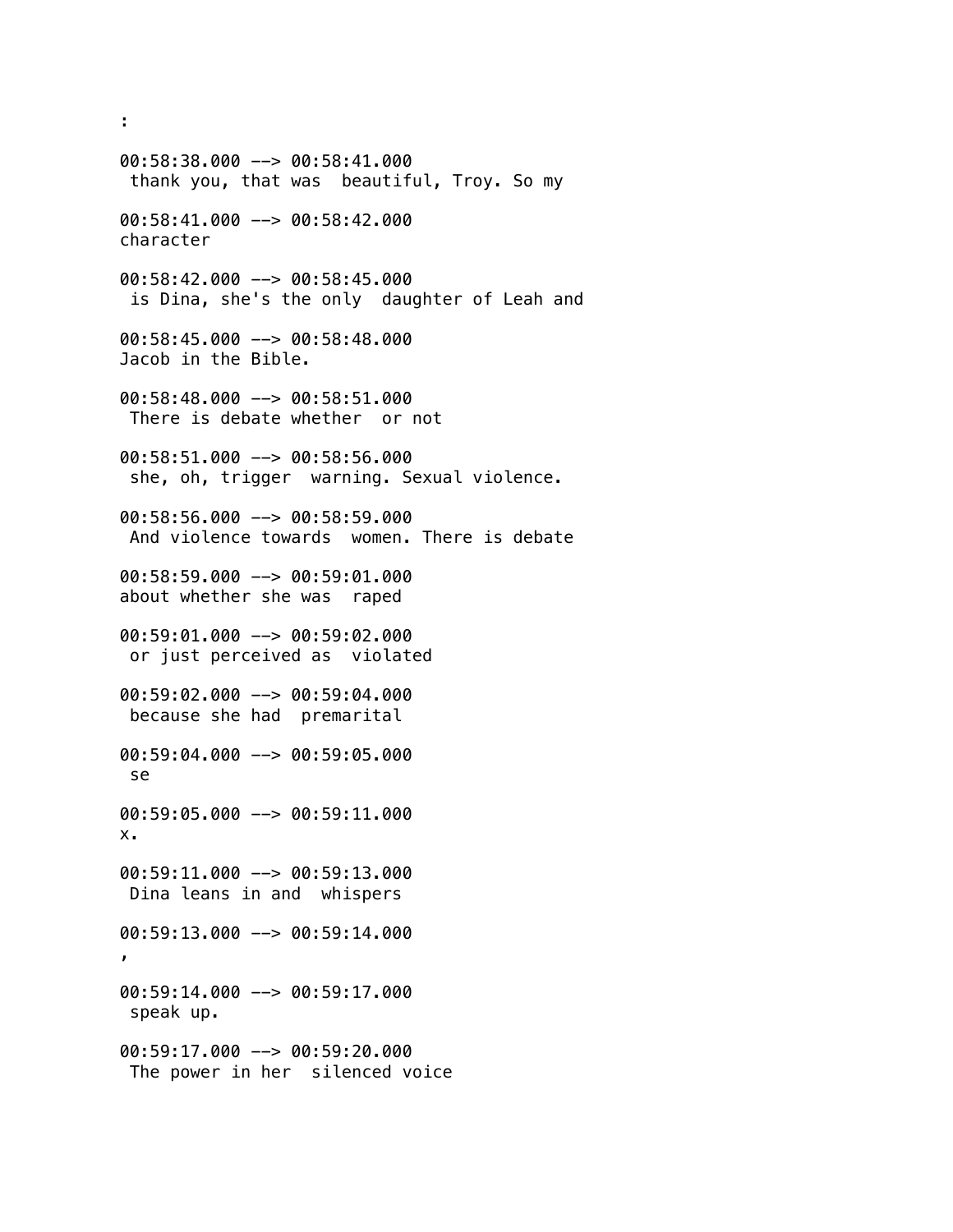00:59:20.000 --> 00:59:21.000 embodying the duality of 00:59:21.000 --> 00:59:22.000 women as 00:59:22.000 --> 00:59:23.000 .. 00:59:23.000 --> 00:59:24.000 .[ 00:59:24.000 --> 00:59:25.000 Phone ringing 00:59:25.000 --> 00:59:27.000  $\mathbf{I}$ 00:59:27.000 --> 00:59:28.000 good timing, the power 00:59:28.000 --> 00:59:32.000 ... 00:59:32.000 --> 00:59:35.000 This is just adding a dramatic effect. Ignore 00:59:35.000 --> 00:59:37.000 it. 00:59:37.000 --> 00:59:39.000 Dina leans in and whispers, speak up. 00:59:39.000 --> 00:59:41.000 The power in her silence 00:59:41.000 --> 00:59:45.000 d 00:59:45.000 --> 00:59:47.000 voice embodying the duality of women as 00:59:47.000 --> 00:59:49.000 coveted creators of life, 00:59:49.000 --> 00:59:52.000 and those whose life does not belong to them. 00:59:52.000 --> 00:59:54.000 Virgins warhorse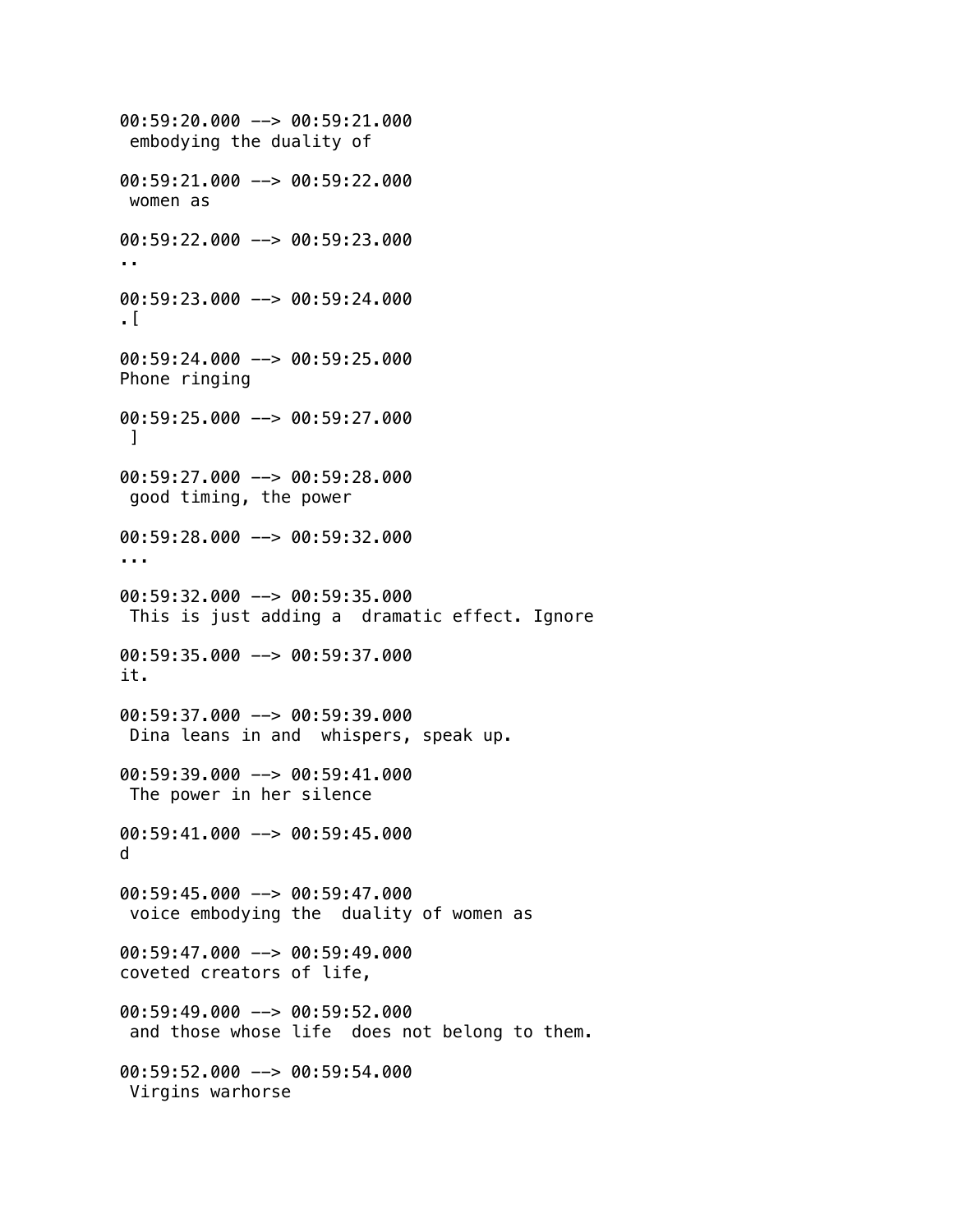00:59:54.000 --> 00:59:55.000 o 00:59:55.000 --> 00:59:56.000 r who 00:59:56.000 --> 00:59:59.000 res 00:59:59.000 --> 01:00:02.000 the narrative defends the storyteller who 01:00:02.000 --> 01:00:04.000 defends their honor because they --- 01:00:04.000 --> 01:00:08.000  $^{\prime}$ s. 01:00:08.000 --> 01:00:11.000 we still have not learned that freedom 01:00:11.000 --> 01:00:12.000 can't be bought. 01:00:12.000 --> 01:00:15.000 And what to do with your lovers and wives, 01:00:15.000 --> 01:00:17.000 the mother of your children? 01:00:17.000 --> 01:00:19.000 Their value changes with their cycles. 01:00:19.000 --> 01:00:21.000 More than bloodshed. 01:00:21.000 --> 01:00:27.000 It is a massacre. 01:00:27.000 --> 01:00:29.000 How they mutilate our bodies, ravage our 01:00:29.000 --> 01:00:31.000 existence and claim our birthright. 01:00:31.000 --> 01:00:35.000 And though you are bound, the fallacy, 01:00:35.000 --> 01:00:37.000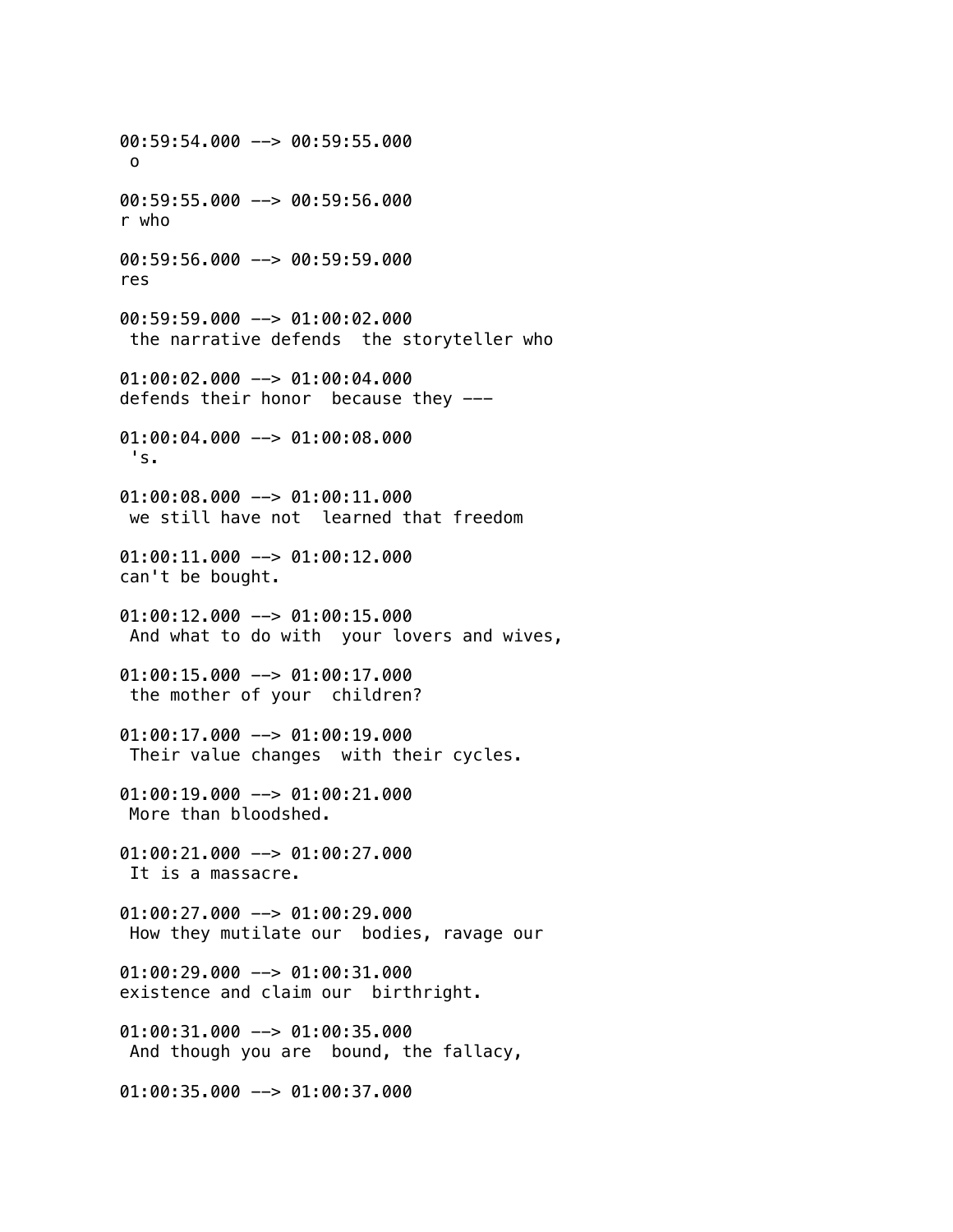fantasy, our truth is absolute. 01:00:37.000 --> 01:00:38.000 And that is 01:00:38.000 --> 01:00:40.000 we are free. 01:00:40.000 --> 01:00:42.000 Thank you. 01:00:42.000 --> 01:00:43.000 B 01:00:43.000 --> 01:00:44.000 e 01:00:44.000 --> 01:00:45.000 rad 01:00:45.000 --> 01:00:46.000 : 01:00:46.000 --> 01:00:48.000 and lastly  $01:00:48.000$  -->  $01:00:49.000$  J 01:00:49.000 --> 01:00:50.000 osia 01:00:50.000 --> 01:00:51.000 ne. 01:00:51.000 --> 01:00:52.000 >> 01:00:52.000 --> 01:00:54.000 Thank you, thanks Maureen. 01:00:54.000 --> 01:00:55.000 That was a beautiful 01:00:55.000 --> 01:00:57.000 poem. 01:00:57.000 --> 01:00:58.000 My character is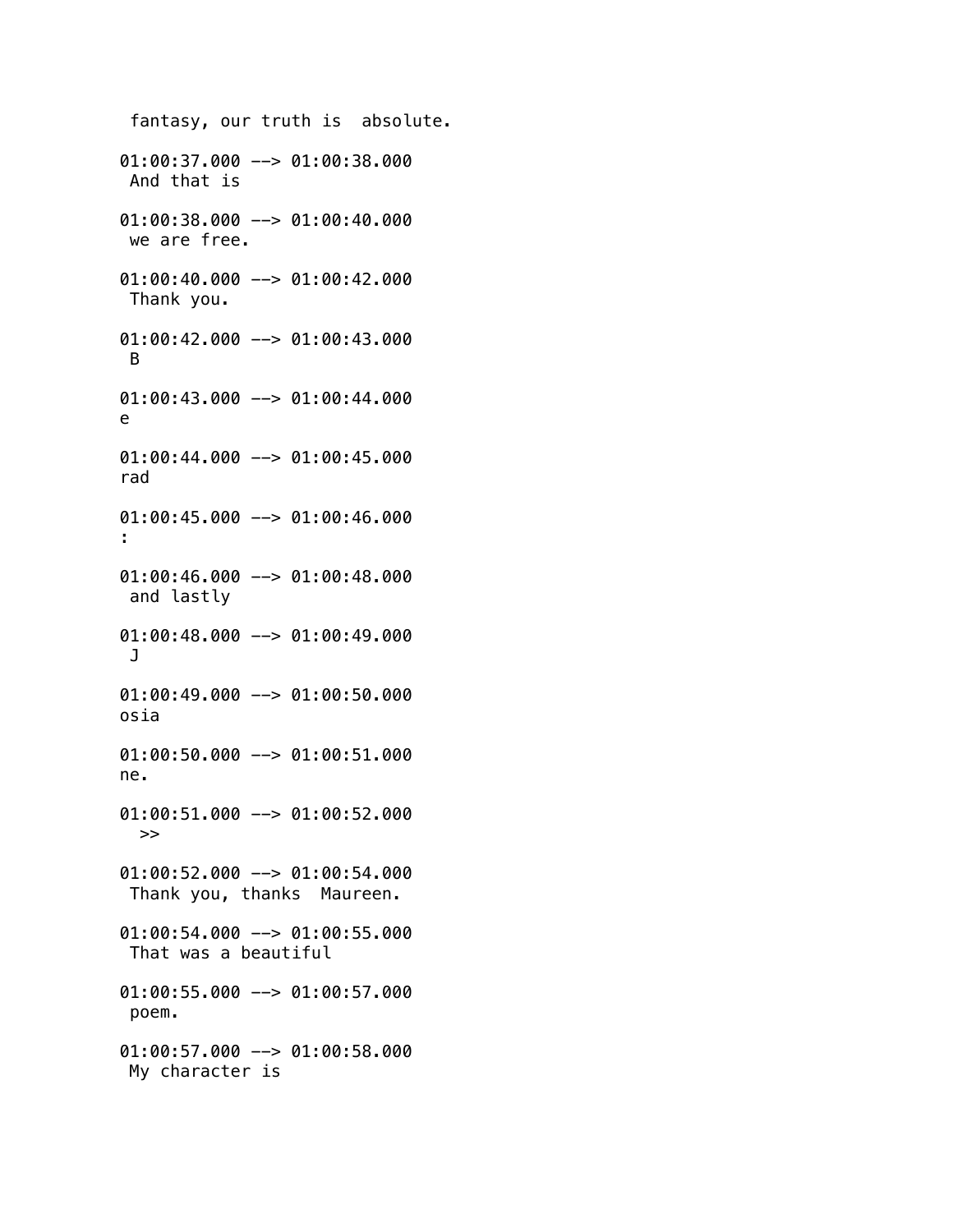01:00:58.000 --> 01:01:02.000  $\Gamma$ 01:01:02.000 --> 01:01:05.000 who is the supporting character I guess from 01:01:05.000 --> 01:01:08.000 --- 01:01:08.000 --> 01:01:09.000  $\mathcal{L}_{\mathcal{L}}$ 01:01:09.000 --> 01:01:14.000 --- 01:01:14.000 --> 01:01:17.000 leans in and whispers to me fly straight 01:01:17.000 --> 01:01:20.000 because the path bends anyway. The future is old 01:01:20.000 --> 01:01:24.000 and layered. 01:01:24.000 --> 01:01:27.000 The soil you finger is smudged with everything  $01:01:27.000$  -->  $01:01:28.000$ you hold sacred. 01:01:28.000 --> 01:01:31.000 Dear storyteller, dweller 01:01:31.000 --> 01:01:32.000 what do I hold 01:01:32.000 --> 01:01:36.000 ?  $01:01:36.000$  -->  $01:01:39.000$  What do my hands make sacred in their secret  $01:01:39.000$  -->  $01:01:41.000$ clasping 01:01:41.000 --> 01:01:43.000 what is today that isn't already everything 01:01:43.000 --> 01:01:45.000 time hasn't [lear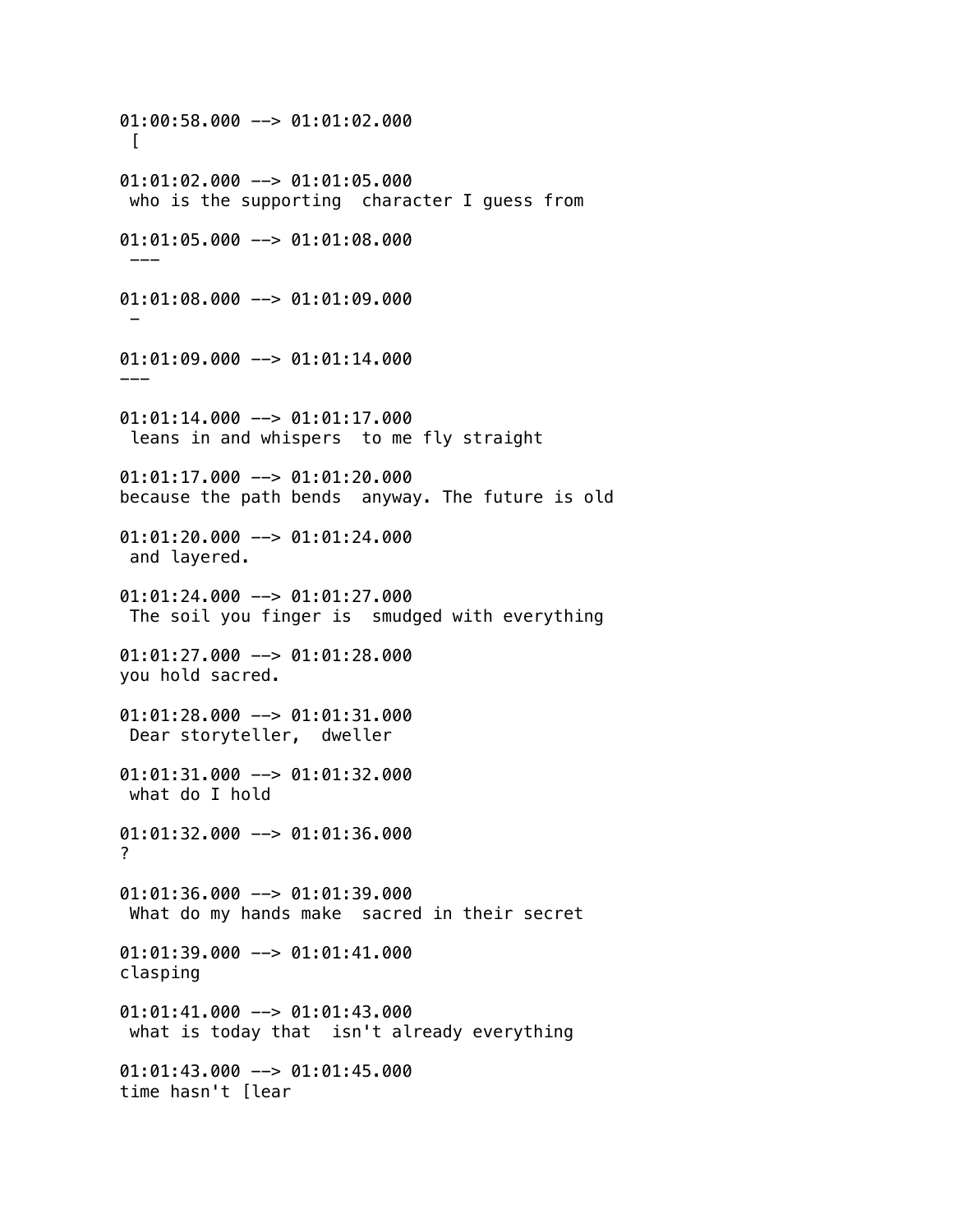01:01:45.000 --> 01:01:53.000 ned] 01:01:53.000 --> 01:01:56.000 I have been shown in my dwelling why stories do 01:01:56.000 --> 01:02:00.000 not help make a house a home. And what good my 01:02:00.000 --> 01:02:03.000 hands are for... 01:02:03.000 --> 01:02:06.000 are for not clasping secrets but for planting 01:02:06.000 --> 01:02:08.000 seeds into soil. And  $01:02:08.000$  -->  $01:02:11.000$  that sacred is indeed smudged into everything. 01:02:11.000 --> 01:02:12.000 Brad: 01:02:12.000 --> 01:02:15.000 thank you thank you. 01:02:15.000 --> 01:02:18.000 Thanks to all for sharing.  $01:02:18.000$  -->  $01:02:20.000$  For being a part. 01:02:20.000 --> 01:02:22.000 For making this happen.  $01:02:22.000$  -->  $01:02:24.000$  Shall I read the 01:02:24.000 --> 01:02:27.000 poem 01:02:27.000 --> 01:02:31.000 one last time and maybe if Stacy needs to make a 01:02:31.000 --> 01:02:33.000 couple announcements. Stacy: 01:02:33.000 --> 01:02:36.000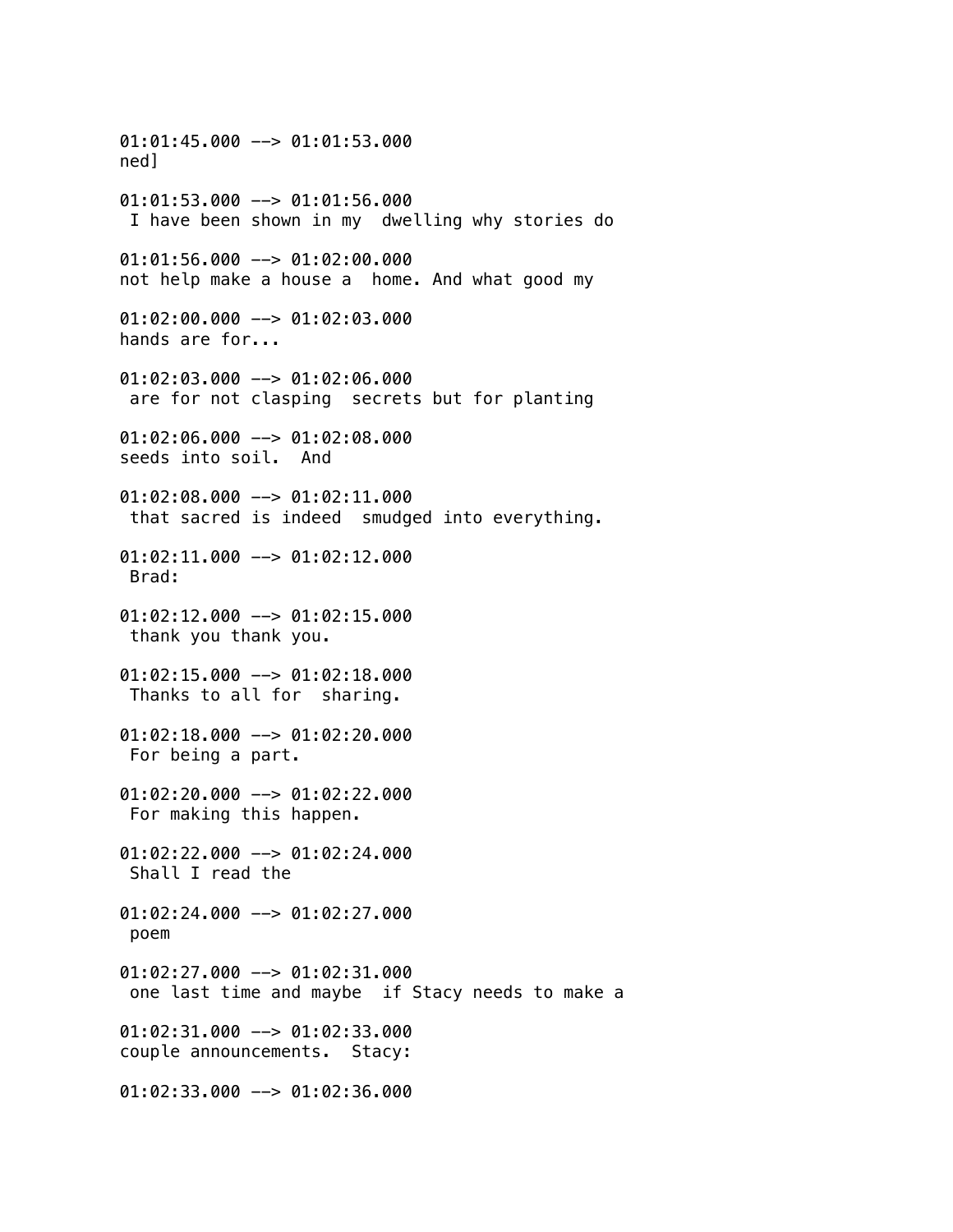I will make a couple announcements then we 01:02:36.000 --> 01:02:39.000 will let you read us out, Brad. Once again, 01:02:39.000 --> 01:02:42.000 spectacular wowness.  $01:02:42.000$  -->  $01:02:45.000$  I'm gob smacked every single time with these 01:02:45.000 --> 01:02:46.000 gatherings.  $01:02:46.000$  -->  $01:02:47.000$  In particular thanks 01:02:47.000 --> 01:02:48.000 to beautiful  $01:02:48.000$  -->  $01:02:49.000$  R  $01:02:49.000$  -->  $01:02:50.000$ ana  $01:02:50.000$  -->  $01:02:51.000$ , 01:02:51.000 --> 01:02:56.000 Brad, to your 01:02:56.000 --> 01:03:01.000 gorgeous kind heartfelt work 01:03:01.000 --> 01:03:04.000 and you are just such a beautiful teacher. 01:03:04.000 --> 01:03:06.000 So thank you  $01:03:06.000$  -->  $01:03:09.000$  for taking us through those pumps and allowing 01:03:09.000 --> 01:03:12.000 us to just keep 01:03:12.000 --> 01:03:16.000 working, a central concept.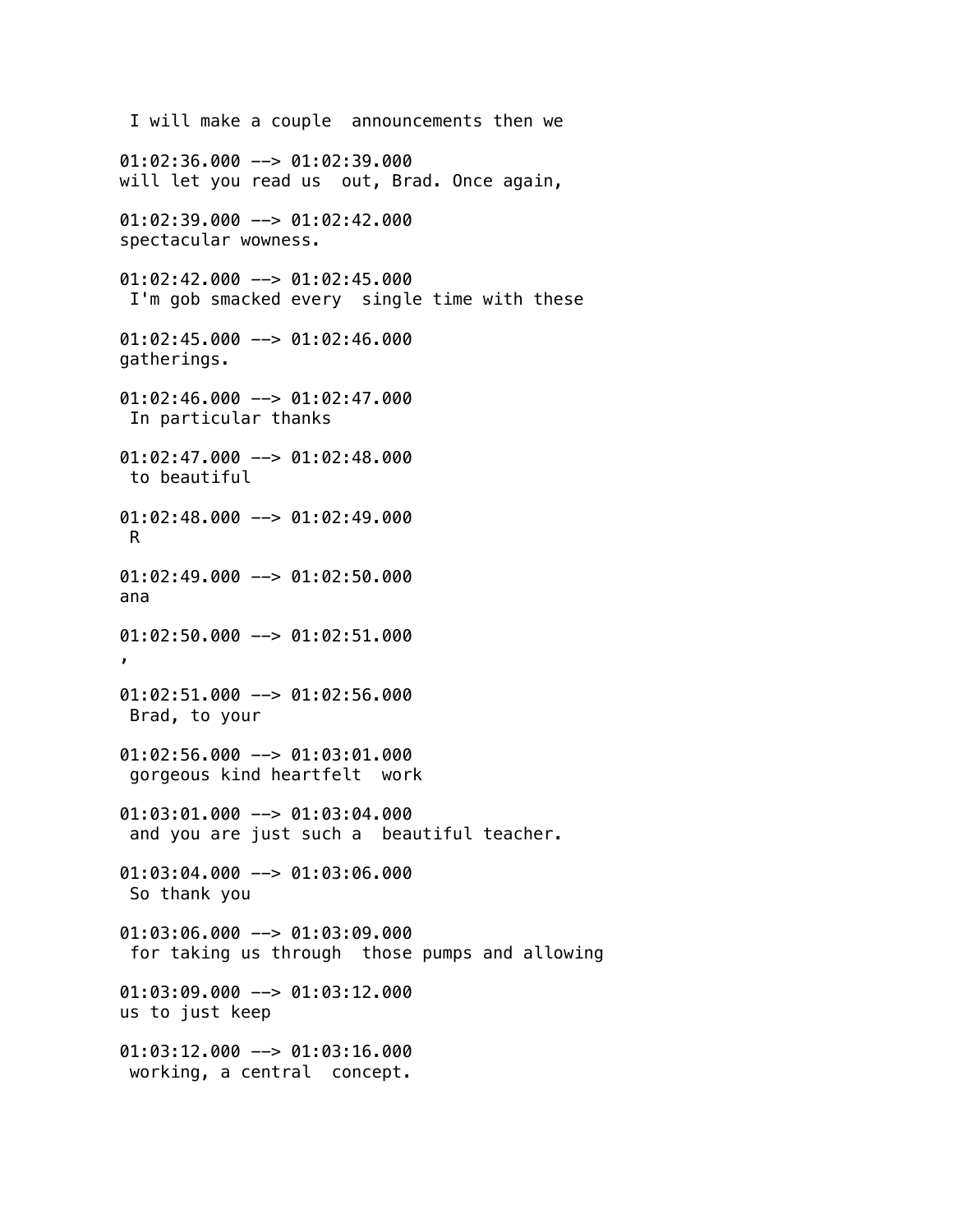01:03:16.000 --> 01:03:20.000 Next week is our last week poetry 01:03:20.000 --> 01:03:23.000 month gatherings. So I will be doing the 01:03:23.000 --> 01:03:26.000 meditation. We are so excited to  $01:03:26.000$  -->  $01:03:27.000$ have Manwell 01:03:27.000 --> 01:03:28.000 nuel I 01:03:28.000 --> 01:03:31.000 res 01:03:31.000 --> 01:03:34.000 reading his work in both English and 01:03:34.000 --> 01:03:36.000 Spanish. So please please come  $01:03:36.000$  -->  $01:03:43.000$ back. Rowe  $01:03:43.000$  -->  $01:03:46.000$  we will set that up once  $01:03:46.000$  -->  $01:03:51.000$ ..  $01:03:51.000$  -->  $01:03:54.000$  Sets up a activity for you, Brad, so  $01:03:54.000$  -->  $01:03:55.000$  where am I?  $01:03:55.000$  -->  $01:03:56.000$  R 01:03:56.000 --> 01:03:59.000 owe 01:03:59.000 --> 01:04:02.000 is going to send a note that basically invites 01:04:02.000 --> 01:04:03.000 you to send poems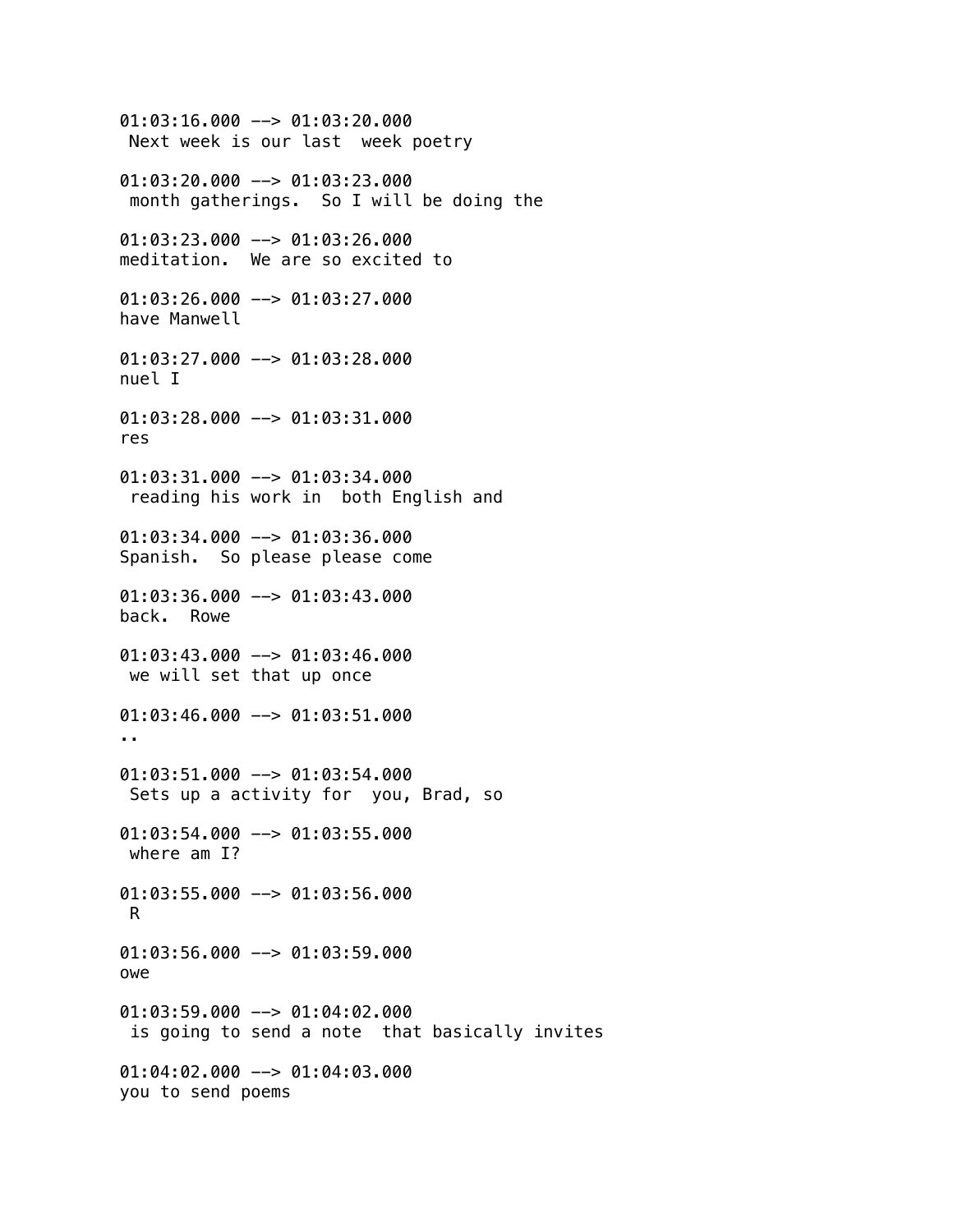01:04:03.000 --> 01:04:09.000 from today to put on to the blog and then after 01:04:09.000 --> 01:04:13.000 next week we will be writing you all about  $01:04:13.000$  -->  $01:04:16.000$ selecting some of your work from this month to  $01:04:16.000$  -->  $01:04:19.000$ be published in our book. And other events. 01:04:19.000 --> 01:04:22.000 We will also include links to Brad's work 01:04:22.000 --> 01:04:24.000 and all the other usual partner love. 01:04:24.000 --> 01:04:26.000 And thank you to marry 01:04:26.000 --> 01:04:27.000 M 01:04:27.000 --> 01:04:34.000 ary 01:04:34.000 --> 01:04:35.000 R 01:04:35.000 --> 01:04:37.000 owe 01:04:37.000 --> 01:04:39.000 can you put up the 01:04:39.000 --> 01:04:40.000 poem 01:04:40.000 --> 01:04:41.000 one more time  $01:04:41.000$  -->  $01:04:46.000$ ? 01:04:46.000 --> 01:04:47.000 B 01:04:47.000 --> 01:04:48.000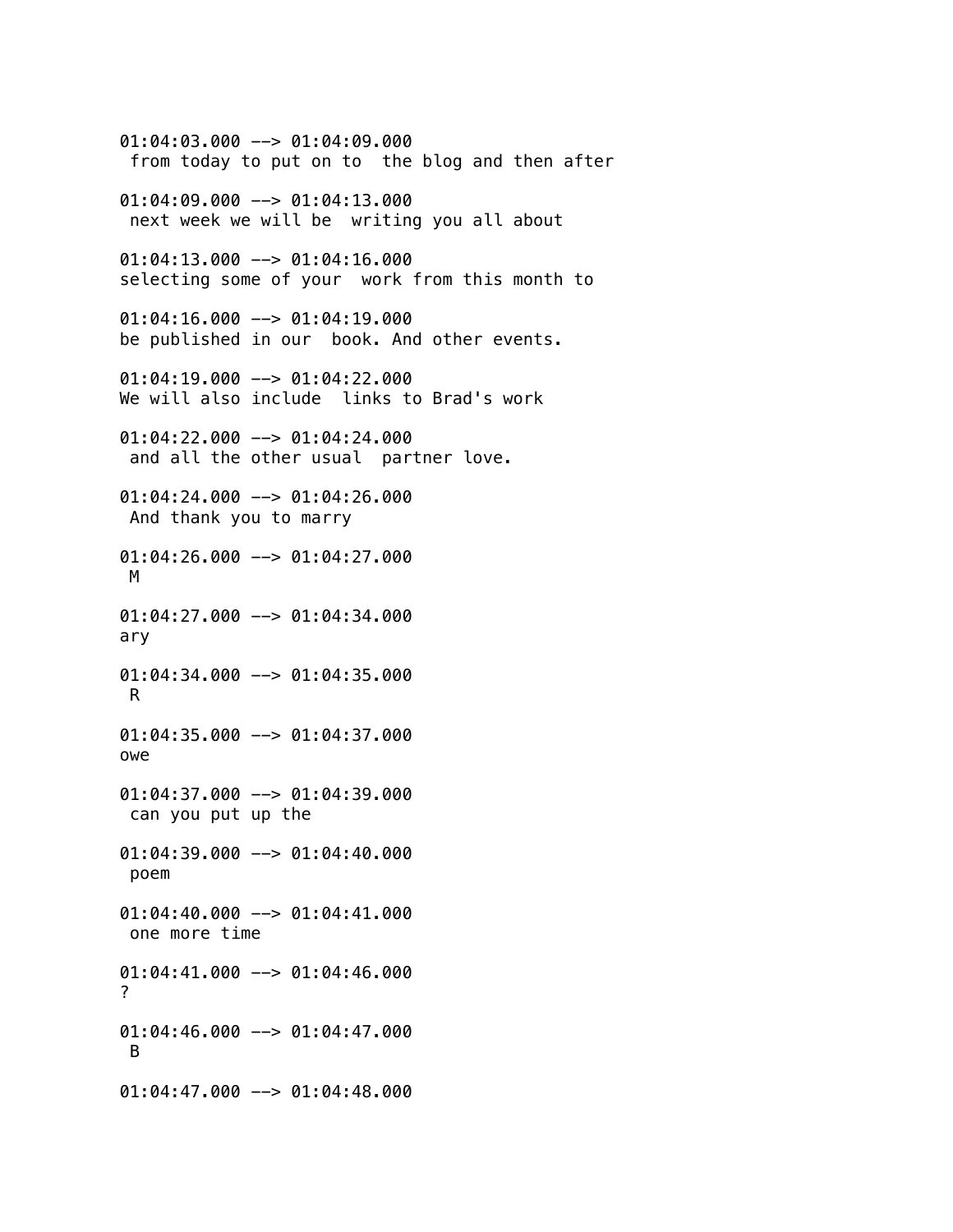01:04:48.000 --> 01:04:53.000 : 01:04:53.000 --> 01:04:56.000 on the last day of the semester the library is  $01:04:56.000$  -->  $01:04:59.000$ so crowded with raucous historical and literary 01:04:59.000 --> 01:05:02.000 figures it's hard to tell people apart. But 01:05:02.000 --> 01:05:04.000 here on the left past Gilgamesh doing 01:05:04.000 --> 01:05:07.000 handstands on the checkout desk and shout  $01:05:07.000$  -->  $01:05:09.000$ reminding everyone he was twice crowned 01:05:09.000 --> 01:05:11.000 homecoming king, past him and passed giggly  $01:05:11.000$  -->  $01:05:13.000$ Johann Gutenberg photocopying trashy 01:05:13.000 --> 01:05:15.000 romance novels for his frat brothers, beyond  $01:05:15.000$  -->  $01:05:18.000$ Pope Joan and Joan of arc and Jonah 01:05:18.000 --> 01:05:22.000 who lurks by the two women and makes whale 01:05:22.000 --> 01:05:25.000 calls hoping to meet with either one in the 01:05:25.000 --> 01:05:27.000 microfiche room. Is the quiet corner  $01:05:27.000$  -->  $01:05:29.000$ where window where I sat with Telemachuuss 01:05:29.000 --> 01:05:32.000 son of Penelope, but he's difficult to

rad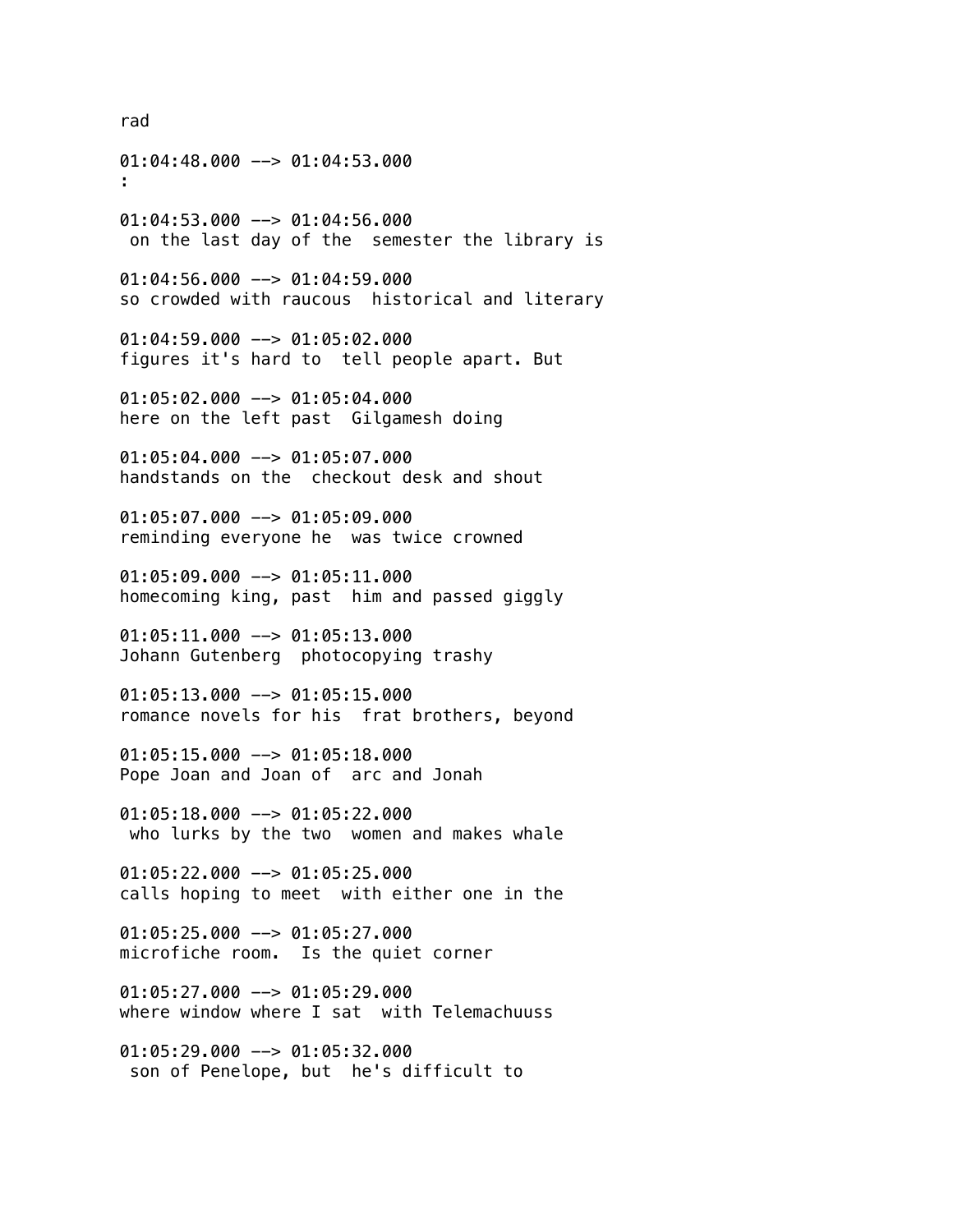01:05:32.000 --> 01:05:35.000 recognize because he has lost to the All-American 01:05:35.000 --> 01:05:38.000 smile, the whole campus loved. In front of his 01:05:38.000 --> 01:05:41.000 face he holds a crumpled copy of the Elliott.  $01:05:41.000$  -->  $01:05:51.000$ Illiad 01:05:51.000 --> 01:05:53.000 now everyone's parents are arriving with moving 01:05:53.000 --> 01:05:56.000 vans. You could stay in my 01:05:56.000 --> 01:05:59.000 basement I say to help him. We have a couch.  $01:05:59.000$  -->  $01:06:01.000$ But he's too distracted to hear. 01:06:01.000 --> 01:06:03.000 A highlighter slips from his shaking 01:06:03.000 --> 01:06:06.000 fingers. He glances from me. This 01:06:06.000 --> 01:06:09.000 summer I am learning to talk to my father, he 01:06:09.000 --> 01:06:12.000 whispers. And then he hands me the  $01:06:12.000$  -->  $01:06:14.000$ book,  $01:06:14.000$  -->  $01:06:17.000$  stares out at the road people like us never 01:06:17.000 --> 01:06:20.000 stop traveling and asks me to quiz 01:06:20.000 --> 01:06:23.000 him on the lyrics and meter of Trojan battle 01:06:23.000 --> 01:06:28.000 cries.